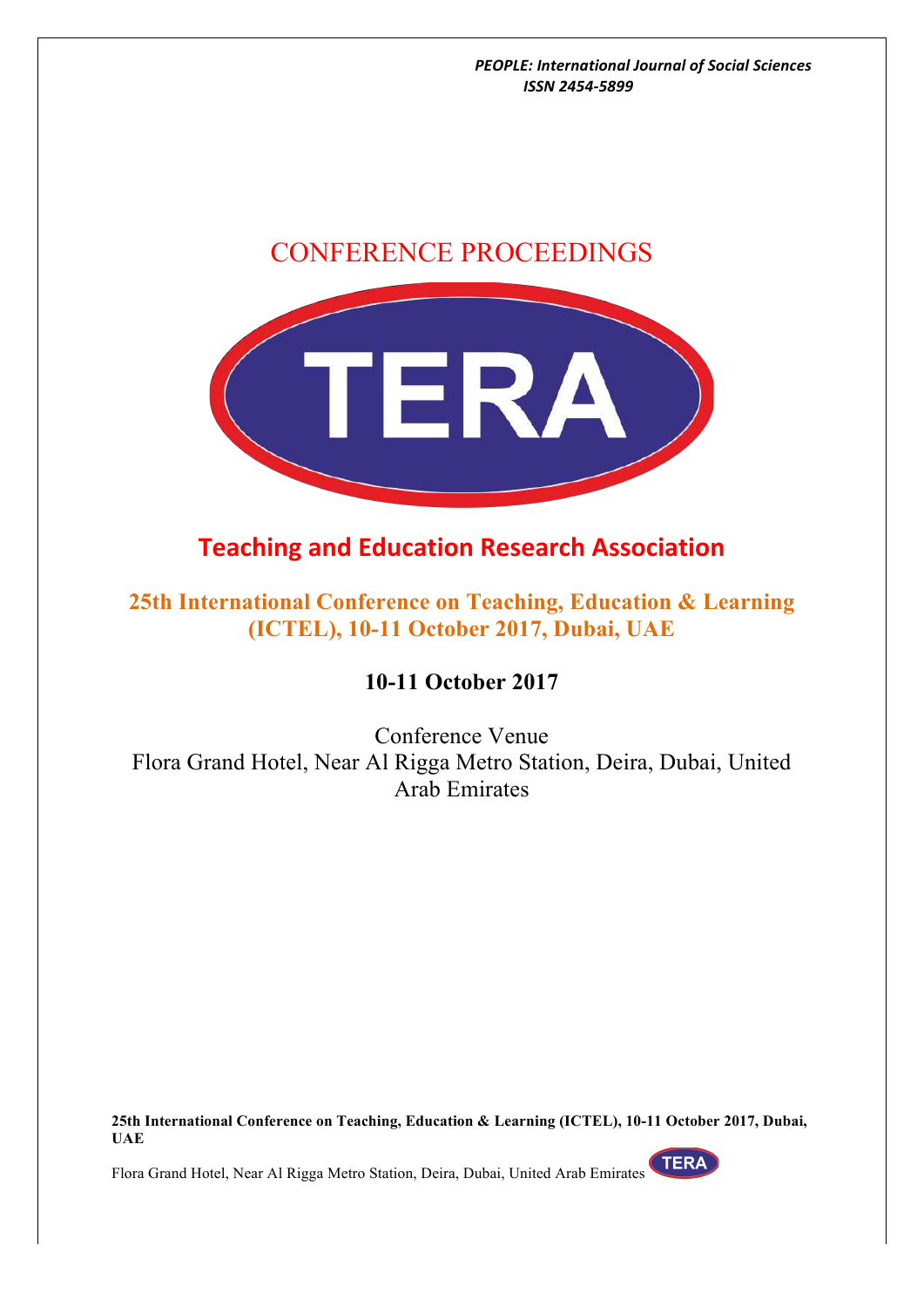# **KEYNOTE SPEAKER**



**Dr. K. Ravichandran Director of Experiential Education, Associate Professor, School of Management, New York Institute of Technology, Abu Dhabi, UAE**

# **KEYNOTE SPEAKER**



**Dr. Deepak L. Waikar**

**25th International Conference on Teaching, Education & Learning (ICTEL), 10-11 October 2017, Dubai, UAE**

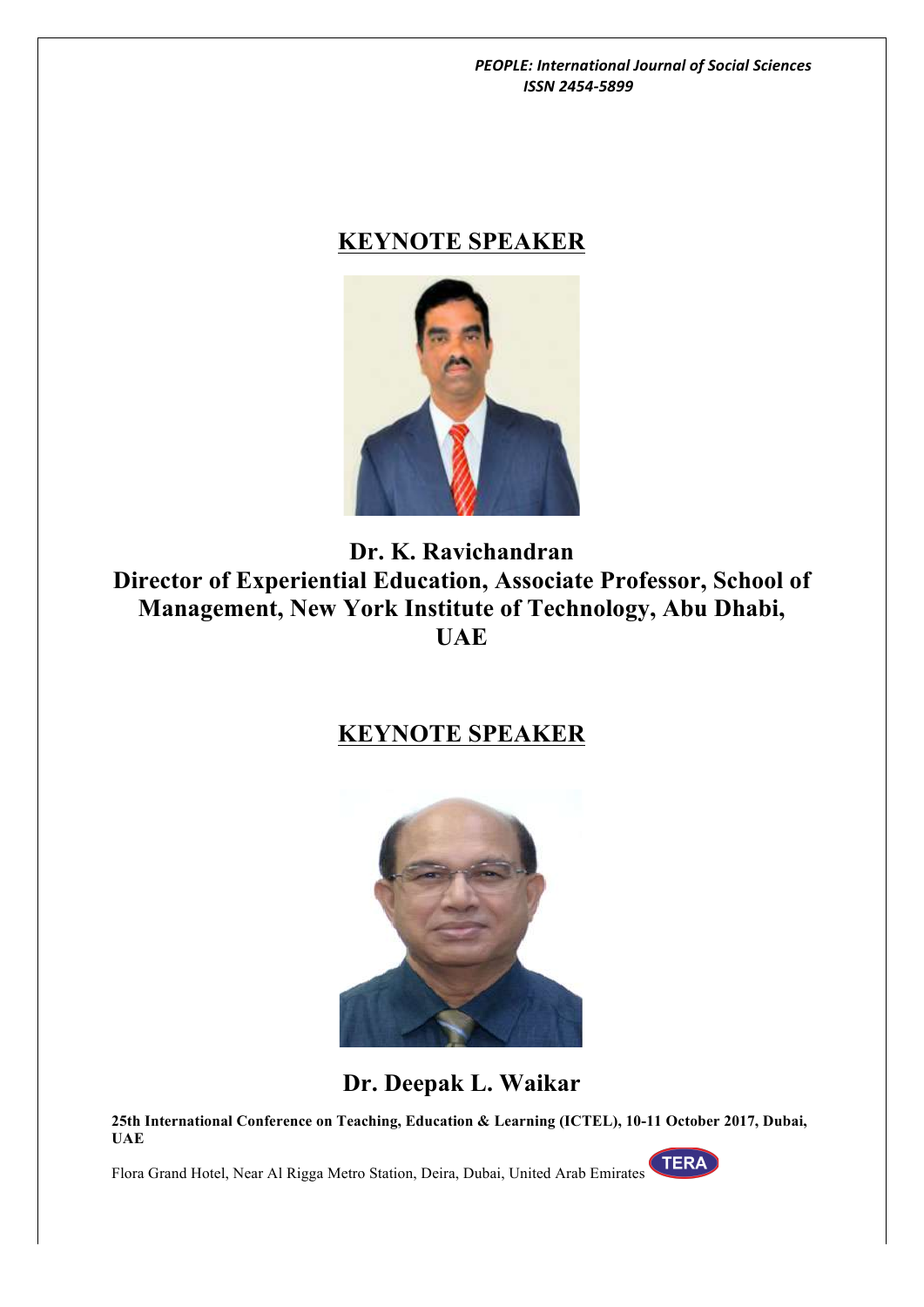# **Managing Partner, EduEnergy Consultants LLP, Singapore**

## **PLENARY SPEAKER**



**Hwangji Lu Department of Healthcare Administration and Informatics, Ashford University, San Diego, CA, USA**

**25th International Conference on Teaching, Education & Learning (ICTEL), 10-11 October 2017, Dubai, UAE**

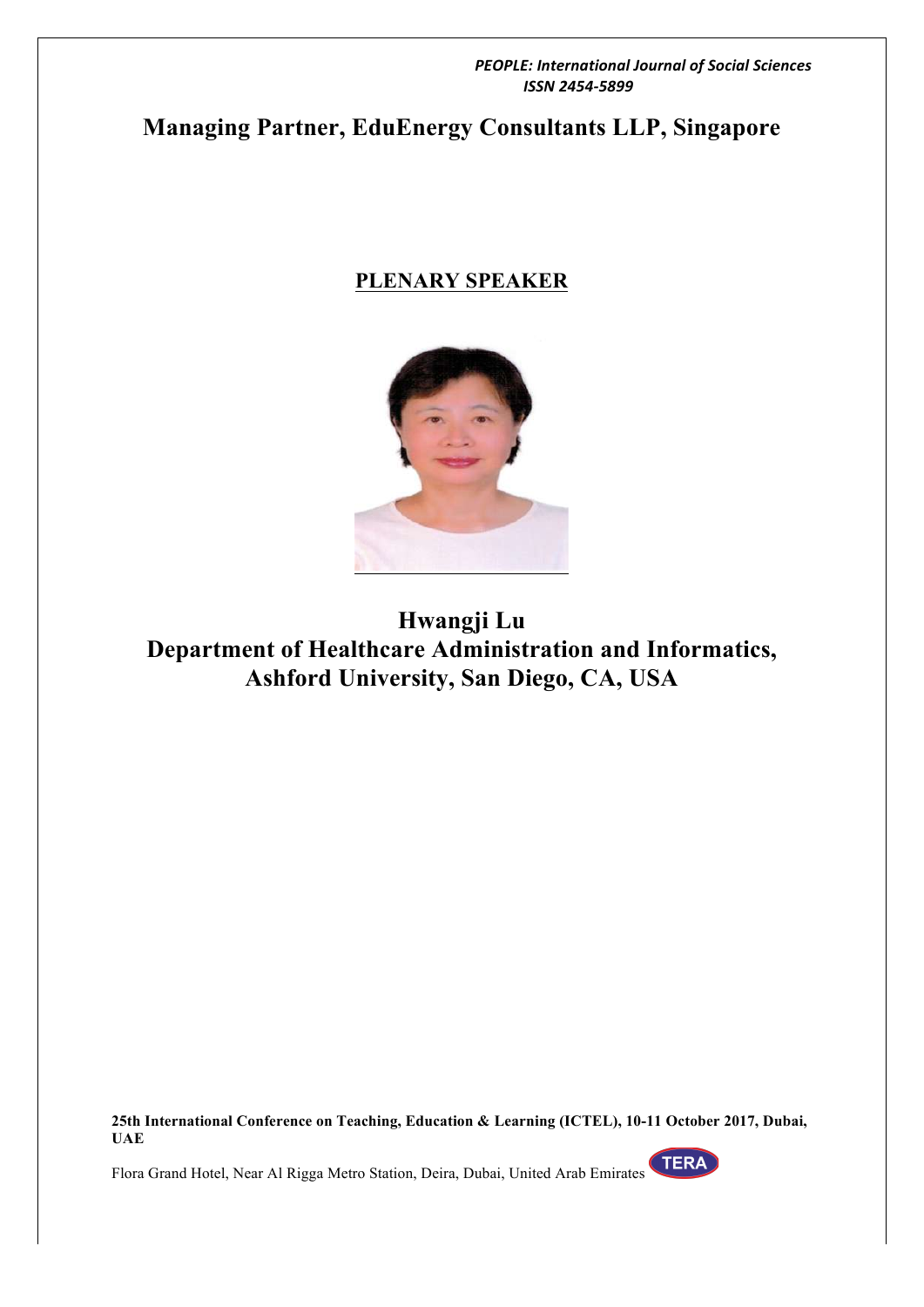|                                              | <b>Syllabus for Literary Courses: A Program-Based Design</b>                                                                                                    |
|----------------------------------------------|-----------------------------------------------------------------------------------------------------------------------------------------------------------------|
|                                              | Dr. Mahdi Shafieyan                                                                                                                                             |
|                                              | Assistant Professor of English Literature, Imam Sadiq University, Tehran,                                                                                       |
|                                              | Iran                                                                                                                                                            |
|                                              |                                                                                                                                                                 |
| Dr. Mahdi Shafieyan                          | <b>Abstract</b>                                                                                                                                                 |
| <b>GICICTEL1711051</b>                       | Professors in English Literature, as a major, are seldom following principles                                                                                   |
|                                              | in language teaching, rarely adopting and adapting them to the courses they<br>lecture, although certainly they can be useful when it comes to how to teach     |
|                                              | and test literature. The excuses our colleagues teaching in English                                                                                             |
|                                              | Literature offer are as follows: The nature of the two fields are different;                                                                                    |
|                                              | one treats of pure theoretical foundations, yet the other is linked to                                                                                          |
|                                              | innumerable cultural possibilities, which are too burdensome to be brought                                                                                      |
|                                              | under any particular rubric. In English Teaching, courses are usually                                                                                           |
|                                              | teacher-oriented and text-based, yet English Literature usually lends itself                                                                                    |
|                                              | to be managed by a self-study with different approaches in literary criticism<br>that are not restricted to text-based, historical, or author-intended methods, |
|                                              | rather subject to reader-response-orientated meanings. Nevertheless, the                                                                                        |
|                                              | task of a literature teacher is to conduct various updated theories in his/her                                                                                  |
|                                              | methodology in order to be more effective as far as he/she is concerned.                                                                                        |
|                                              | What is going to be presented here is how one can and should utilize various                                                                                    |
|                                              | TEFL approaches in terms of syllabus design to undertake our literary                                                                                           |
|                                              | pedagogy better.<br>In this paper, the researcher will provide some diverse theories of                                                                         |
|                                              | curriculum development and syllabus design along with their differences.                                                                                        |
|                                              | They will be, then, applied and fitted to English Literature courses                                                                                            |
|                                              | predicated on the researcher's experience and some scholars' research                                                                                           |
|                                              | results, mostly in the teaching context of Iran. Some new aspects which are                                                                                     |
|                                              | pertinent to the quality of literature classes will be added. The findings                                                                                      |
|                                              | confirm that in spite of the difference between syllabus and curriculum in                                                                                      |
|                                              | definitions in the theoretical scope, in literature they are interwoven, not<br>simply in the hierarchical form but in presentation. That is, in order to       |
|                                              | motivate better, to instruct more efficiently, and to gain the intended effect                                                                                  |
|                                              | sooner, what, how, when, and to what extent one should pose in his/her                                                                                          |
|                                              | classes have to directly be coupled with a center's program, which here                                                                                         |
|                                              | could be the department.                                                                                                                                        |
|                                              | Keywords: literary pedagogy, teaching, syllabus design, curriculum                                                                                              |
|                                              | development                                                                                                                                                     |
| Mariam Khachatryan<br><b>GICICTEL1711052</b> | <b>Unethical Purchase of Academic Papers in Public Universities of Armenia</b>                                                                                  |
|                                              | Mariam Khachatryan                                                                                                                                              |
|                                              | Department of Social Sciences and Humanities, Teaching English as a                                                                                             |
|                                              | Foreign Language, American University of Armenia, Yerevan, Armenia                                                                                              |
|                                              |                                                                                                                                                                 |

**25th International Conference on Teaching, Education & Learning (ICTEL), 10-11 October 2017, Dubai, UAE**

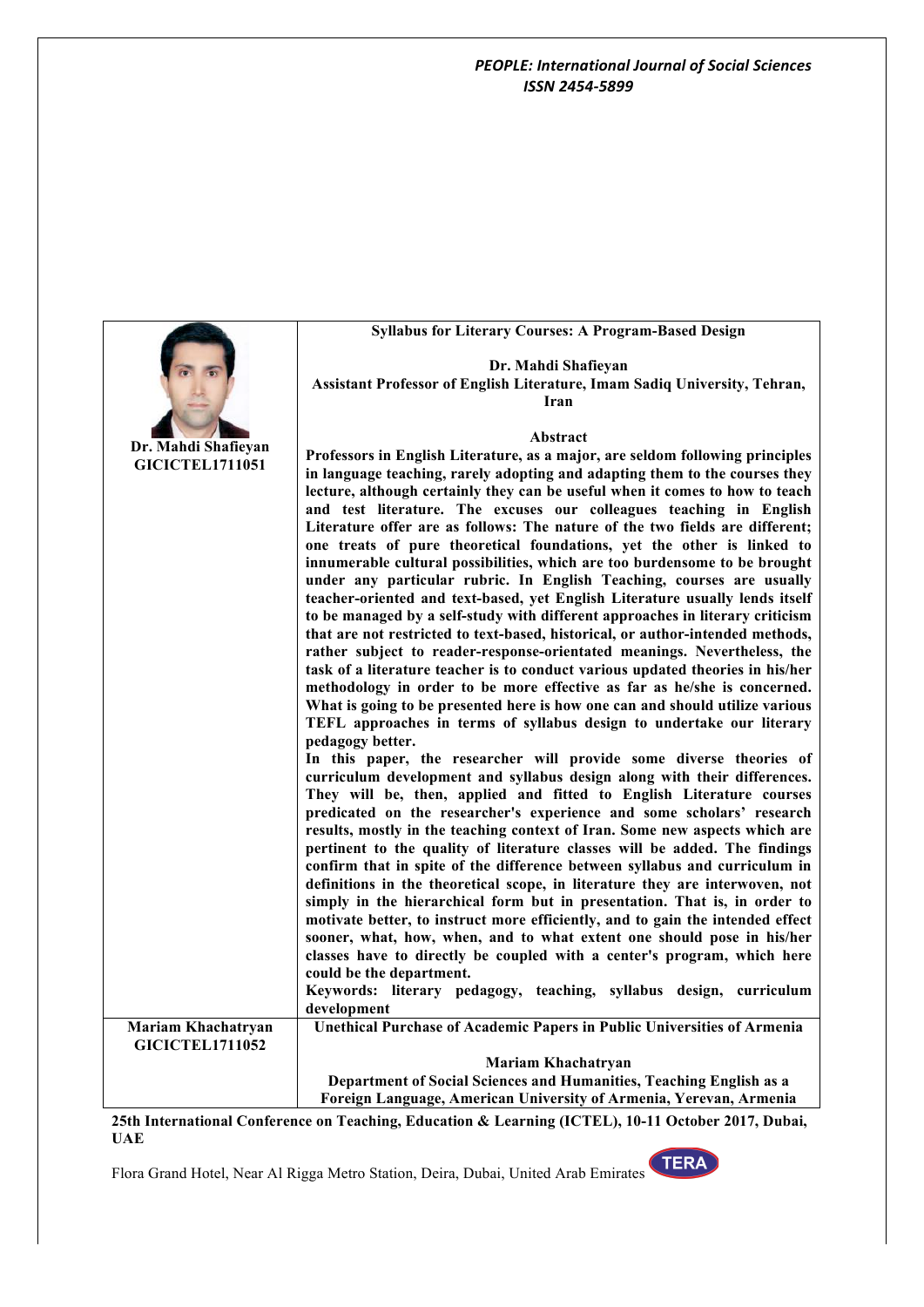|                                         | SonaBudaghyan<br>Department of Social Sciences and Humanities, Teaching English as a<br>Foreign Language, American University of Armenia, Yerevan, Armenia<br><b>Kristine Goroyan</b><br>Department of Social Sciences and Humanities, Teaching English as a                                                                                                                                                                                                                                                                                                                                                                                                                                                                                                                                                                                                                                                                                                                                                                                                                                                                                                                                                                                                                                                                                                                                                                                                                                                                                                                                                                                                                                                                                                                                                                                                                                                                                                                                                                                                     |
|-----------------------------------------|------------------------------------------------------------------------------------------------------------------------------------------------------------------------------------------------------------------------------------------------------------------------------------------------------------------------------------------------------------------------------------------------------------------------------------------------------------------------------------------------------------------------------------------------------------------------------------------------------------------------------------------------------------------------------------------------------------------------------------------------------------------------------------------------------------------------------------------------------------------------------------------------------------------------------------------------------------------------------------------------------------------------------------------------------------------------------------------------------------------------------------------------------------------------------------------------------------------------------------------------------------------------------------------------------------------------------------------------------------------------------------------------------------------------------------------------------------------------------------------------------------------------------------------------------------------------------------------------------------------------------------------------------------------------------------------------------------------------------------------------------------------------------------------------------------------------------------------------------------------------------------------------------------------------------------------------------------------------------------------------------------------------------------------------------------------|
|                                         | Foreign Language, American University of Armenia, Yerevan, Armenia<br>NarineGevorgyan<br>Department of Social Sciences and Humanities, Teaching English as a<br>Foreign Language, American University of Armenia, Yerevan, Armenia                                                                                                                                                                                                                                                                                                                                                                                                                                                                                                                                                                                                                                                                                                                                                                                                                                                                                                                                                                                                                                                                                                                                                                                                                                                                                                                                                                                                                                                                                                                                                                                                                                                                                                                                                                                                                               |
|                                         | LilitManvelyan<br>Department of Social Sciences and Humanities, Teaching English as a<br>Foreign Language, American University of Armenia, Yerevan, Armenia                                                                                                                                                                                                                                                                                                                                                                                                                                                                                                                                                                                                                                                                                                                                                                                                                                                                                                                                                                                                                                                                                                                                                                                                                                                                                                                                                                                                                                                                                                                                                                                                                                                                                                                                                                                                                                                                                                      |
|                                         | SirushVardazaryan<br>Department of Social Sciences and Humanities, Teaching English as a<br>Foreign Language, American University of Armenia, Yerevan, Armenia                                                                                                                                                                                                                                                                                                                                                                                                                                                                                                                                                                                                                                                                                                                                                                                                                                                                                                                                                                                                                                                                                                                                                                                                                                                                                                                                                                                                                                                                                                                                                                                                                                                                                                                                                                                                                                                                                                   |
|                                         | <b>IrshatMadyarov</b><br>Department of Social Sciences and Humanities, Teaching English as a<br>Foreign Language, American University of Armenia, Yerevan, Armenia                                                                                                                                                                                                                                                                                                                                                                                                                                                                                                                                                                                                                                                                                                                                                                                                                                                                                                                                                                                                                                                                                                                                                                                                                                                                                                                                                                                                                                                                                                                                                                                                                                                                                                                                                                                                                                                                                               |
|                                         | Abstract<br>Academic dishonesty is known to be a widespread phenomenon in higher<br>education institutions. A type of academic dishonesty, unethical purchase of<br>academic papers among students of public universities of Armenia, is a topic<br>of discussion in the country. However, no empirical study has been<br>conducted on the type of academic dishonesty. This study is aimed at<br>contributing to filling this gap and exploring current trends in unethical<br>purchase of academic papers among students and the kind of measures<br>taken to regulate academic integrity in public universities of Armenia.<br>Faculty members and experts from governmental and non-governmental<br>organizations, as well as employees of specialized centers that sell academic<br>papers were interviewed to get insight into current academic integrity<br>policies and reasons that drive students to unethically purchase papers.<br>Based on the interview results, a survey was administered to 623 students<br>from different fields of study in 12 public universities of Armenia to confirm<br>findings of the interview and reveal current trends in the purchase of papers<br>by students. As findings suggest, there is no government regulation<br>concerning academic integrity and such problems mainly receive university-<br>level solutions. Most universities do not have written policies on academic<br>integrity despite the fact that it is required by newly operating accreditation<br>standards. Nevertheless, interviewed faculty members and administrative<br>staff of the universities have negative attitude towards the phenomenon.<br>Based on the study results, a number of reasons, such as laziness, desire to<br>get high grades and scholarship, lack of academic writing skills, lack of<br>literature and laziness may be essential factors in driving students to obtain<br>papers written by others.<br>Keywords: academic integrity, plagiarism, academic papers, unethical<br>purchase, Armenian universities |
| <b>Ziad Mahmoud El</b><br><b>Menawy</b> | Time Management and Its Relationship with the Academic Performance Of<br>Medical, Dental And Pharmacy Students In University Of Sharjah, UAE                                                                                                                                                                                                                                                                                                                                                                                                                                                                                                                                                                                                                                                                                                                                                                                                                                                                                                                                                                                                                                                                                                                                                                                                                                                                                                                                                                                                                                                                                                                                                                                                                                                                                                                                                                                                                                                                                                                     |

#### **25th International Conference on Teaching, Education & Learning (ICTEL), 10-11 October 2017, Dubai, UAE**

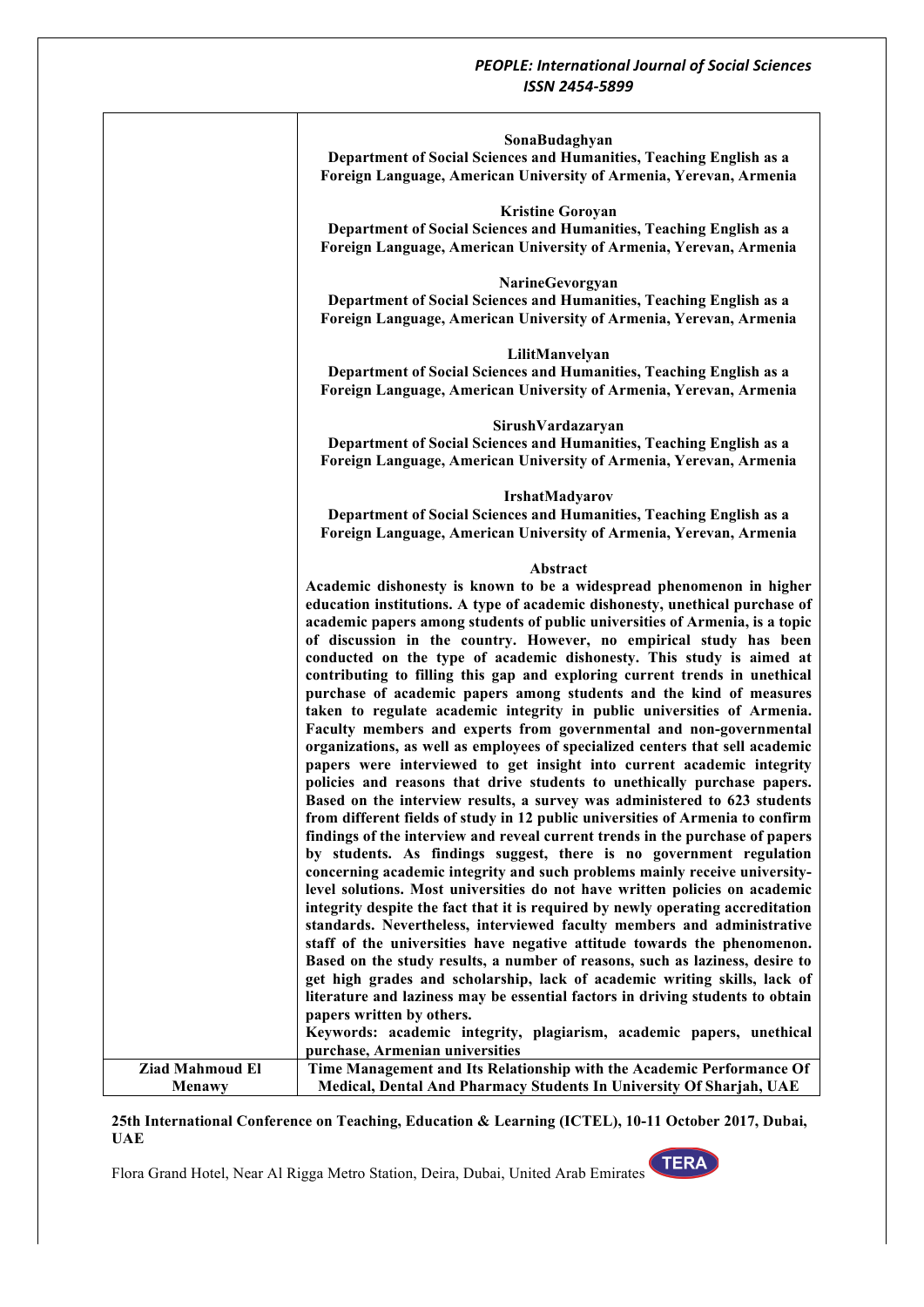| <b>GICICTEL1711054</b> |                                                                                                                                                                  |
|------------------------|------------------------------------------------------------------------------------------------------------------------------------------------------------------|
|                        | Smayl A.                                                                                                                                                         |
|                        | College of Medicine, University of Sharjah, UAE                                                                                                                  |
|                        |                                                                                                                                                                  |
|                        | Rwaished M.                                                                                                                                                      |
|                        | College of Medicine, University of Sharjah, UAE                                                                                                                  |
|                        | Khairy R.                                                                                                                                                        |
|                        | College of Medicine, University of Sharjah, UAE                                                                                                                  |
|                        |                                                                                                                                                                  |
|                        | El Menawy Z.                                                                                                                                                     |
|                        | College of Medicine, University of Sharjah, UAE                                                                                                                  |
|                        |                                                                                                                                                                  |
|                        | Abdulraheem N.                                                                                                                                                   |
|                        | College of Medicine, University of Sharjah, UAE                                                                                                                  |
|                        | Aleghfeli B.                                                                                                                                                     |
|                        | College of Medicine, University of Sharjah, UAE                                                                                                                  |
|                        |                                                                                                                                                                  |
|                        | Abstract                                                                                                                                                         |
|                        | Aim: Is there a relationship between time management and academic                                                                                                |
|                        | performance of medical, dental and pharmacy students?                                                                                                            |
|                        | Method:Descriptive cross-sectional study in which 390 students from                                                                                              |
|                        | Medicine, Dentistry and Pharmacy colleges were enrolled by simple random                                                                                         |
|                        | sampling. Self-administered time management questionnaire developed by                                                                                           |
|                        | Britton and Tesser were distributed, each having a 5-point scale consisting<br>of the responses always (5), often (4), sometimes (3), rarely (2), and never      |
|                        | (1). In addition, 5 close ended questions were added regarding                                                                                                   |
|                        | demographics and academic achievement which was self-reported. The total                                                                                         |
|                        | score of the rime management questionnaire ranged from 18 to 90 in which                                                                                         |
|                        | higher values corresponded to better time management practices.                                                                                                  |
|                        | Results: Out of 390 questionnaires distributed, 107 (27.4%) were males and                                                                                       |
|                        | 283 (72.6%) were females. Most of students 71.5% (n= 279) possessed a time                                                                                       |
|                        | management score at the moderate level, however, the majority also                                                                                               |
|                        | believed there's place for improvement.                                                                                                                          |
|                        | A significant difference (p=0.006) was noted between medicine and                                                                                                |
|                        | pharmacy students in their time management overall scores.                                                                                                       |
|                        | A significant ( $p=0.028$ ) nearly perfect positive correlation ( $r=0.99$ ) between<br>the overall time management score and the GPA of each student was noted. |
|                        | Conclusions: To conclude, the results showed that time management is a                                                                                           |
|                        | significant predictor of academic achievement. Therefore, raising awareness                                                                                      |
|                        | regarding time management should be taken into consideration for future                                                                                          |
|                        | generations due to its importance.                                                                                                                               |
|                        | Effect of Class Attendance Punctuality on Students' Academic Performance                                                                                         |
|                        | Case Study: Primary Education Department, Jigawa State College of                                                                                                |
|                        | <b>Education Gumel, Nigeria</b>                                                                                                                                  |
|                        |                                                                                                                                                                  |
|                        | Muhammad AjiHadejia                                                                                                                                              |
|                        | Adult and Non Formal Education and Primary Education, Jigawa State<br>College Of Education, GumelJigawa State, Nigeria                                           |
|                        |                                                                                                                                                                  |
|                        | <b>Mubarak Muktar</b>                                                                                                                                            |
|                        | Adult and Non Formal Education and Primary Education, Jigawa State                                                                                               |
| MuhammdAjiHadejia      | College Of Education, GumelJigawa State, Nigeria                                                                                                                 |
| <b>GICICTEL1711055</b> |                                                                                                                                                                  |

#### **25th International Conference on Teaching, Education & Learning (ICTEL), 10-11 October 2017, Dubai, UAE**

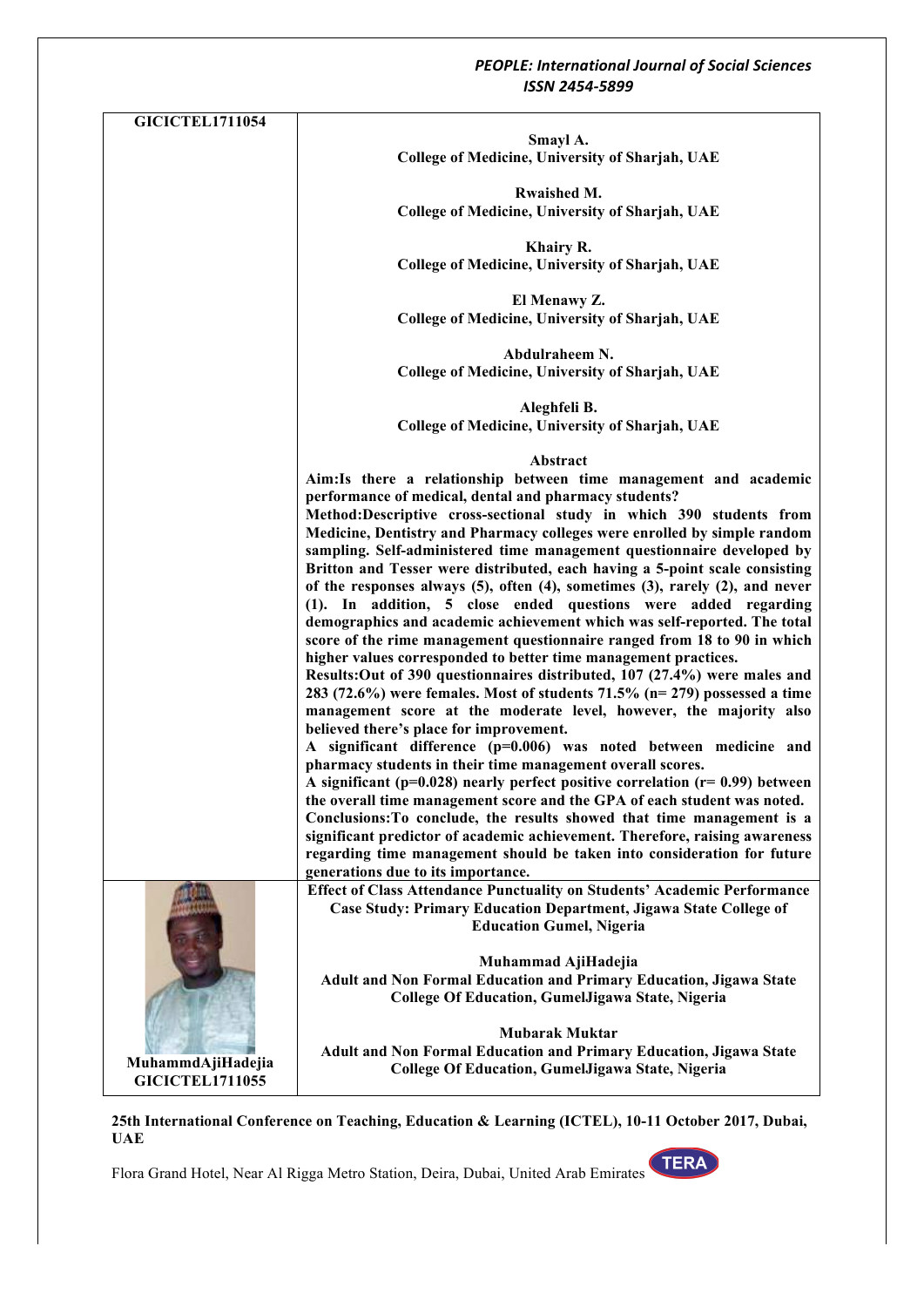|                               | Abstract                                                                        |
|-------------------------------|---------------------------------------------------------------------------------|
|                               | The problem most students have that contributes to their poor academic          |
|                               | performance is lack of proper study habit. For an excellent performance,        |
|                               | there is need for the student to form good study habit. Many practical          |
|                               | studies are carried out to investigate factors affecting college students'      |
|                               |                                                                                 |
|                               | performance. The focus of this research is that to find out the effect of class |
|                               | attendance punctuality on student academic performance. The research is         |
|                               | based on student profile developed on the bases of information and data         |
|                               | collected through assessment from students of level 200 primary education       |
|                               | department, Jigawa state colleges of education (JSCOE) Gumel.                   |
|                               | Key words: Study habit, Class attendance punctuality,<br>Academic               |
|                               | performance                                                                     |
|                               | Pre-Service Teachers And Their Initial Problems: Implications For Teacher       |
|                               | <b>Education</b>                                                                |
|                               |                                                                                 |
|                               |                                                                                 |
|                               | <b>Samson AbiodunAtolagbe</b>                                                   |
|                               | School Of Education, Federal College Of Education (Special), Oyo, P.M.B.        |
|                               | 1089, Oyo, Oyo State, Nigeria                                                   |
|                               |                                                                                 |
|                               | Abstract                                                                        |
| <b>Samson AbiodunAtolagbe</b> | There is no doubt that pre-service teachers are often confronted with initial   |
| <b>GICICTEL1712056</b>        |                                                                                 |
|                               | problems. Such problems may include threat by the students they are             |
|                               | supposed to teach, sourcing instructional materials, attitude of co-operating   |
|                               | teachers, and involvement in co-curricular activities and arguing with          |
|                               | authorities. As these are initial problems they may first come in contact       |
|                               | with, the ability of these pre-service teachers to positively combat the issues |
|                               | may go a long way in affecting their entire activities during the teaching      |
|                               | practice programme. There is, therefore, the need to acquaint pre-service       |
|                               | teachers with some of the identified problems with a view to reducing their     |
|                               | effects on both the pre-service teachers and the teaching practice              |
|                               | programme itself. This paper addresses the concept of pre-service teacher,      |
|                               |                                                                                 |
|                               | purpose of pre-service teaching, initial problems of pre-service teachers and   |
|                               | dwells on the implications of such identified problems for teacher education.   |
|                               | Such implications relate to teacher preparation, self-confidence, the role of   |
|                               | cooperating teachers and the colleagues of pre-service teachers.                |
|                               | Key Words: Pre-service teachers, Initial problems, Teacher education,           |
|                               | Teacher<br>Teaching<br>practice,<br>preparation,<br>Cooperating<br>teachers,    |
|                               | Instructional materials, Self-confidence, Co-curricular activities.             |
|                               | The Influence of Yoruba Language Teachers' Personality on Learners:             |
|                               | <b>Implications for Teacher Educators</b>                                       |
|                               |                                                                                 |
|                               | <b>Mrs Alice AbiodunAtolagbe</b>                                                |
|                               |                                                                                 |
|                               | Department of Yoruba Language, School of Secondary Education                    |
|                               | (Language Programmes), Federal College of Education (Special), P.M.B.           |
|                               | 1089, Oyo, Oyo State, Nigeria                                                   |
|                               |                                                                                 |
|                               | Abstract                                                                        |
| <b>Mrs Alice Abiodun</b>      | One of the most impactful activities in the classroom is the unconscious        |
| <b>Atolagbe</b>               | influence of teachers' personality on their students. Since the influence is    |
| <b>GICICTEL1712057</b>        | unplanned, unconscious and, therefore, a part of the "hidden curriculum"        |
|                               | in schools, it is often overlooked by most people. This classroom issue cannot  |
|                               |                                                                                 |
|                               | be underestimated as it has long-lasting positive and negative effects on the   |
|                               | lives of students. It is in the light of this that this paper discusses the     |
|                               | influence of Yoruba language teachers' personality on their students in         |
|                               | relation to selected factors like sense of humour, communication,               |

#### **25th International Conference on Teaching, Education & Learning (ICTEL), 10-11 October 2017, Dubai, UAE**

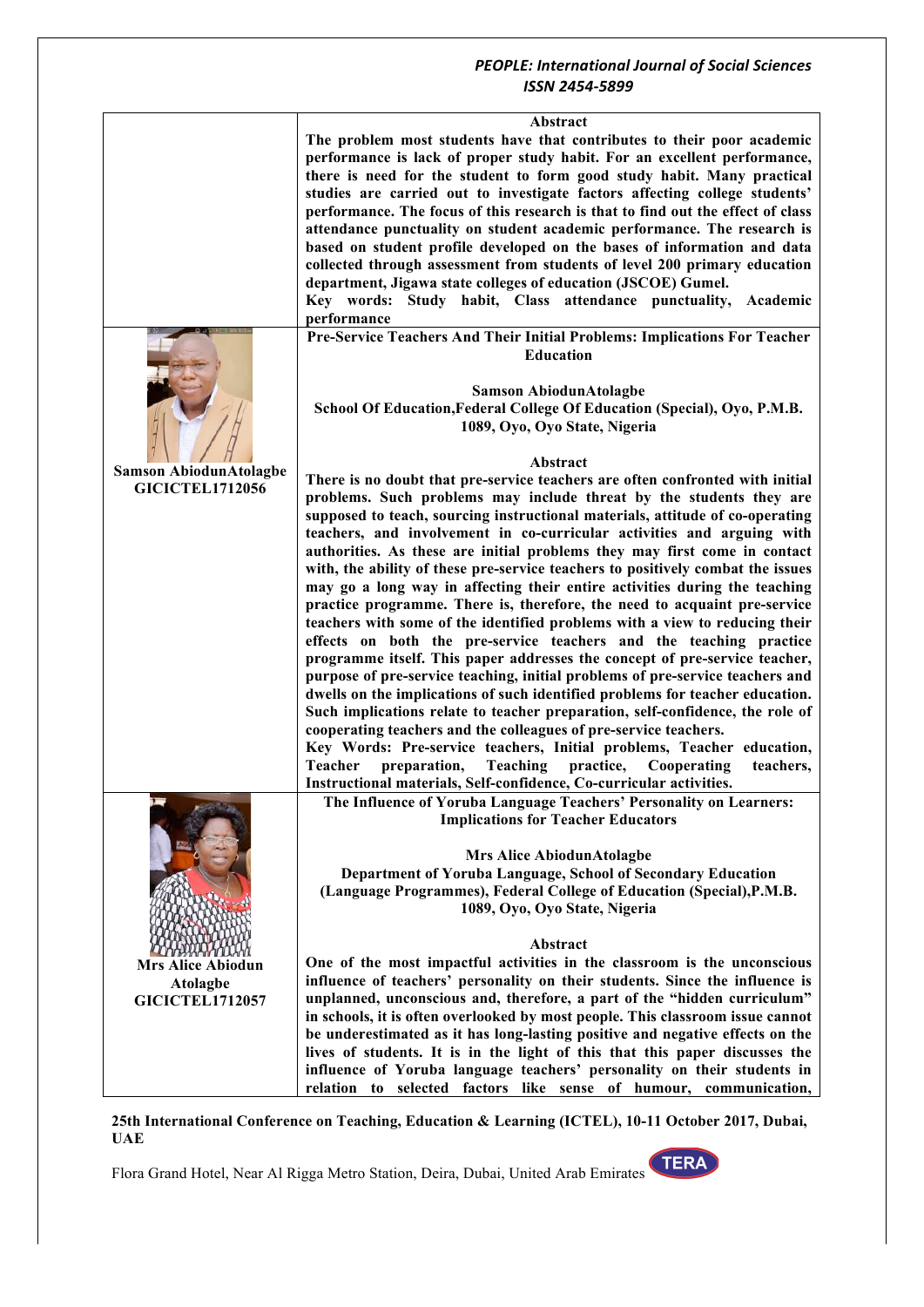|                        | knowledge, friendliness and kindness. To do this, however, the concept of        |
|------------------------|----------------------------------------------------------------------------------|
|                        | Yoruba language, teacher education and personality are addressed.                |
|                        | Recommendations were also made on the identified implications of teacher's       |
|                        | personality with a view to encouraging Yoruba language teachers to               |
|                        |                                                                                  |
|                        | positively influence their students. These include being kind, updating          |
|                        | oneself with knowledge constantly even beyond one's subject area and             |
|                        | improving communication skills. It is hoped that the recommendations             |
|                        | would assist teachers to positively influence their learners from time to time   |
|                        | in their classrooms.                                                             |
|                        | Key Words: Influence, Yoruba language, Teachers' Personality, Learners,          |
|                        | Teacher education, Hidden curriculum.                                            |
|                        | <b>Implications Of Security Challenges In Teaching And Learning In Senior</b>    |
|                        | Secondary Schools (A Case Study Of Maiduguri Metropolis, Borno State)            |
|                        |                                                                                  |
|                        | Ali Mohammed Kukawa                                                              |
|                        | Department Of Early Childhood Care And Education, Kashim Ibrahim                 |
|                        | <b>College Of Education Maiduguri, Borno State Nigeria</b>                       |
|                        |                                                                                  |
|                        |                                                                                  |
|                        | Abstract                                                                         |
| Ali Mohammed Kukawa    | The study determines the implications of security challenges on the teaching     |
| <b>GICICTEL1712058</b> | and learning in secondary schools in Maiduguri Metropolis, Borno State,          |
|                        | Nigeria. The objectives of the study were to examine the effect of security      |
|                        | challenges on teaching and learning and also identify the factors responsible    |
|                        | for the security challenges and proffer solutions to the problems of security    |
|                        | challenges teaching and learning in Maiduguri Metropolis. Two research           |
|                        | questions were answered and two hypotheses were tested. Survey research          |
|                        | design was used. The population of the study consisted of five (5) senior        |
|                        | secondary schools within Maiduguri Metropolis, Borno State. Simple               |
|                        | random sampling technique was used to select a sample of three hundred           |
|                        | and twenty students (320). Frequency counts and percentages were used to         |
|                        | answer the research questions while independent sample t-test was used in        |
|                        | testing the two hypotheses. The findings of the study revealed that              |
|                        | destruction of the schools facilities and exposure to conflicts affects teaching |
|                        | and learning process. The result further revealed that, there is significant     |
|                        |                                                                                  |
|                        | difference in the performance of the students in the affected areas in terms     |
|                        | of schools destructions and also there is significant difference in              |
|                        | performance based on exposure to conflicts in the study area. The study          |
|                        | recommended that government and other agencies should support those              |
|                        | affected by the security challenges.                                             |
| Dr. Lauren B. Birney   | <b>Curriculum And Community Enterprise For The Restoration Of New York</b>       |
| <b>GICICTEL1712059</b> | <b>Harbor With New York City Public Schools</b>                                  |
|                        |                                                                                  |
|                        | Dr. Lauren B. Birney                                                             |
|                        | School Of Education; The STEM Collaboratory NYC, Pace University, New            |
|                        | York, USA                                                                        |
|                        |                                                                                  |
|                        | Abstract                                                                         |
|                        | Research consistently shows that children who have opportunities to              |
|                        | actively investigate natural settings and engage in problem-based learning       |
|                        | greatly benefit from the experiences. They gain skills, interests, knowledge,    |
|                        | aspirations, and motivation to learn more. But how can we provide these          |
|                        |                                                                                  |
|                        | rich opportunities in densely populated urban areas where resources and          |
|                        | access to natural areas are limited? This project will develop and test a        |
|                        | model of curriculum and community enterprise to address that issue within        |
|                        | the nation's largest urban school system. Middle school students will study      |

**25th International Conference on Teaching, Education & Learning (ICTEL), 10-11 October 2017, Dubai, UAE**

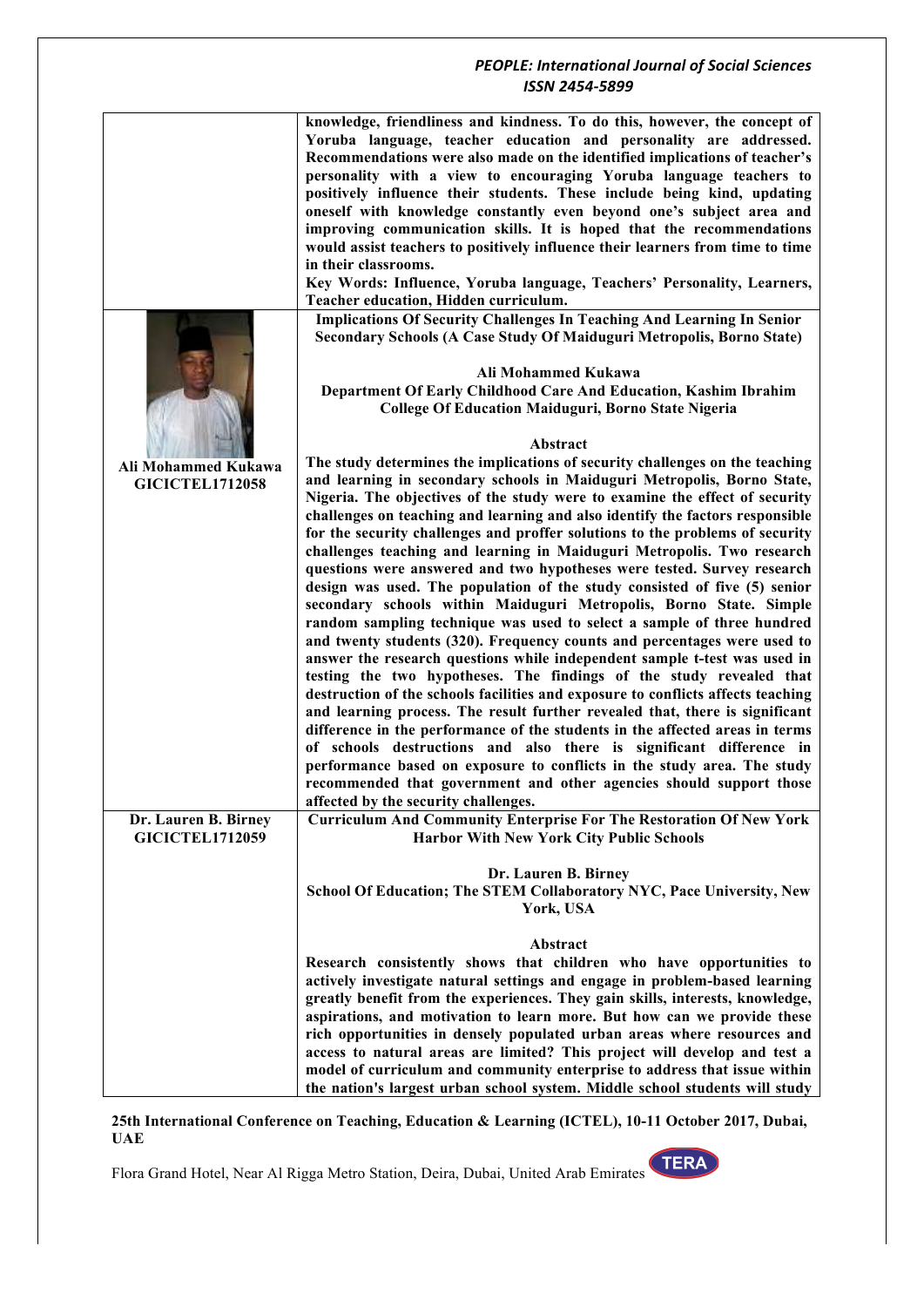| <b>Bassey E. Effiom</b><br><b>GICICTEL1712060</b> | New York harbor and the extensive watershed that empties into it, and they<br>will conduct field research in support of restoring native oyster habitats.<br>The project builds on the existing Billion Oyster Project, and will be<br>implemented by a broad partnership of institutions and community<br>resources, including Pace University, the New York City Department of<br>Education, the Columbia University Lamont-Doherty Earth Observatory,<br>the New York Academy of Sciences, the New York Harbor Foundation, the<br>New York Aquarium, and others. The project focuses on an important<br>concept in the geological, environmental, and biological sciences that<br>typically receives inadequate attention in schools: watersheds. This project<br>builds on and extends the Billion Oyster Project of the New York Harbor<br>School. The project model includes five interrelated components: A teacher<br>education curriculum, a student learning curriculum, a digital platform for<br>project resources, an aquarium exhibit, and an afterschool STEM<br>mentoring program. It targets middle-school students in low-income<br>neighborhoods with high populations of English language learners and<br>students from groups underrepresented in STEM fields and education<br>pathways. The project will directly involve over forty schools, eighty<br>teachers, and 8,640 students over a period of three years. A quasi-<br>experimental, mixed-methods research plan will be used to assess the<br>individual and collective effectiveness of the five project components.<br>Regression analyses will be used to identify effective program aspects and<br>assess the individual effectiveness of participation in various combinations<br>of the five program components. Social network mapping will be used to<br>further asses the overall "curriculum plus community" model.<br>Keywords; Environmental Restoration, Citizen Science, Inquiry based<br>Learning, Educational Technology, Collaborative Learning Models<br><b>Effect Of Gestalt-Based Instructional Method On Reading Comprehension</b><br>Performance Of Senior Secondary School Students In Cross River State, |
|---------------------------------------------------|-----------------------------------------------------------------------------------------------------------------------------------------------------------------------------------------------------------------------------------------------------------------------------------------------------------------------------------------------------------------------------------------------------------------------------------------------------------------------------------------------------------------------------------------------------------------------------------------------------------------------------------------------------------------------------------------------------------------------------------------------------------------------------------------------------------------------------------------------------------------------------------------------------------------------------------------------------------------------------------------------------------------------------------------------------------------------------------------------------------------------------------------------------------------------------------------------------------------------------------------------------------------------------------------------------------------------------------------------------------------------------------------------------------------------------------------------------------------------------------------------------------------------------------------------------------------------------------------------------------------------------------------------------------------------------------------------------------------------------------------------------------------------------------------------------------------------------------------------------------------------------------------------------------------------------------------------------------------------------------------------------------------------------------------------------------------------------------------------------------------------------------------------------------------------------------------------------------------|
|                                                   | Nigeria<br><b>Bassey E. Effiom</b>                                                                                                                                                                                                                                                                                                                                                                                                                                                                                                                                                                                                                                                                                                                                                                                                                                                                                                                                                                                                                                                                                                                                                                                                                                                                                                                                                                                                                                                                                                                                                                                                                                                                                                                                                                                                                                                                                                                                                                                                                                                                                                                                                                              |
|                                                   | Department Of English, School Of Languages, Cross River State College Of<br><b>Education Akamkpa, Cross River State, Nigeria</b>                                                                                                                                                                                                                                                                                                                                                                                                                                                                                                                                                                                                                                                                                                                                                                                                                                                                                                                                                                                                                                                                                                                                                                                                                                                                                                                                                                                                                                                                                                                                                                                                                                                                                                                                                                                                                                                                                                                                                                                                                                                                                |
| Prof. Hellen Roselyne                             | Abstract<br>By policy and practice in Nigeria, English language is the primary medium<br>for communication in diplomacy, politics, commerce, officialdom, teaching,<br>etc. The high premium placed on the knowledge of English for effective<br>functioning in the society motivated this study meant to investigate the effect<br>of Gestalt based methods on reading comprehension achievement of senior<br>secondary school students. 101 respondents were drawn from two schools in<br>Calabar Educational Zone of Cross River State. Achievement test was<br>administered on the students using the Pre-test and Post-test experimental<br>design, while Independent T-test Statistical Analysis was employed to<br>compute and analyze the obtained data. Findings and consequent<br>recommendations support the use of Gestalt based approaches in reading<br>comprehension.<br>Keywords: Gestalt, method, learning, reading comprehension<br>Deconstruction of Genre-Centrism: An Analysis of Multiple Genres in                                                                                                                                                                                                                                                                                                                                                                                                                                                                                                                                                                                                                                                                                                                                                                                                                                                                                                                                                                                                                                                                                                                                                                                       |
| L.Shigali<br><b>GICICTEL1712061</b>               | NgugiwaThiong'o's Petals of Blood (1977)                                                                                                                                                                                                                                                                                                                                                                                                                                                                                                                                                                                                                                                                                                                                                                                                                                                                                                                                                                                                                                                                                                                                                                                                                                                                                                                                                                                                                                                                                                                                                                                                                                                                                                                                                                                                                                                                                                                                                                                                                                                                                                                                                                        |
|                                                   | Prof. Hellen RoselyneL.Shigali<br>Department Of Literature, Theatre & Film Studies, Moi University, Eldoret,                                                                                                                                                                                                                                                                                                                                                                                                                                                                                                                                                                                                                                                                                                                                                                                                                                                                                                                                                                                                                                                                                                                                                                                                                                                                                                                                                                                                                                                                                                                                                                                                                                                                                                                                                                                                                                                                                                                                                                                                                                                                                                    |
|                                                   | Kenya                                                                                                                                                                                                                                                                                                                                                                                                                                                                                                                                                                                                                                                                                                                                                                                                                                                                                                                                                                                                                                                                                                                                                                                                                                                                                                                                                                                                                                                                                                                                                                                                                                                                                                                                                                                                                                                                                                                                                                                                                                                                                                                                                                                                           |

#### **25th International Conference on Teaching, Education & Learning (ICTEL), 10-11 October 2017, Dubai, UAE**

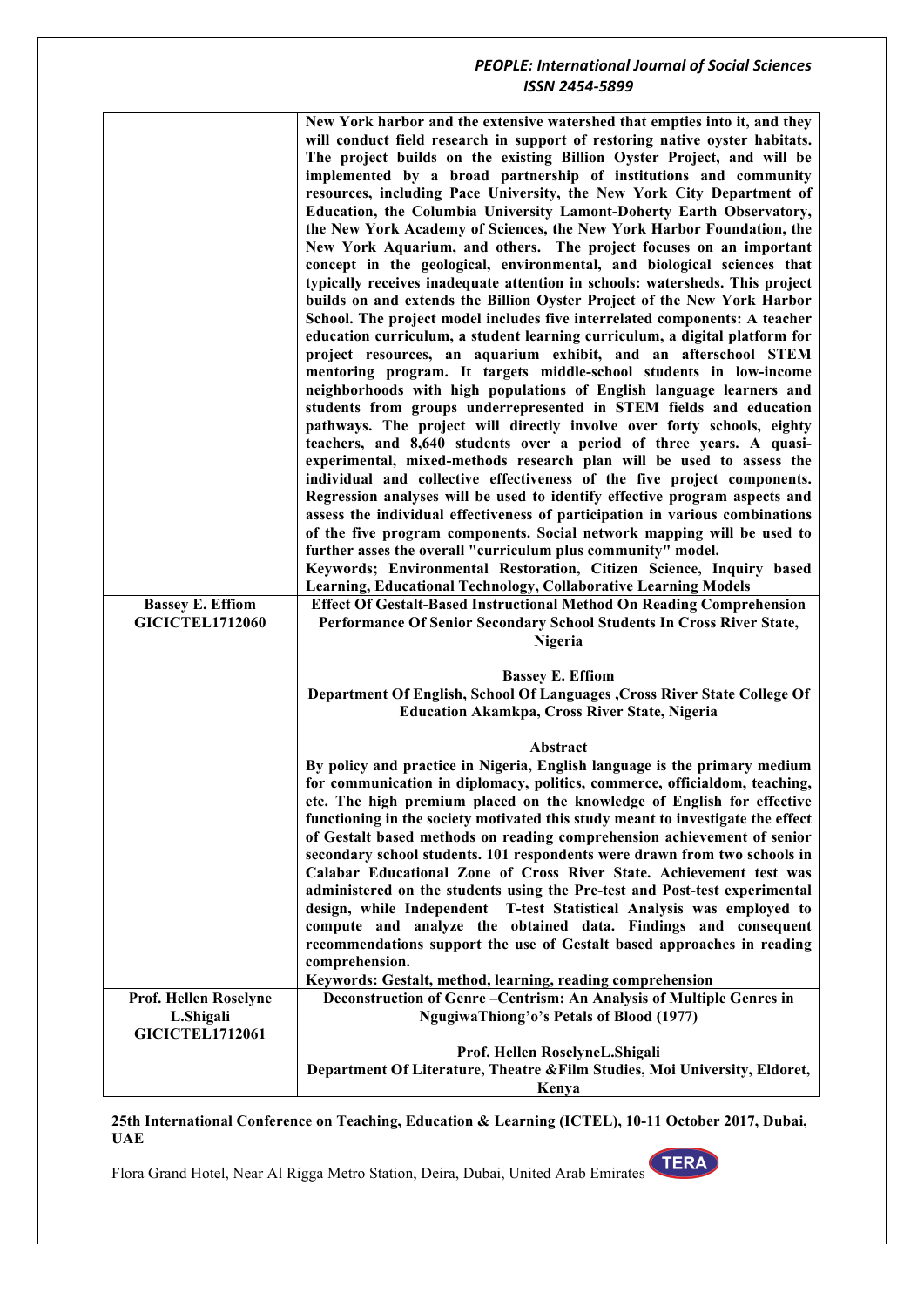## **ABSTRACT**

|                              | ABSIKACI                                                                        |
|------------------------------|---------------------------------------------------------------------------------|
|                              | A petal of Blood (1977) is the Kenyan writer NgugiwaThiong'o's fourth and       |
|                              | last novel he wrote in English. Thereafter he turned to writing in his          |
|                              | vernacular Kikuyu first before the works are translated into English and        |
|                              | other foreign languages. The text has received extensive critical analysis      |
|                              | from various perspectives. In this paper I argue that the many                  |
|                              | interpretations are validated by the multiple genres in the four parts of the   |
|                              | text: PART ONE: WALKING, PART TWO: TOWARD BETHLEHEM,                            |
|                              | PART THREE: TO BE BORN, and PART FOUR: AGAIN LA LUTA                            |
|                              | CONTINUA! The book has aspects of various genres of modern literature           |
|                              | and orature including poetry, narrative fiction<br>and even elements of         |
|                              | drama. It contains tragedy, comedy, romance, satire, allegory, epic, and        |
|                              | myth in varying degrees. It fits in various thematic categories such as         |
|                              | socialist realism, postcolonial discourse, gender perspectives in literature    |
|                              | and so on. There is multilingualism---including vernacular sub-texts that are   |
|                              | deliberately left untranslated. There are complex stylistic strategies of       |
|                              | deviation and foregrounding, and numerous stylistic devices by which the        |
|                              | strategies are achieved combing to create a literary artifact that transcends   |
|                              | any one genre. waThiong'o has even been accused of creating a                   |
|                              | propagandist text .That is yet another sub-genre. The function of               |
|                              | deconstruction of genre- centrism is an act of moving the centre from           |
|                              | Eurocentrism in multiple ways. This in turn defines Afrocentric post-           |
|                              | colonial writing at its best by way of problematising the rigid boundaries      |
|                              | imposed on dynamic literary art by the 'Other'. This is why some post-          |
|                              | colonial texts, such as Chinua Achebe's 'Things Fall Apart' were initially      |
|                              | described as non-novels by critics who operated in the realm of mono/genre-     |
|                              | centrism.                                                                       |
|                              | KEYWORDS:genre-centrism,multi-                                                  |
|                              | genre, multlinguilism, Eurocentrism, Afrocentrism, mono-centrism                |
| <b>Karen Rene Stackhouse</b> | "Using Reader's Theatre to Teach Content Area Material"                         |
|                              |                                                                                 |
| <b>GICICTEL1712063</b>       |                                                                                 |
|                              | <b>Karen Rene Stackhouse</b>                                                    |
|                              | Special Education, Colorado Christian University, Scottsdale, AZ, USA           |
|                              |                                                                                 |
|                              | Abstract                                                                        |
|                              | Readers' Theatre is an activity in which students, while reading from           |
|                              | scripts, are able to tell a story or share information in an entertaining form, |
|                              | without props, costumes, or sets. This is a reading activity where students     |
|                              | are not asked to memorize their lines. They are, however, encouraged to         |
|                              | "ham it up" and use intonation and gestures appropriate to their characters     |
|                              | While Reader's Theatre is often used in<br>and their characters' words.         |
|                              | reading or language classes, it is becoming more popular in content area        |
|                              | disciplines such as science and social studies as well. This workshop will      |
|                              | share strategies for using Reader's Theatre in these areas.                     |
| <b>Ahmed Jibril Wushishi</b> | The Integration of Information and Communication Technology ICT for             |
| <b>GICICTEL1712065</b>       | Teaching and Learning at Nigeria's Colleges of Education                        |
|                              |                                                                                 |
|                              | <b>Ahmed JibrilWushishi</b>                                                     |
|                              | Department of Technical Drawing, Niger State College of Education, Minna,       |
|                              | <b>Nigeria</b>                                                                  |
|                              | Abstract                                                                        |
|                              | Information Communication Technology ICT plays an important role in             |

**25th International Conference on Teaching, Education & Learning (ICTEL), 10-11 October 2017, Dubai, UAE**

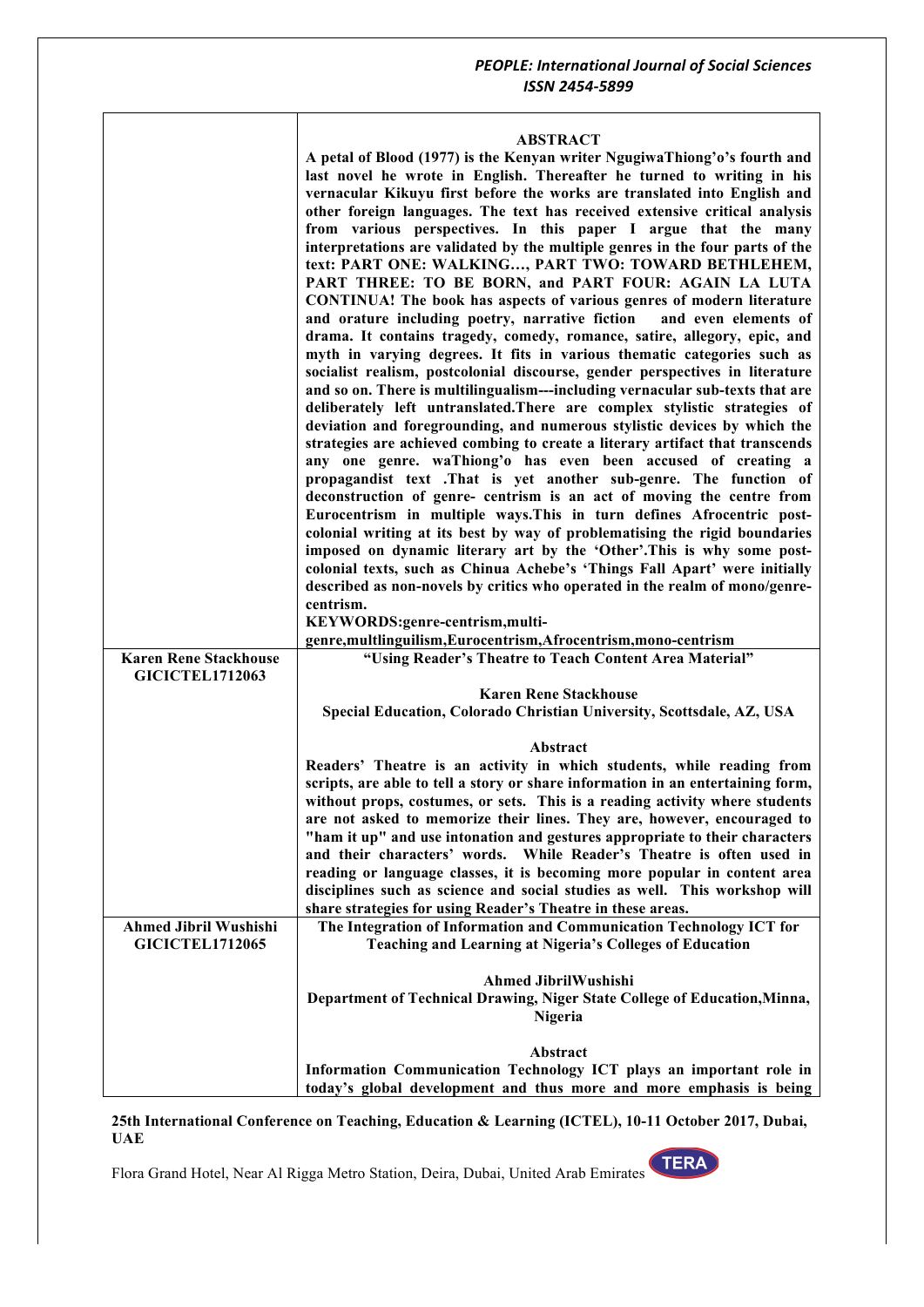|                                                    | placed on the education sector of nations to contribute efficiently in meeting<br>global challenges by making our students ICT literate and competent. The<br>use of ICT in teaching and learning is paramount for life and schools are the<br>best place for ICT training. ICT in the classroom have been to better<br>prepare the students for a workplace where ICT is becoming more and<br>more ubiquitous and the ability to use ICTs effectively and efficiently is<br>thus, seen as representing a competitive edge in an increasingly globalizing<br>job market. ICT is used more at the workplace than in the classroom mainly<br>due to the lack of its extensive integration into the curriculum. With the<br>increasing use of ICT in our society, teachers must be at the forefront of it<br>use in order to train their students in its proper use. Colleges of Education<br>(COE) are colleges established to train and equip teachers who are assigned<br>to teach in the Nations Primary and Junior Schools. One of the functions of<br>the Colleges as spelt out in the Decree establishing them is to provide full-<br>time courses in teaching, instruction and training in Technical, Vocational,<br>Sciences and Arts and this can meaningfully be achieved through the use of<br>ICT. Finally, the study made some recommendations among others the<br>provision of adequate ICT laboratories where the teacher-trainees are<br>taught how to practically use the computer and its accompanying<br>productivity applications. |
|----------------------------------------------------|------------------------------------------------------------------------------------------------------------------------------------------------------------------------------------------------------------------------------------------------------------------------------------------------------------------------------------------------------------------------------------------------------------------------------------------------------------------------------------------------------------------------------------------------------------------------------------------------------------------------------------------------------------------------------------------------------------------------------------------------------------------------------------------------------------------------------------------------------------------------------------------------------------------------------------------------------------------------------------------------------------------------------------------------------------------------------------------------------------------------------------------------------------------------------------------------------------------------------------------------------------------------------------------------------------------------------------------------------------------------------------------------------------------------------------------------------------------------------------------------------------------------------------------------------|
|                                                    | Keywords: ICT, ICT integration, Teaching and Learning, COE                                                                                                                                                                                                                                                                                                                                                                                                                                                                                                                                                                                                                                                                                                                                                                                                                                                                                                                                                                                                                                                                                                                                                                                                                                                                                                                                                                                                                                                                                           |
| <b>Fatima Yusuf Goje</b><br><b>GICICTEL1712068</b> | Designing Effective Teaching writing Materials for Adult Learners in FCT<br><b>Adult School Centres Abuja-Nigeria</b>                                                                                                                                                                                                                                                                                                                                                                                                                                                                                                                                                                                                                                                                                                                                                                                                                                                                                                                                                                                                                                                                                                                                                                                                                                                                                                                                                                                                                                |
|                                                    | <b>Fatima Yusuf Goje</b><br>School of Languages, Department of English, , Federal Capital Territory<br>College of Education, School of Languages, Department of English, , Zuba-<br>Abuja, Nigeria                                                                                                                                                                                                                                                                                                                                                                                                                                                                                                                                                                                                                                                                                                                                                                                                                                                                                                                                                                                                                                                                                                                                                                                                                                                                                                                                                   |
|                                                    | Abstract<br>Designing effective materials for teaching writing skills to Adult ESL/EFL<br>Learners is a characteristic term for producing effective and motivational<br>material that can support student learning and increase success in writing<br>skills class. Ideally, the teaching materials will be designed to tailored the<br>contents in which they're being used to support and motivate student<br>learning. Wale(1975) was of the opinion that the use of teaching materials<br>would make discovered facts glued firmly to the memory of students.<br>Arouse students' interests by giving them something practical to see and do,<br>and at the same time helping them to think things out themselves. Designing<br>effective material related to the basic contents of a course or a lesson, helps<br>in depth understanding of such a lesson by the students in that they make<br>the lesson attractive to them, thereby arresting their attention and thus,<br>motivating them to learn.                                                                                                                                                                                                                                                                                                                                                                                                                                                                                                                                          |
| DjeffalSofiane<br><b>GICICTEL1712071</b>           | <b>Constructively Aligned Assessment: An Approach to Translation Teaching</b><br>and Learning                                                                                                                                                                                                                                                                                                                                                                                                                                                                                                                                                                                                                                                                                                                                                                                                                                                                                                                                                                                                                                                                                                                                                                                                                                                                                                                                                                                                                                                        |
|                                                    |                                                                                                                                                                                                                                                                                                                                                                                                                                                                                                                                                                                                                                                                                                                                                                                                                                                                                                                                                                                                                                                                                                                                                                                                                                                                                                                                                                                                                                                                                                                                                      |
|                                                    | Mr.DjeffalSofiane<br>Department of English Language and Literature -Faculty of letters and<br>languages, Mascara University, Mascara, Algeria                                                                                                                                                                                                                                                                                                                                                                                                                                                                                                                                                                                                                                                                                                                                                                                                                                                                                                                                                                                                                                                                                                                                                                                                                                                                                                                                                                                                        |
|                                                    | Abstract                                                                                                                                                                                                                                                                                                                                                                                                                                                                                                                                                                                                                                                                                                                                                                                                                                                                                                                                                                                                                                                                                                                                                                                                                                                                                                                                                                                                                                                                                                                                             |
|                                                    | It is an undeniable fact that evaluating translation is one of the most<br>grueling tasks in translation teaching. Despite the considerable development<br>of translation studies since the 1970's, rare are the theories that handled<br>translation assessment given the fact that they focused on the problem of                                                                                                                                                                                                                                                                                                                                                                                                                                                                                                                                                                                                                                                                                                                                                                                                                                                                                                                                                                                                                                                                                                                                                                                                                                  |

**25th International Conference on Teaching, Education & Learning (ICTEL), 10-11 October 2017, Dubai, UAE**

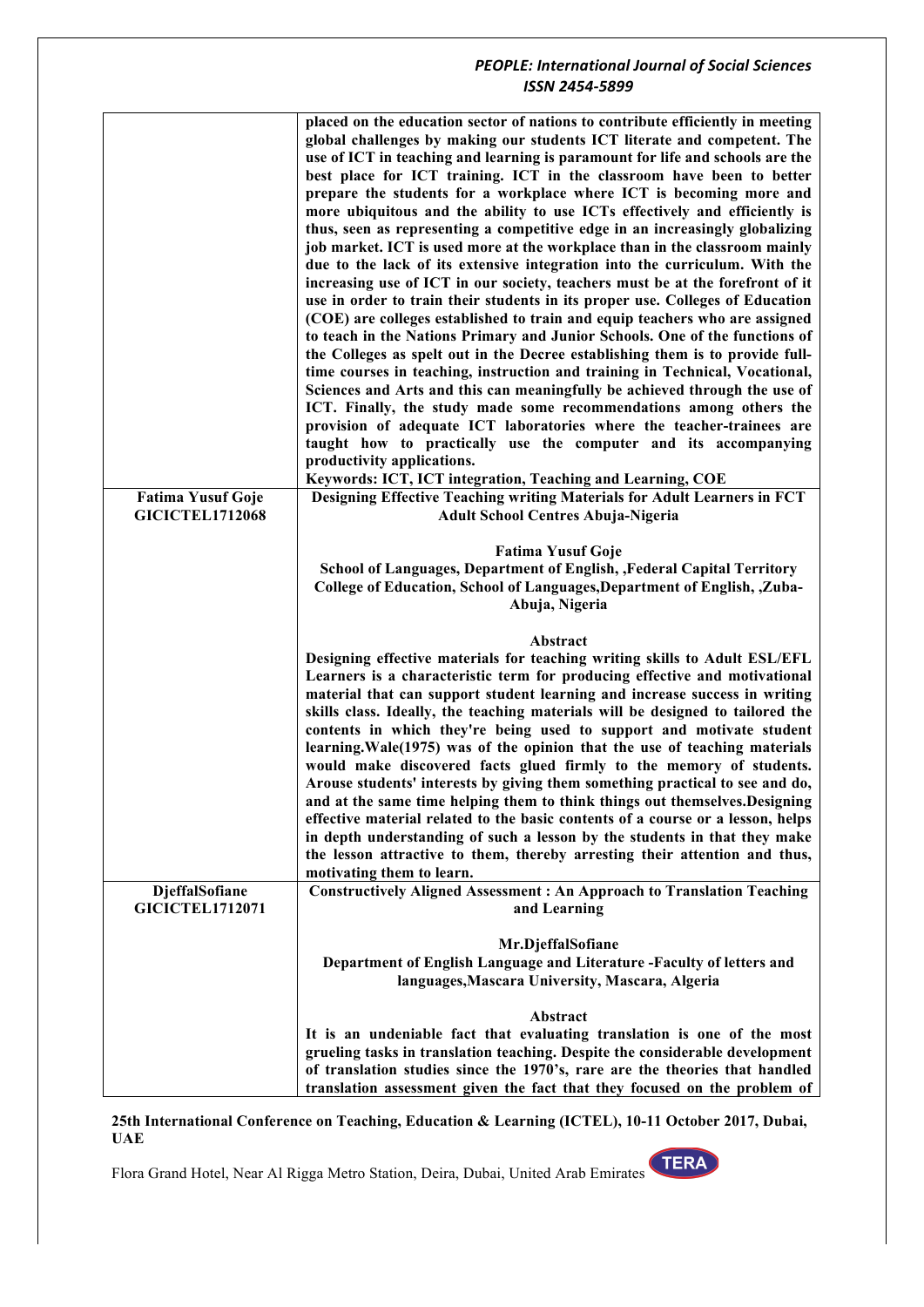|                                                 | translation (linguistic school) or the interdisciplinary aspect of the field (the<br>functional and cultural theories of translation). In fact, evaluation in<br>translation has been said to be based on continuous assessment. However,<br>we observed a number of misconceptions in applying this mode of<br>evaluation. Hence, this paper tends to shed light on the importance of<br>adopting constructive alignment in order to facilitate translation teaching<br>process. It aims at analyzing the translation teaching dichotomies,<br>questioning translation teacher's mode of evaluation, analyzing the most<br>common misconceptions in translation teaching and suggesting constructive<br>alignment as a solid pedagogical framework for translation training. In<br>addition, it highlights the usefulness of continuous formative assessment as<br>compared to continuous summative assessment.<br>Key-words: Translation teaching, constructive alignment, formative<br>assessment, summative assessment, translation evaluation. |
|-------------------------------------------------|-----------------------------------------------------------------------------------------------------------------------------------------------------------------------------------------------------------------------------------------------------------------------------------------------------------------------------------------------------------------------------------------------------------------------------------------------------------------------------------------------------------------------------------------------------------------------------------------------------------------------------------------------------------------------------------------------------------------------------------------------------------------------------------------------------------------------------------------------------------------------------------------------------------------------------------------------------------------------------------------------------------------------------------------------------|
| <b>Hariat Olojede</b><br><b>GICICTEL1712072</b> | Teaching Method In Science Education: The Need For A Shift Of Emphasis<br>To Cooperative Learning Strategy In Nigeria Schools                                                                                                                                                                                                                                                                                                                                                                                                                                                                                                                                                                                                                                                                                                                                                                                                                                                                                                                       |
|                                                 | HariatOlojede<br>Department Of Chemistry, Federal Capital Territory College Of Education,<br>Zuba-Abuja, Abuja, Nigeria                                                                                                                                                                                                                                                                                                                                                                                                                                                                                                                                                                                                                                                                                                                                                                                                                                                                                                                             |
|                                                 | Abstract<br>The importance of science and technology in a nation cannot be<br>overemphasized. Pursuit of science education leads to<br>national<br>reconstruction and development for self-reliance. Thus the economic and<br>social development of both the developed and developing nations such as<br>Nigeria are to a large extent dependent on the level of scientific and<br>technological literacy of her citizens. All branches of science have important<br>contribution to make in nation's technological advancement. Despite the<br>importance science education in Nigerian schools is faced with many<br>challenges which has crippled the realization of national goals for scientific<br>and technological advancement. The paper discusses the concept of science<br>education, science teaching methods, challenges of science education,<br>cooperative learning strategy and the need for shift of emphasis to this<br>strategy.                                                                                                |
| DjeffalSofiane<br><b>GICICTEL1712071</b>        | In the Search of New Approaches to Translation Teaching: Social insights<br>as models                                                                                                                                                                                                                                                                                                                                                                                                                                                                                                                                                                                                                                                                                                                                                                                                                                                                                                                                                               |
|                                                 | Mr.DjeffalSofiane<br>Department of English Language and Literature -Faculty of letters and<br>languages, Mascara University, Mascara, Algeria                                                                                                                                                                                                                                                                                                                                                                                                                                                                                                                                                                                                                                                                                                                                                                                                                                                                                                       |
|                                                 | DrKazi-tani Lynda<br>Department of English Language and Literature -Faculty of letters and<br>languages, Mascara University, Mascara, Algeria                                                                                                                                                                                                                                                                                                                                                                                                                                                                                                                                                                                                                                                                                                                                                                                                                                                                                                       |
|                                                 | Mr.ChamiAbdelkarim<br>Department of English Language and Literature -Faculty of letters and<br>languages, Mascara University, Mascara, Algeria                                                                                                                                                                                                                                                                                                                                                                                                                                                                                                                                                                                                                                                                                                                                                                                                                                                                                                      |
|                                                 | Abstract<br>It is an undeniable fact that evaluating translation is one of the most<br>grueling tasks in translation teaching. Despite the considerable development<br>of translation studies since the 1970's, rare are the theories that handled<br>translation assessment given the fact that they focused on the problem of                                                                                                                                                                                                                                                                                                                                                                                                                                                                                                                                                                                                                                                                                                                     |

**25th International Conference on Teaching, Education & Learning (ICTEL), 10-11 October 2017, Dubai, UAE**

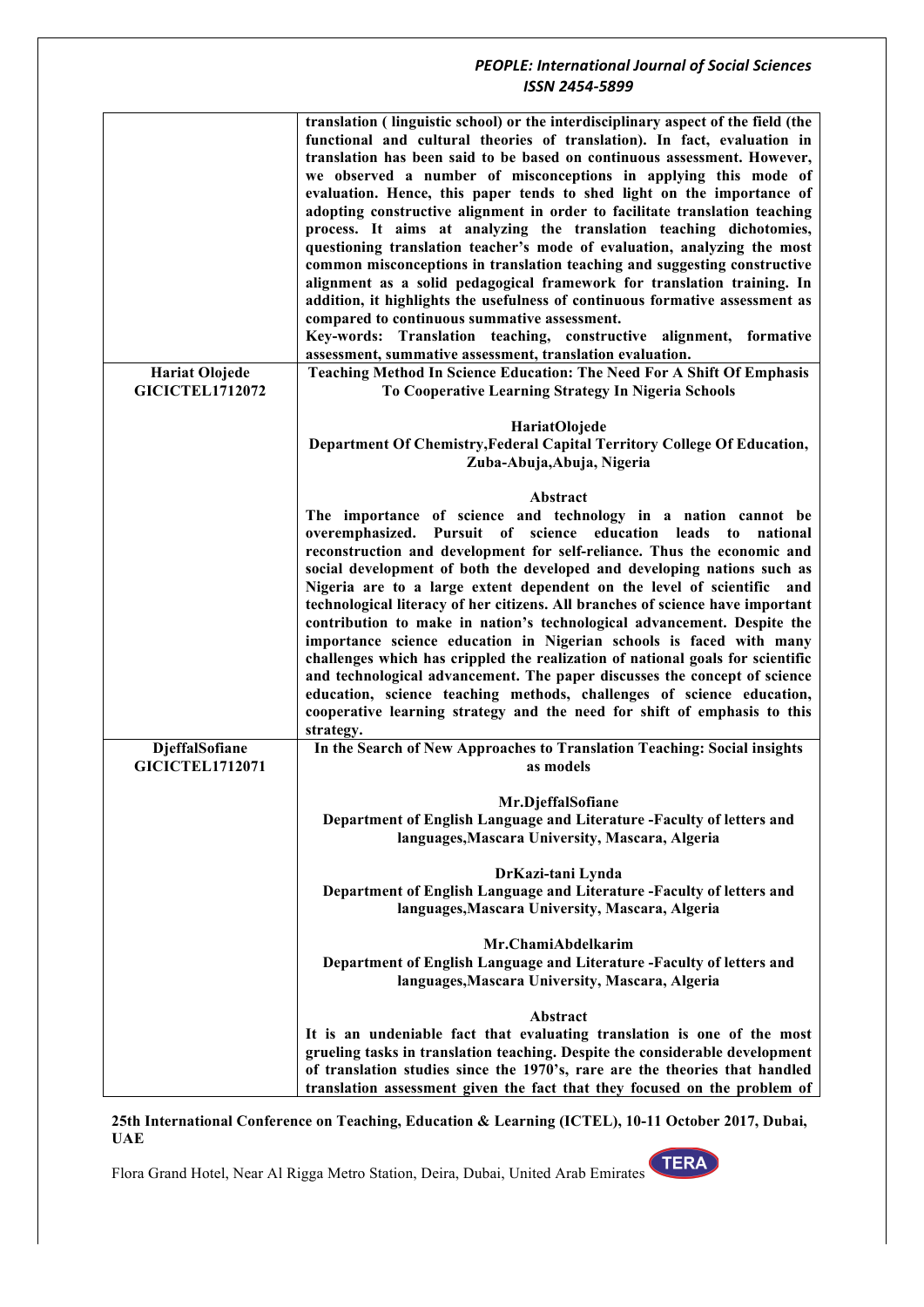| Dr Alan Bhekisisa<br>Participative Management As A Component Of Staff Delegation At<br><b>Buthelezi</b><br>Secondary Schools In The Post-Apartheid SouthAfrica: Perceptions Of<br><b>GICICTEL1712074</b><br>Subject Heads In The King Cetshwayo District Of Kwazulu-Natal Province<br>Dr Alan Bhekisisa Buthelezi<br>Lecturer: Educational Management, Leadership & Law, University Of<br>Zululand, Republic Of South Africa<br>Abstract<br>The aim of this paper is to explore the perceptions of subject heads with<br>regards to the relationship of participative management and staff delegation<br>at secondary schools in the King Cetshwayo district of KwaZulu-Natal<br>province in South Africa. The objective of this study was to assess the<br>extent in which participative management is regarded as a component of<br>staff delegation at secondary schools in the post-apartheid South Africa.<br>Apart from the literature, the study reports on a study in which empirical<br>investigation based on qualitative data was used to collect data from subject<br>heads in the King Cetshwayo district. Interviews were used in order to<br>facilitate the process of data collection. The findings of this study revealed<br>that there is a great need for principals to devolve powers to subject heads<br>and other senior staff members in schools.<br>Key words: participative management, staff delegation, decentralisation of<br>decision making, devolution of power<br><b>Osatimehin Janet Abiola</b><br>Broken Home As A Variable Of Girl Child Drop Out Of Schools In Ikere<br><b>GICICTEL1712075</b><br>Local Government Area Of Ekiti State Nigeria<br><b>Osatimehin, Janet Abiola</b><br>Curriculum Studies Department, School Of Education, College Of<br>Education, Ikere - Ekiti, Ekiti State, Nigeria<br>Abstract<br>The study investigated the broken home as a variable of girl child drop out<br>of schools in Ikere-Ekiti Local Government Area of Ekiti State. Three<br>research questions were raised for the study. The population consists of all<br>secondary schools girls in Ikere- Ekiti. One hundred and 60 girls were<br>randomly selected from the schools. A questionnaire tag drop out in schools<br>was used (QDS) adapted Likert scale. The instrument had a reliability<br>coefficient of 0.68. The data collected were analysis frequency count,<br>percentage, mean and standard deviation. The study revealed that factors in<br>parents and girl child contributed to the rate of drop out of girls. Based on | translation (linguistic school) or the interdisciplinary aspect of the field (the<br>functional and cultural theories of translation). In fact, evaluation in<br>translation has been said to be based on continuous assessment. However,<br>we observed a number of misconceptions in applying this mode of<br>evaluation. Hence, this paper tends to shed light on the importance of<br>adopting constructive alignment in order to facilitate translation teaching<br>process. It aims at analyzing the translation teaching dichotomies,<br>questioning translation teacher's mode of evaluation, analyzing the most<br>common misconceptions in translation teaching and suggesting constructive<br>alignment as a solid pedagogical framework for translation training. In<br>addition, it highlights the usefulness of continuous formative assessment as<br>compared to continuous summative assessment.<br>Key-words: Translation teaching, constructive alignment, formative<br>assessment, summative assessment, translation evaluation. |
|---------------------------------------------------------------------------------------------------------------------------------------------------------------------------------------------------------------------------------------------------------------------------------------------------------------------------------------------------------------------------------------------------------------------------------------------------------------------------------------------------------------------------------------------------------------------------------------------------------------------------------------------------------------------------------------------------------------------------------------------------------------------------------------------------------------------------------------------------------------------------------------------------------------------------------------------------------------------------------------------------------------------------------------------------------------------------------------------------------------------------------------------------------------------------------------------------------------------------------------------------------------------------------------------------------------------------------------------------------------------------------------------------------------------------------------------------------------------------------------------------------------------------------------------------------------------------------------------------------------------------------------------------------------------------------------------------------------------------------------------------------------------------------------------------------------------------------------------------------------------------------------------------------------------------------------------------------------------------------------------------------------------------------------------------------------------------------------------------------------------------------------------------------------------------------------------------------------------------------------------------------------------------------------------------------------------------------------------------------------------------------------------------------------------------------------------------------------------------------------------------------------------------------------------------------------------------|-----------------------------------------------------------------------------------------------------------------------------------------------------------------------------------------------------------------------------------------------------------------------------------------------------------------------------------------------------------------------------------------------------------------------------------------------------------------------------------------------------------------------------------------------------------------------------------------------------------------------------------------------------------------------------------------------------------------------------------------------------------------------------------------------------------------------------------------------------------------------------------------------------------------------------------------------------------------------------------------------------------------------------------------------------|
|                                                                                                                                                                                                                                                                                                                                                                                                                                                                                                                                                                                                                                                                                                                                                                                                                                                                                                                                                                                                                                                                                                                                                                                                                                                                                                                                                                                                                                                                                                                                                                                                                                                                                                                                                                                                                                                                                                                                                                                                                                                                                                                                                                                                                                                                                                                                                                                                                                                                                                                                                                           |                                                                                                                                                                                                                                                                                                                                                                                                                                                                                                                                                                                                                                                                                                                                                                                                                                                                                                                                                                                                                                                     |
|                                                                                                                                                                                                                                                                                                                                                                                                                                                                                                                                                                                                                                                                                                                                                                                                                                                                                                                                                                                                                                                                                                                                                                                                                                                                                                                                                                                                                                                                                                                                                                                                                                                                                                                                                                                                                                                                                                                                                                                                                                                                                                                                                                                                                                                                                                                                                                                                                                                                                                                                                                           |                                                                                                                                                                                                                                                                                                                                                                                                                                                                                                                                                                                                                                                                                                                                                                                                                                                                                                                                                                                                                                                     |
|                                                                                                                                                                                                                                                                                                                                                                                                                                                                                                                                                                                                                                                                                                                                                                                                                                                                                                                                                                                                                                                                                                                                                                                                                                                                                                                                                                                                                                                                                                                                                                                                                                                                                                                                                                                                                                                                                                                                                                                                                                                                                                                                                                                                                                                                                                                                                                                                                                                                                                                                                                           |                                                                                                                                                                                                                                                                                                                                                                                                                                                                                                                                                                                                                                                                                                                                                                                                                                                                                                                                                                                                                                                     |
|                                                                                                                                                                                                                                                                                                                                                                                                                                                                                                                                                                                                                                                                                                                                                                                                                                                                                                                                                                                                                                                                                                                                                                                                                                                                                                                                                                                                                                                                                                                                                                                                                                                                                                                                                                                                                                                                                                                                                                                                                                                                                                                                                                                                                                                                                                                                                                                                                                                                                                                                                                           |                                                                                                                                                                                                                                                                                                                                                                                                                                                                                                                                                                                                                                                                                                                                                                                                                                                                                                                                                                                                                                                     |
|                                                                                                                                                                                                                                                                                                                                                                                                                                                                                                                                                                                                                                                                                                                                                                                                                                                                                                                                                                                                                                                                                                                                                                                                                                                                                                                                                                                                                                                                                                                                                                                                                                                                                                                                                                                                                                                                                                                                                                                                                                                                                                                                                                                                                                                                                                                                                                                                                                                                                                                                                                           |                                                                                                                                                                                                                                                                                                                                                                                                                                                                                                                                                                                                                                                                                                                                                                                                                                                                                                                                                                                                                                                     |
|                                                                                                                                                                                                                                                                                                                                                                                                                                                                                                                                                                                                                                                                                                                                                                                                                                                                                                                                                                                                                                                                                                                                                                                                                                                                                                                                                                                                                                                                                                                                                                                                                                                                                                                                                                                                                                                                                                                                                                                                                                                                                                                                                                                                                                                                                                                                                                                                                                                                                                                                                                           |                                                                                                                                                                                                                                                                                                                                                                                                                                                                                                                                                                                                                                                                                                                                                                                                                                                                                                                                                                                                                                                     |
|                                                                                                                                                                                                                                                                                                                                                                                                                                                                                                                                                                                                                                                                                                                                                                                                                                                                                                                                                                                                                                                                                                                                                                                                                                                                                                                                                                                                                                                                                                                                                                                                                                                                                                                                                                                                                                                                                                                                                                                                                                                                                                                                                                                                                                                                                                                                                                                                                                                                                                                                                                           |                                                                                                                                                                                                                                                                                                                                                                                                                                                                                                                                                                                                                                                                                                                                                                                                                                                                                                                                                                                                                                                     |
|                                                                                                                                                                                                                                                                                                                                                                                                                                                                                                                                                                                                                                                                                                                                                                                                                                                                                                                                                                                                                                                                                                                                                                                                                                                                                                                                                                                                                                                                                                                                                                                                                                                                                                                                                                                                                                                                                                                                                                                                                                                                                                                                                                                                                                                                                                                                                                                                                                                                                                                                                                           |                                                                                                                                                                                                                                                                                                                                                                                                                                                                                                                                                                                                                                                                                                                                                                                                                                                                                                                                                                                                                                                     |
|                                                                                                                                                                                                                                                                                                                                                                                                                                                                                                                                                                                                                                                                                                                                                                                                                                                                                                                                                                                                                                                                                                                                                                                                                                                                                                                                                                                                                                                                                                                                                                                                                                                                                                                                                                                                                                                                                                                                                                                                                                                                                                                                                                                                                                                                                                                                                                                                                                                                                                                                                                           |                                                                                                                                                                                                                                                                                                                                                                                                                                                                                                                                                                                                                                                                                                                                                                                                                                                                                                                                                                                                                                                     |
|                                                                                                                                                                                                                                                                                                                                                                                                                                                                                                                                                                                                                                                                                                                                                                                                                                                                                                                                                                                                                                                                                                                                                                                                                                                                                                                                                                                                                                                                                                                                                                                                                                                                                                                                                                                                                                                                                                                                                                                                                                                                                                                                                                                                                                                                                                                                                                                                                                                                                                                                                                           |                                                                                                                                                                                                                                                                                                                                                                                                                                                                                                                                                                                                                                                                                                                                                                                                                                                                                                                                                                                                                                                     |
| these findings, it was recommended that parents should play parental roles                                                                                                                                                                                                                                                                                                                                                                                                                                                                                                                                                                                                                                                                                                                                                                                                                                                                                                                                                                                                                                                                                                                                                                                                                                                                                                                                                                                                                                                                                                                                                                                                                                                                                                                                                                                                                                                                                                                                                                                                                                                                                                                                                                                                                                                                                                                                                                                                                                                                                                |                                                                                                                                                                                                                                                                                                                                                                                                                                                                                                                                                                                                                                                                                                                                                                                                                                                                                                                                                                                                                                                     |

**25th International Conference on Teaching, Education & Learning (ICTEL), 10-11 October 2017, Dubai, UAE**

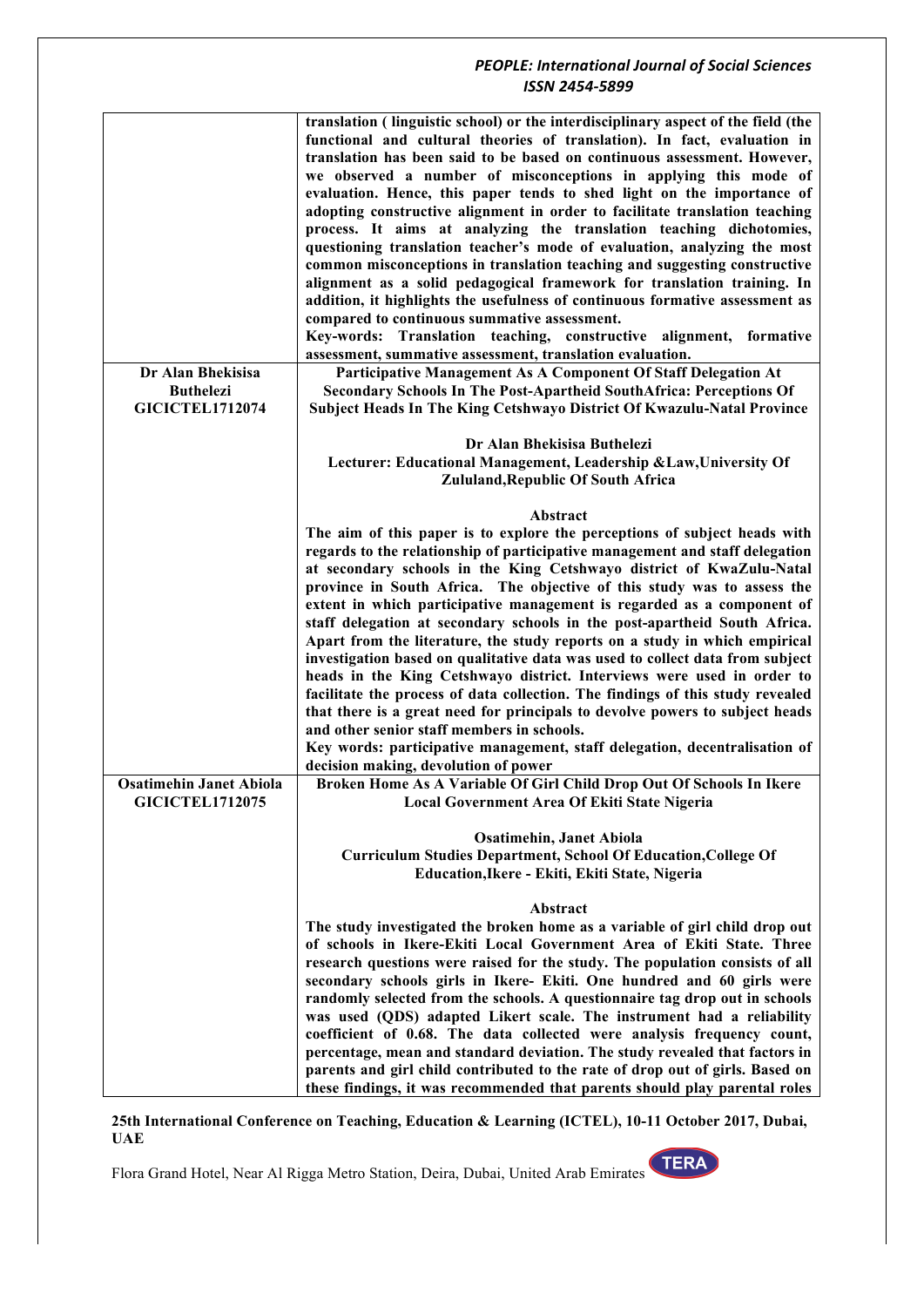|                                                | adequately by bring their children up well and providing for their basic                                                                           |
|------------------------------------------------|----------------------------------------------------------------------------------------------------------------------------------------------------|
|                                                | needs. Periodic lectures and symposium on the value of girl child education<br>should be given to the parents in Ikere local government area.      |
|                                                | Keywords: Broken Home; Drop out                                                                                                                    |
| Okonkwo                                        | Teaching Adults In The 21st Century In Adult Education Centers In                                                                                  |
| OnyekachiIhuoma                                | Nigeria: The Role Of Information And Communication Technology (Ict)                                                                                |
| <b>GICICTEL1712076</b>                         |                                                                                                                                                    |
|                                                | Okonkwo Onyekachi (Mrs)                                                                                                                            |
|                                                | School of Adult and Non-Formal Education and Special Needs, Federal                                                                                |
|                                                | <b>College of Education (Tech)Gusau, Zamfara State</b>                                                                                             |
|                                                | Abstract                                                                                                                                           |
|                                                | This is a descriptive survey research designed to examine the roles of                                                                             |
|                                                | information and communication technology (ICTs) in teaching adults in                                                                              |
|                                                | adult literacy education centres in Nigeria, in the 21st Century.<br><b>The</b>                                                                    |
|                                                | purpose of the study is to identify the educational needs of the adult learners                                                                    |
|                                                | as well as the suitable ICTs that could enhance adult learning. The research                                                                       |
|                                                | also sorts to find out from the respondents whether ICTs can actually                                                                              |
|                                                | enhance adult learning. Three research questions were raised and a<br>researcher's questionnaires were administered to 384 participants, male and  |
|                                                | females adult learners. Majority of the respondents agreed among others                                                                            |
|                                                | that adult learner need education for enlightenment, personal growth and                                                                           |
|                                                | for skills development. Majority of the respondents also identified computer                                                                       |
|                                                | as the most suitable ICTs for adult learners in the adult literacy education                                                                       |
|                                                | centres in Nigeria while agreeing that ICTs can actually enhance adult                                                                             |
|                                                | learning in the 21st Century. It therefore, recommend among others that                                                                            |
|                                                | teachers and instructors should be educated on the best ways to use ICTs in                                                                        |
|                                                | teaching and learning especially as it relate to adult learners in adult                                                                           |
|                                                | literacy education centres in Nigeria.<br>Rationality and Students' Misconduct at University: Empirical Evidence                                   |
| <b>Jocelyn Grira</b><br><b>GICICTEL1712078</b> | and Policy Implications                                                                                                                            |
|                                                |                                                                                                                                                    |
|                                                | <b>Jocelyn Grira</b>                                                                                                                               |
|                                                | College of Business and Economics, UAE University, United Arab Emirates                                                                            |
|                                                | <b>Louis Jaeck</b>                                                                                                                                 |
|                                                | College of Business and Economics, UAE University, United Arab Emirates                                                                            |
|                                                |                                                                                                                                                    |
|                                                | Abstract<br>We investigate the determinants of students' misconduct at University.                                                                 |
|                                                | Using a sample of 310 surveyed students, we find that students are more                                                                            |
|                                                | likely to cheat when they have previous misconduct records, when they                                                                              |
|                                                | perceive academic integrity policy as being poorly enforced and when                                                                               |
|                                                | perceived instructors' tolerance toward misconduct incidents is high.                                                                              |
|                                                | Moreover, misconduct behavior tends to increase with students' seniority                                                                           |
|                                                | and the perceived level of course difficulty. Surprisingly, students'                                                                              |
|                                                | motivation toward reading, writing, and learning do not seem to have                                                                               |
|                                                | valuable impact on the likelihood of students' misconduct. Students'<br>nationality partially explains the cross sectional variation in misconduct |
|                                                | rates. Our findings have important policy implications that relate to                                                                              |
|                                                | university culture of academic integrity, instructors' tolerance vis-à-vis                                                                         |
|                                                | students' misconduct behavior, and the effectiveness of punitive actions.                                                                          |
|                                                | Keywords: Misconduct; Motivation; Performance; Ethics; University Policy                                                                           |
|                                                | JEL Classification Codes: A20; I21; I28; J45                                                                                                       |
| <b>Ragnar Purje</b>                            | Responsibility Theory A new consideration in classroom behavior                                                                                    |

**25th International Conference on Teaching, Education & Learning (ICTEL), 10-11 October 2017, Dubai, UAE**

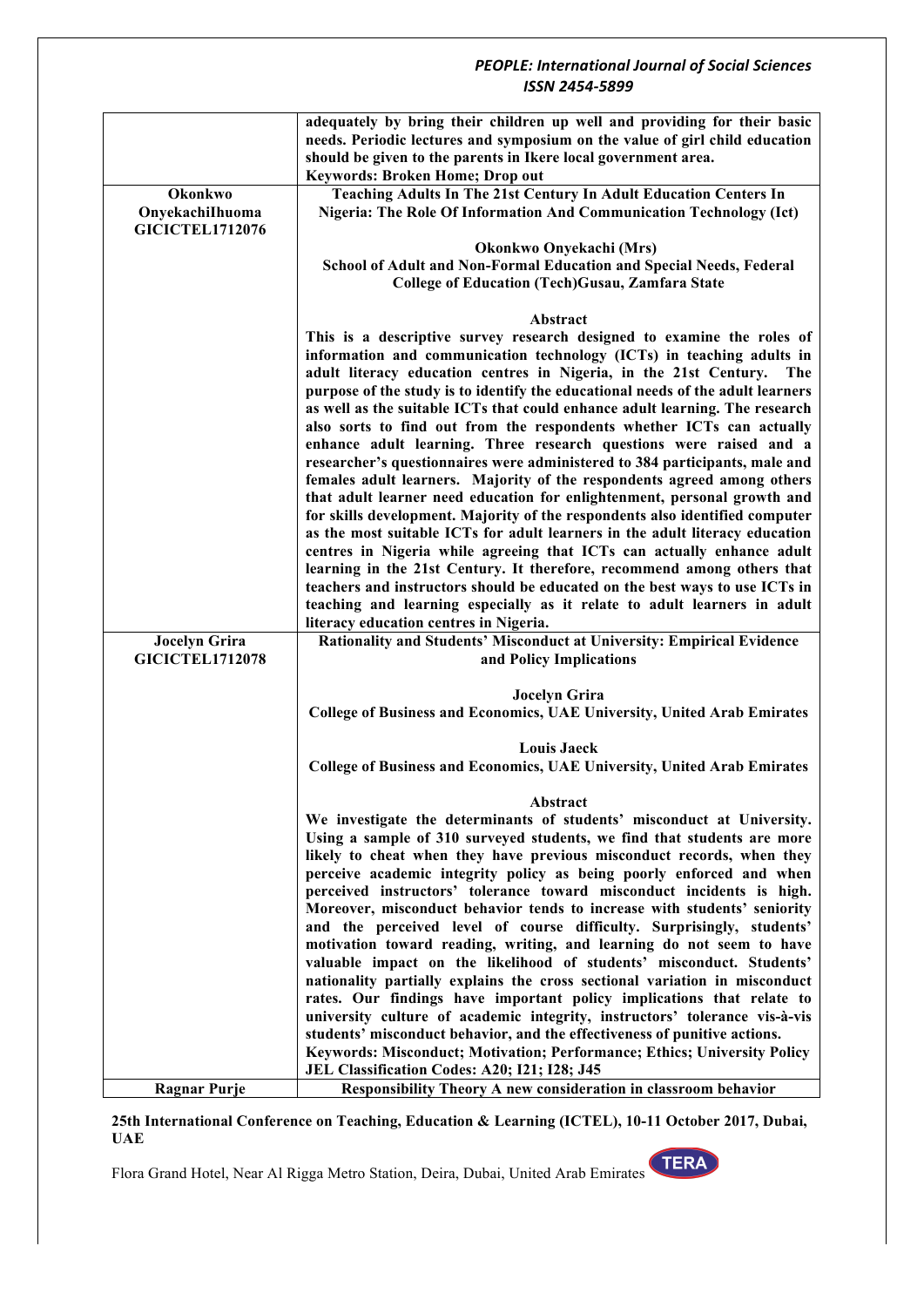| <b>GICICTEL1712079</b> | management                                                                                       |
|------------------------|--------------------------------------------------------------------------------------------------|
|                        | <b>Ragnar Purje</b>                                                                              |
|                        |                                                                                                  |
|                        | <b>School Of Education And The Arts, Central Queensland</b>                                      |
|                        | University, Rockhampton, Australia                                                               |
|                        | Abstract                                                                                         |
|                        | Responsibility Theory® brings with it a specific question, followed by 10                        |
|                        | precepts. When introducing Responsibility Theory® the students are                               |
|                        | informed they are responsible for and have power over what they think, do,                       |
|                        | say, choose and learn. The program points out there is immense                                   |
|                        |                                                                                                  |
|                        | constructive academic and social potential in recognising the power of one's                     |
|                        | own thinking, attitude and behaviour. Juxtaposed with brain plasticity, the                      |
|                        | students are also informed their thinking and behaviours rewires their                           |
|                        | brain.                                                                                           |
|                        | Keywords: personal responsibilities, self-directed learning, neurology, self-                    |
|                        | talk, self-empowerment, positive choices, academic gains.                                        |
| EmekaNwachukwu         | <b>Challenges To Policy Formulation And Implementation In Colleges Of</b>                        |
| <b>GICICTEL1712081</b> | <b>Education In Nigeria</b>                                                                      |
|                        |                                                                                                  |
|                        | NwachukwuEmekaAloh (Ph.D)                                                                        |
|                        | Department Of Educational Foundations, Ebonyi State College Of                                   |
|                        | <b>Education</b> , Ikwo                                                                          |
|                        |                                                                                                  |
|                        | Ebonyi State, Nigeria                                                                            |
|                        | Abstract                                                                                         |
|                        | This study discusses the challenges to policy formulation<br>and                                 |
|                        | implementation in Colleges of Education in Nigeria. It went further to state                     |
|                        | that for sustainable educational development to be achieved, hence the need                      |
|                        | to ensure that the educational policies formulated are implemented inline                        |
|                        | with the policy guidelines of the government. It also examines the history of                    |
|                        | teacher education in Nigeria.<br>Steps in policy formulation and                                 |
|                        |                                                                                                  |
|                        | implementation which includes: non-involvement of the target beneficiaries                       |
|                        | at the planning stage, poor communication and inadequate resources among                         |
|                        | others were discussed. The article emphasizes the strategies for effective                       |
|                        | policy formulation and implementation which includes: the involvement of                         |
|                        | target beneficiaries at the planning stages, effective communication between                     |
|                        | the target beneficiaries at the planning stages, effective communication                         |
|                        | between the target beneficiaries and the implementers of policy                                  |
|                        | programmes etc. The paper concludes that since teacher education is a very                       |
|                        | important development sector in Nigeria, it is believed that by the adoption                     |
|                        | of these strategies, teaching and teacher education should be made very                          |
|                        | attractive professional pursuit. The study recommends, among others that                         |
|                        | accountability and transparency should be ensured in the implementation of                       |
|                        | policies in Colleges of Education in Nigeria.                                                    |
|                        |                                                                                                  |
|                        | Keywords: Colleges of Education, Formulation, Implementation, Policy,                            |
|                        | <b>Teaching and Learning</b><br><b>Mentoring On Students For Effective Teaching And Learning</b> |
|                        |                                                                                                  |
|                        | Okpe P.U. Ph.D                                                                                   |
|                        | Department Of Educational Management, Michael Okpara University Of                               |
|                        |                                                                                                  |
|                        | Agriculture, Umudike, Abia State, Nigeria                                                        |
|                        |                                                                                                  |
|                        | Okeze, Wilson Obinna                                                                             |
| <b>Okpe Priscilla</b>  | Department Of Educational Management, Michael Okpara University Of                               |

**25th International Conference on Teaching, Education & Learning (ICTEL), 10-11 October 2017, Dubai, UAE**

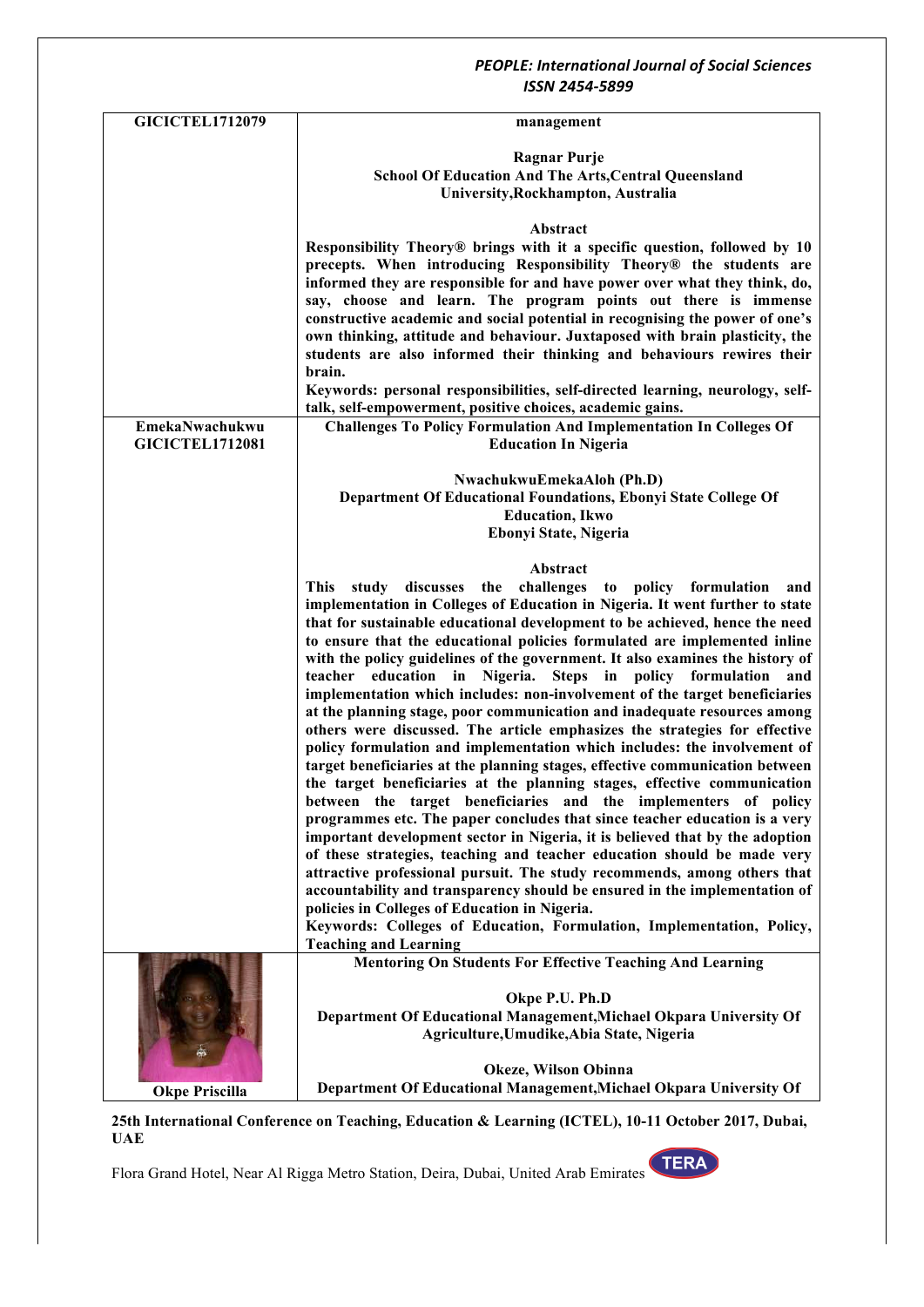| <b>GICICTEL1712082</b> | Agriculture, Umudike, Abia Stata, Nigeria                                                                                                                 |
|------------------------|-----------------------------------------------------------------------------------------------------------------------------------------------------------|
|                        | Abstract                                                                                                                                                  |
|                        | The study provides an insight into how alternative mentoring and clinical                                                                                 |
|                        | supervision could be used on students (would be teachers) for teacher                                                                                     |
|                        | instructional effectiveness using the quasi experimental design. The study                                                                                |
|                        | was carried out in Michael Okpara University of Agriculture, Umudike                                                                                      |
|                        | (MOUAU) in Abia state of Nigeria. The population of the study comprised                                                                                   |
|                        | all the 77 third year undergraduate students (32 males and 45 females) in                                                                                 |
|                        | the department of educational management 2015/2016 academic session.                                                                                      |
|                        | Three research questions and three null hypotheses guided the study. The                                                                                  |
|                        | instrument used for data collection was a 19 items teacher effectiveness test                                                                             |
|                        | that had a test retest reliability index of 0.77. Data analysis carried out using                                                                         |
|                        | mean and analysis of covariance (ANCOVA) revealed that there is a                                                                                         |
|                        | significant positive gain in students' performance with regards to                                                                                        |
|                        | instructional effectiveness when exposed to alternative mentoring and<br>clinical supervision than traditional mentoring and supervisory model. The       |
|                        | study recommended among other things that alternative mentoring and                                                                                       |
|                        | clinical supervision approach is a 21st century compliant pedagogic                                                                                       |
|                        | innovation technique for teacher instructional effectiveness                                                                                              |
|                        | Keywords: Alternative mentoring, Clinical supervision, Traditional                                                                                        |
|                        | mentoring, Teacher instructional effectiveness.                                                                                                           |
| ChayataViriya          | The effects of genre awareness instruction on students' writing ability                                                                                   |
| <b>GICICTEL1712083</b> |                                                                                                                                                           |
|                        | ChayataViriya                                                                                                                                             |
|                        | English As An International Language, Chulalongkorn University, Bangkok,<br><b>Thailand</b>                                                               |
|                        |                                                                                                                                                           |
|                        | PunchaleeWasanasomsithi                                                                                                                                   |
|                        | <b>Chulalongkorn University, Thailand</b>                                                                                                                 |
|                        | Abstract                                                                                                                                                  |
|                        | The present study aims to investigate the effectiveness of the genre                                                                                      |
|                        | awareness instruction on the development of EFL undergraduate students'                                                                                   |
|                        | writing ability, students' awareness of genre, and students' attitudes. The                                                                               |
|                        | participants consisted of 27 undergraduate students that were enrolled in an                                                                              |
|                        | English foundation course. They were all classified as low level of                                                                                       |
|                        | proficiency. Data were collected during a 24-hour course at a public                                                                                      |
|                        | university in Bangkok, Thailand. Students took a writing test, a genre                                                                                    |
|                        | awareness questionnaire, an interview at the beginning of the course. Then,                                                                               |
|                        | the treatment, which is genre awareness instruction, was employed. At the<br>end of the course, a writing test, a post-genre awareness questionnaire, and |
|                        | an interview were provided to students to explore the changes in the                                                                                      |
|                        | students' writing ability, awareness of genre, and students' attitudes. The                                                                               |
|                        | results of a t-test, frequency, and content analysis revealed that the students'                                                                          |
|                        | writing ability and genre awareness knowledge improved after receiving the                                                                                |
|                        | treatment with statistical significance. Also, the genre awareness instruction                                                                            |
|                        | benefited students by enabling them to be aware of how texts were shaped                                                                                  |
|                        | for different communicative purposes. As for the students' attitudes, the                                                                                 |
|                        | findings showed that the students were satisfied with the course objectives,                                                                              |
|                        | teaching steps, and teaching materials. Based on the study findings,<br>recommendations for teaching practices and further research are given.            |
|                        |                                                                                                                                                           |

#### **25th International Conference on Teaching, Education & Learning (ICTEL), 10-11 October 2017, Dubai, UAE**

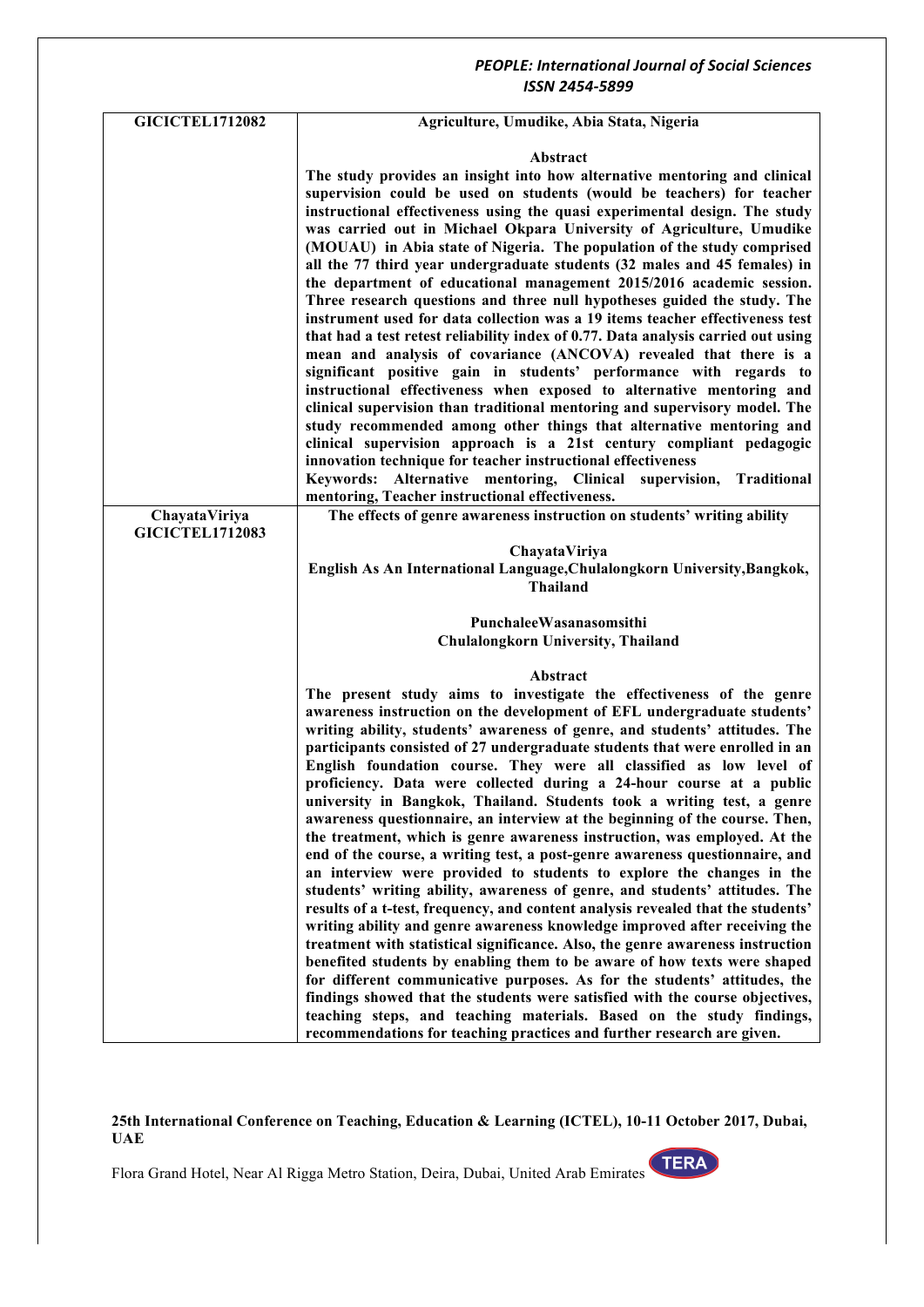

### **25th International Conference on Teaching, Education & Learning (ICTEL), 10-11 October 2017, Dubai, UAE**

Flora Grand Hotel, Near Al Rigga Metro Station, Deira, Dubai, United Arab Emirates

**TERA**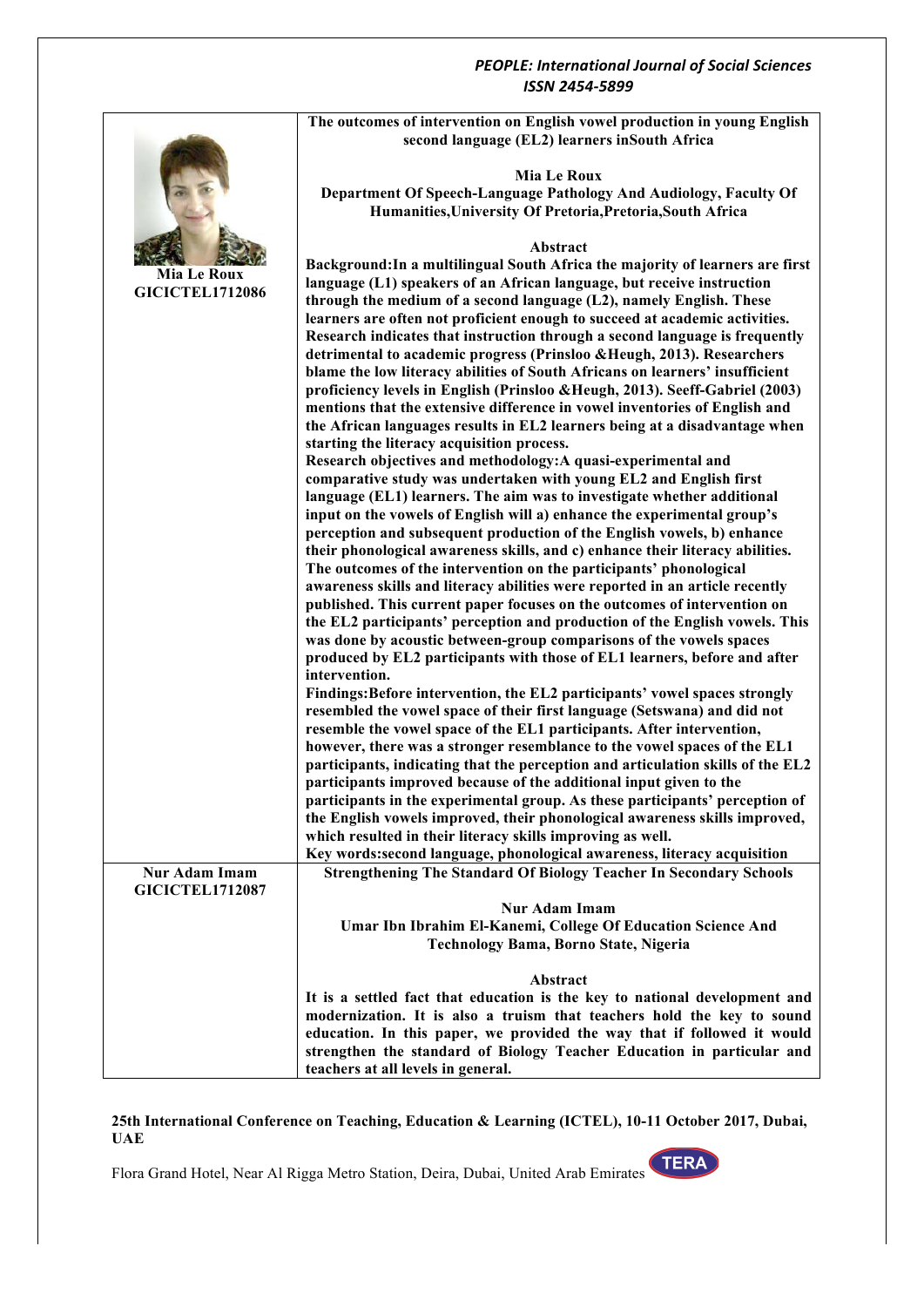|                           | <b>Improvisation Of Instructional Materials For Achieving Classroom</b>                                                                                |
|---------------------------|--------------------------------------------------------------------------------------------------------------------------------------------------------|
|                           | <b>Effectiveness In Secondary Schools</b>                                                                                                              |
|                           |                                                                                                                                                        |
|                           | <b>Idris Ibrahim</b>                                                                                                                                   |
|                           | Curriculum Department, School Of Education, Aminu Saleh College Of                                                                                     |
|                           | <b>Education, Azare, Bauchi State, Nigeria</b>                                                                                                         |
|                           |                                                                                                                                                        |
|                           | Abstract                                                                                                                                               |
| <b>Idris</b>              | The focus of this paper is on improvisation of instructional materials for                                                                             |
| IbrahimGICICTEL17120      | achieving classroom effectiveness in teaching and learning in secondary                                                                                |
| 88                        | schools. The paper will look into the meaning of improvisation of                                                                                      |
|                           | materials, types of improvisation, tools/ method<br>instructional<br>0f                                                                                |
|                           | improvisation of instructional materials, improvisation of instructional<br>materials for effective teaching and learning, attitude of teachers toward |
|                           | improvisation, teachers roles in the improvisation, relevance of                                                                                       |
|                           | improvisation in classroom teaching and learning was explained and                                                                                     |
|                           | relevant recommendation was that the Government the teachers', learners                                                                                |
|                           | and community should display right attitude to improvisation in the                                                                                    |
|                           | classroom.                                                                                                                                             |
|                           | Keywords: Improvisation, instructional materials, classroom effectiveness.                                                                             |
| <b>Celestine N. Nwele</b> | <b>Extent Of Awareness Of Safety Instruments In Science Laboratories In</b>                                                                            |
| <b>GICICTEL1712089</b>    | SeondaryShools In Ebonyi State Nigeria                                                                                                                 |
|                           |                                                                                                                                                        |
|                           | <b>Celestine N. Nwele</b>                                                                                                                              |
|                           | Department Of Chemistry, Ebonyi State College Of Education, Ikwo,                                                                                      |
|                           | Nigeria                                                                                                                                                |
|                           | Abstract                                                                                                                                               |
|                           | The research study investigated the extent of awareness of safety                                                                                      |
|                           | instruments in science laboratories in secondary schools in Ebonyi State. It                                                                           |
|                           | investigated the extent science students in rural and urban secondary                                                                                  |
|                           | schools in Ebonyi State are aware of safety instruments in science                                                                                     |
|                           | laboratories. The researcher used 45 secondary schools selected through                                                                                |
|                           | stratified random sampling technique. SS3 classes were selected using                                                                                  |
|                           | purposive sampling technique while 900 students were selected through                                                                                  |
|                           | random sampling. The researcher adopted a descriptive survey design. A                                                                                 |
|                           | 15-item, four-point scale structured questionnaire was developed by the                                                                                |
|                           | researcher to enable him collect data for the study. Mean and standard                                                                                 |
|                           | deviation were used to answer the research questions while t-test was used                                                                             |
|                           | to test the hypothesis at 0.05 alpha level of significance. Results of data                                                                            |
|                           | analysis showed that the extent to which science students in secondary<br>schools in the rural areas are aware of safety instruments in the laboratory |
|                           | is high; the extent to which the science students in secondary schools in                                                                              |
|                           | urban areas are aware of safety instruments in science laboratory is also                                                                              |
|                           | high. Based on the findings of the study, the researcher recommended that                                                                              |
|                           | the state government should provide all the required safety instruments in                                                                             |
|                           | secondary schools in the state and that science students should not only be                                                                            |
|                           | exposed to these instruments, they should be taught how to use them.                                                                                   |
|                           | Ebonyi State government should ensure that science teachers are posted                                                                                 |
|                           | proportionally to all secondary schools in the State.                                                                                                  |
| <b>Masha Krsmanovic</b>   | The Impact of First-Year Seminars on Student Academic Perfomance and                                                                                   |
| <b>GICICTEL1712090</b>    | <b>Success</b>                                                                                                                                         |
|                           |                                                                                                                                                        |
|                           | <b>Masha Krsmanovic</b><br>Higher Education & Policy Studies, College of Education & Human                                                             |
|                           |                                                                                                                                                        |

#### **25th International Conference on Teaching, Education & Learning (ICTEL), 10-11 October 2017, Dubai, UAE**

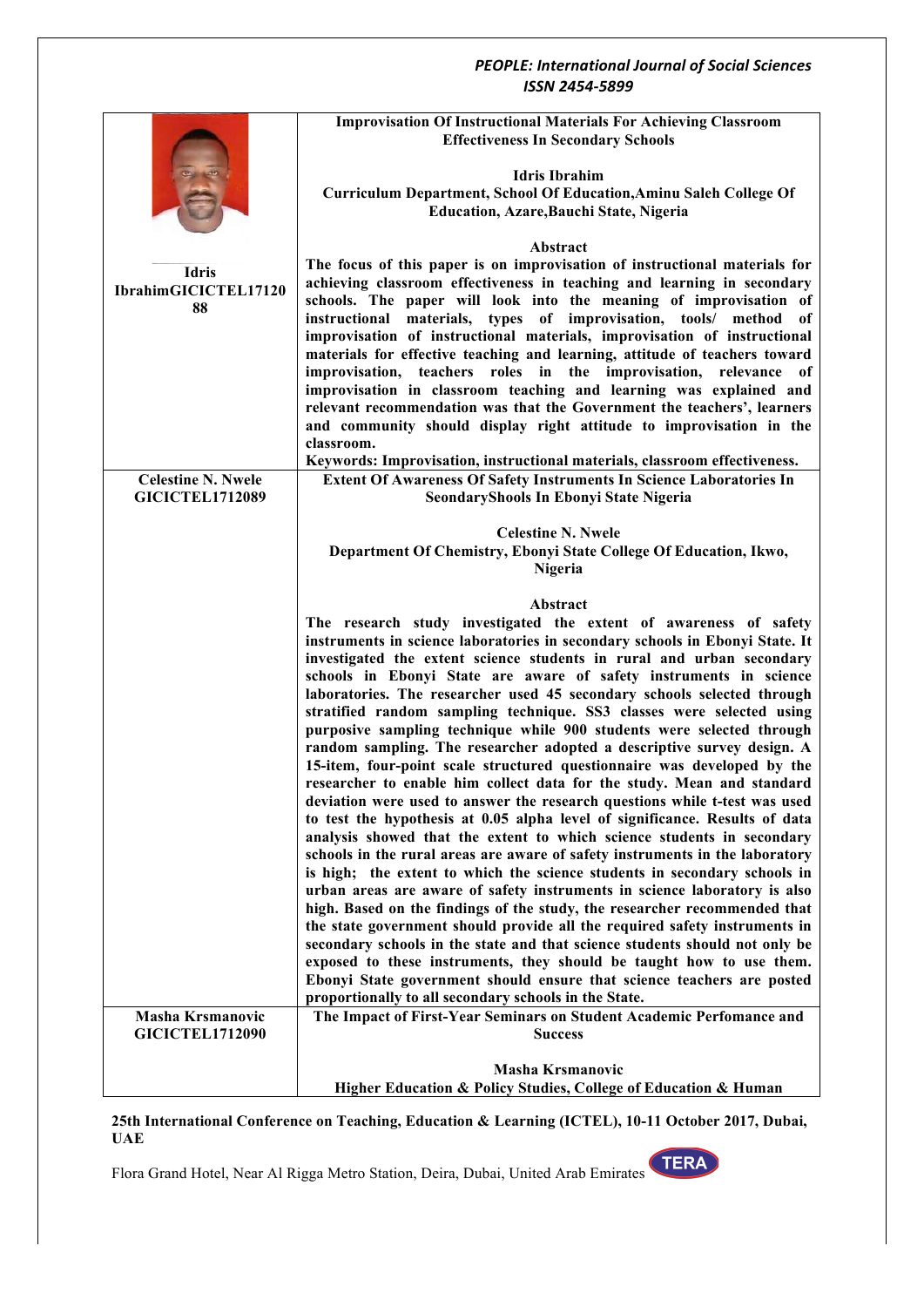### *ISSN 2454-5899* **Performance,University of Central, Florida,Orlando 32826, Florida, United States Abstract This study examined the impact of SLS 1501 (first-year seminar) on academic performance and success of students who took the course at the University of Central Florida. More specifically, it examined whether the enrollment in SLS 1501 had positive impact on students' overall first-year experience, transition to college, self-efficacy, resilience, and academic persistence and success. The overall purpose of the research was to improve student first-year experience, and to positively impact student retention. Finally, the study aimed to identify specific academic challenges of first-year students so that the findings can be used to better assist this student population. Using E-libraries to support and enhance e-learning Francisca Anwa GICICTEL1712091 Francisca Anwa Library Department,Ebonyi State College of Education Ikwo,Nigeria Abstract** Digital Libraries complement other e-learning environments, such as those provided in distance education and other online courses. They offer opportunities for e-learning that are not possible in their physical counterparts; this is because digital libraries provide flexibility of time and place. They also have potentials to offer unprecedented resources to support and enhance e-learning. The paper explores the context of e-learning and how it can be supported by the library environment; the functionality of digital library and how e-learning resources are imbibed therein. The paper will also x-ray the advantages of digital libraries for e-learning and the types of learning that can be supported by them. The keenness towards the use of e-library for learning is already there but the awareness is lacking. The paper concludes with discussion on the role of digital libraries and the influence of digital libraries and online resources on e-learning. **RoselineOnyinyechiEgwu Pupils perception of indigenous languages as a medium of instruction in GICICTEL1712092 Ebonyi State RoselineOnyinyechiEgwu School of languages,Ebonyi State College of Education, Ikwo,Nigeria Abstract**

*PEOPLE: International Journal of Social Sciences*

**25th International Conference on Teaching, Education & Learning (ICTEL), 10-11 October 2017, Dubai, UAE**

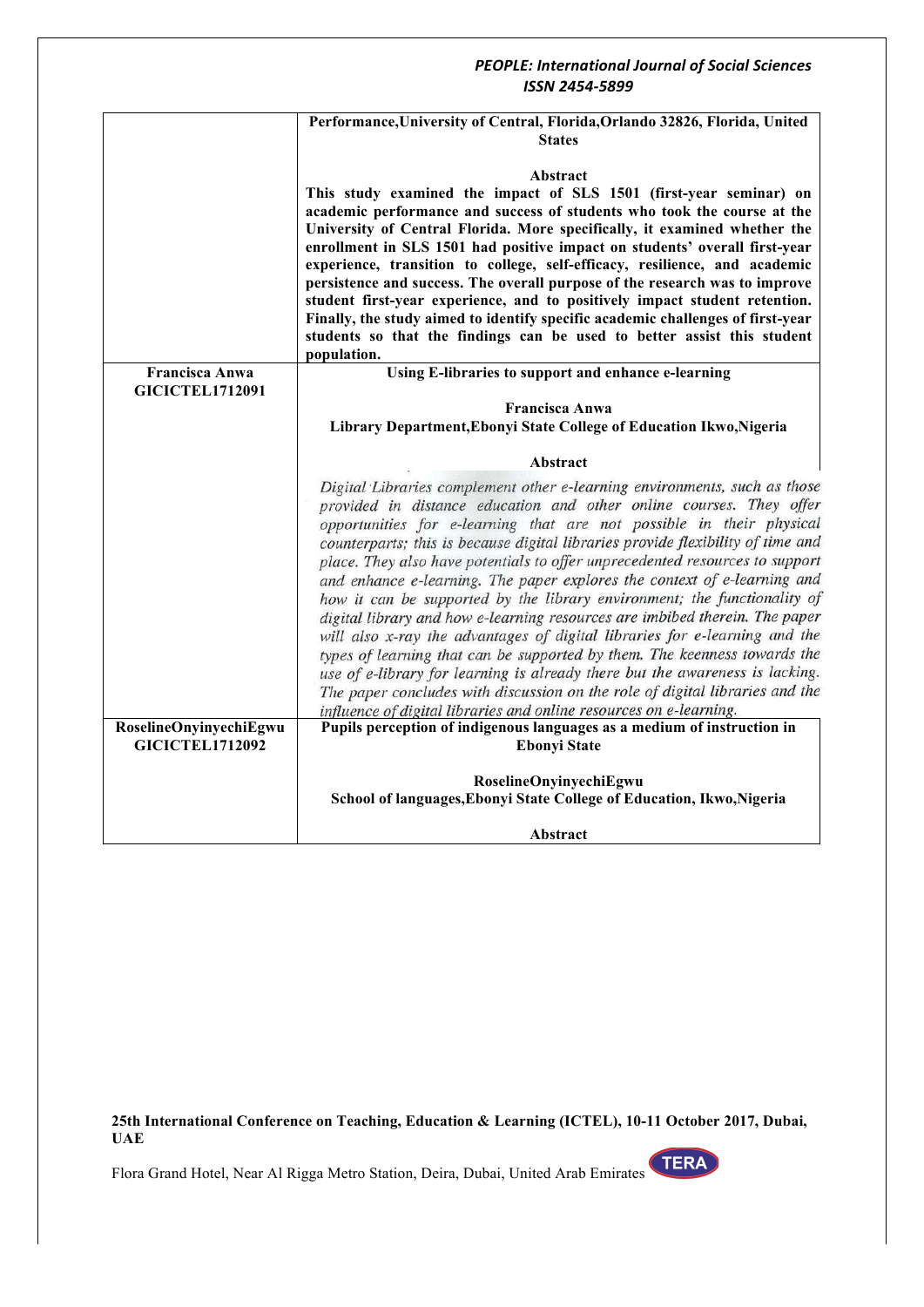|                                                     | This study was interested in finding out whether primary school teachers in<br>Ebonyi State use the indigenous language for instruction and the perception of the<br>pupils about the use of the indigenous language. The study involved pupils in both<br>public and private primary schools in Afikpo Educational zone of Ebonyi State.<br>Twenty eight primary schools were used and five hundred and sixty pupils were<br>the sample used in the study out of the total population of 14,000. Data were<br>collected using on instrument titled "Pupils' Perception of Indigenous Language<br>as a medium of Instruction Questionnaire" (PPILMIQ). The instrument was<br>validated by experts in Educational Measurement and Evaluation. Data collected<br>were analyzed using simple percentage. The study found out that the Igbo<br>Language is not used as a medium of instruction in most of the primary schools<br>sampled, especially in the private schools. This places the English Language as a<br>choice language above the Igbo language in the lives of the pupils in Ebonyi State.<br>The study recommends that the Nigerian Indigenous Languages should be used at<br>the primary school level to inculcate in the Nigerian child the value for language<br>prestige and maintenance.                                                                                                                                                                                                                                                                                                                                                                                                                                                                                                                                                                                                                                           |
|-----------------------------------------------------|-----------------------------------------------------------------------------------------------------------------------------------------------------------------------------------------------------------------------------------------------------------------------------------------------------------------------------------------------------------------------------------------------------------------------------------------------------------------------------------------------------------------------------------------------------------------------------------------------------------------------------------------------------------------------------------------------------------------------------------------------------------------------------------------------------------------------------------------------------------------------------------------------------------------------------------------------------------------------------------------------------------------------------------------------------------------------------------------------------------------------------------------------------------------------------------------------------------------------------------------------------------------------------------------------------------------------------------------------------------------------------------------------------------------------------------------------------------------------------------------------------------------------------------------------------------------------------------------------------------------------------------------------------------------------------------------------------------------------------------------------------------------------------------------------------------------------------------------------------------------------------------------------------------------------------------------------------|
| <b>Hannah Lois Pancho</b><br><b>GICICTEL1712093</b> | The Impact Of School Environmental Factors To The Motor Development<br>Of Students With Autism SpectrumDisorder (Asd) In Pinaglabanan<br><b>ElementarySchool, San Juan City</b>                                                                                                                                                                                                                                                                                                                                                                                                                                                                                                                                                                                                                                                                                                                                                                                                                                                                                                                                                                                                                                                                                                                                                                                                                                                                                                                                                                                                                                                                                                                                                                                                                                                                                                                                                                     |
|                                                     | Hannah Lois Y. Pancho1<br>Master Of Arts In Education, Major In Special Education - St. Jude<br>College, Manila, Philippines1                                                                                                                                                                                                                                                                                                                                                                                                                                                                                                                                                                                                                                                                                                                                                                                                                                                                                                                                                                                                                                                                                                                                                                                                                                                                                                                                                                                                                                                                                                                                                                                                                                                                                                                                                                                                                       |
| <b>Yvonne Loong</b>                                 | Abstract<br>Environment has a big impact to every child's development. It can affect<br>their social, emotional or physical development. Thus, this study aims to<br>determine the impact of the school environmental factors to the motor<br>development of students with Autism Spectrum Disorder (ASD). The study<br>is both descriptive and qualitative in nature. It restricted its respondents<br>only to the administrator, SpEd teachers and parents/guardians of the<br>students. And it has been limited to the use of self-administered survey<br>questionnaire and interview questionnaire. A cross sectional study design<br>was utilized to determine the impact of the school environmental factors to<br>the motor development of students with autism spectrum disorder (ASD)<br>ages 5 to 12 years old that were under the school year 2013-2014 in<br>Pinaglabanan Elementary School San Juan City, Philippines. Based on the<br>summary of the impact of environmental factors on the motor development<br>of students with ASD assessed by the school administrators and SpEd<br>teachers it resulted with the average impact $(X = 2.3)$ and likewise, the<br>parents strongly agreed the same level of impact was also on the average, (X<br>$=2.66$ ), respectively. Given that, in Special Education the environmental<br>factors should not be taken for granted. This should be included in the<br>school's main priorities for improvement. The school administrator should<br>review and check the different school environmental factors and its<br>importance. The evaluation of the school environmental factors should be<br>strengthened. Concrete evaluation of the motor skills of the students should<br>then be done and properly documented.<br>Keywords: Autism Spectrum Disorder (ASD), motor development, school<br>environment<br><b>Enhancing Cultural Competence Via Online Micro-learning Modules</b> |
| <b>GICICTEL1712096</b>                              | <b>Yvonne Loong</b><br>Independent Learning Centre, Chinese University of Hong Kong, Hong Kong                                                                                                                                                                                                                                                                                                                                                                                                                                                                                                                                                                                                                                                                                                                                                                                                                                                                                                                                                                                                                                                                                                                                                                                                                                                                                                                                                                                                                                                                                                                                                                                                                                                                                                                                                                                                                                                      |

#### **25th International Conference on Teaching, Education & Learning (ICTEL), 10-11 October 2017, Dubai, UAE**

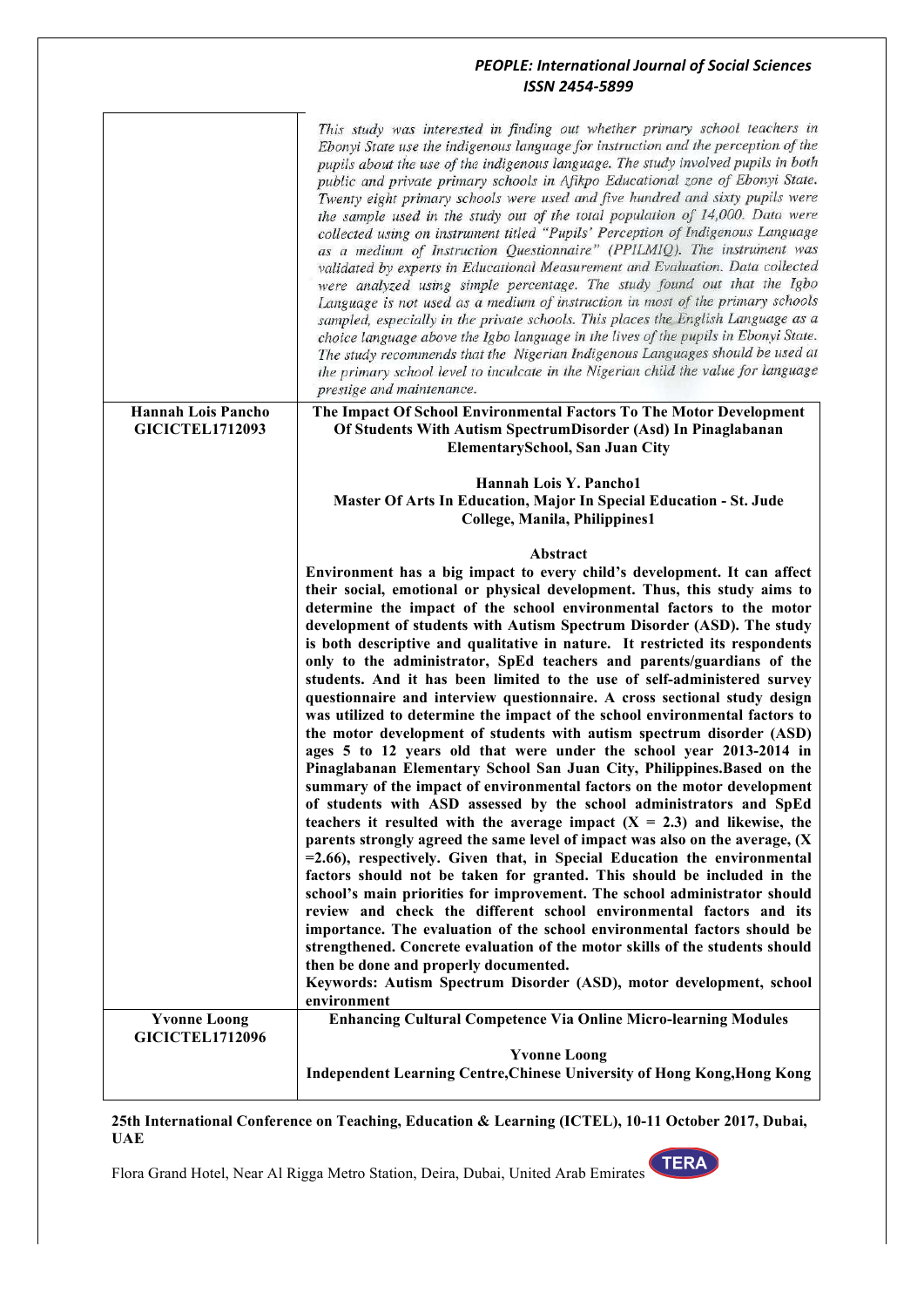**In view of the global higher education trend of internationalisation, and aiming specifically to support our students on their exchange programmes, the Independent Learning Centre (ILC) at The Chinese University of Hong Kong has developed a series of online micro learning modules titled "Interacting Across Cultures" (IAC). One of the features of the IAC is that it caters to the specific needs of students from places of high-context cultures, such as Hong Kong and China, while developing their cultural competence at the academic, linguistic, personal and cultural levels so that they can maximise the benefits from their exchange experience which usually takes place in countries of low-context cultures, such as the United States and Europe. The IAC series is divided into five micro modules: 1. Cultural Differences; 2. Communication Styles; 3. Achieving Your Goals; 4. Culture Shock and Other Obstacles; and 5. How to Make Sense of the Experience. The content can be accessed via interactive webpages on desktops and mobile devices. With appealing visuals, interactive exercises, reflection activities as well as further independent learning resources, the modules aim at engaging students from before their departure until after they have returned to Hong Kong. The presentation will report results from a pilot study which focussed on how the IAC series was used by various units in the Chinese University of Hong Kong in their specific contexts. Students' feedback on the IAC as well as their written submissions will be discussed. The presentation will conclude by providing suggestions on how the online micro learning modules can be most effectively used when they are made available to all students later.**

**Keywords: e-learning; micro-modules; cultural competence; intercultural communication; Hong Kong**

**Students' Background Students' Motivation and Students 'Perception as Predictor of Students' Interest in Mathematics**

**YarhandsDissou Arthur Department of Interdisciplinary Studies, College of Technology Education, University of Education, Winneba-Kumasi Campus, Kumasi, Ghana**

**Samuel Asiedu -Addo Department of Mathematics Education, Faculty of Science Education University of Education, Winneba-Kumasi Campus, Ghana**

**Charles Assuah Department of Mathematics Education, Faculty of Science Education University of Education, Winneba-Kumasi Campus, Ghana**

#### **Abstract**

**The dependence of scientific and technological advancement on mathematics requires investigation on what predict students' motivation in mathematics. The present study investigated the influence of students' perception (SP), students' background (SB) and students' motivation (SM) as predictor of students' interest in mathematics (SIM). The study further presented an empirical structural equation model (SEM) that predict students' interest, students' motivation and students' perception in mathematics. Using cohort samples of randomly selected 1,263 participants completed a self-designed validated questionnaires instrument whose areliability was 0.74, 0.7, 0.68, 0.82 and 0.94 for SIM, SB, SM, SP and overall instrument reliability respectively. The results from the study at 5% a-level indicated as statistically significant relationship between SP,SB,SM and** 

**25th International Conference on Teaching, Education & Learning (ICTEL), 10-11 October 2017, Dubai, UAE**





**GICICTEL1712097**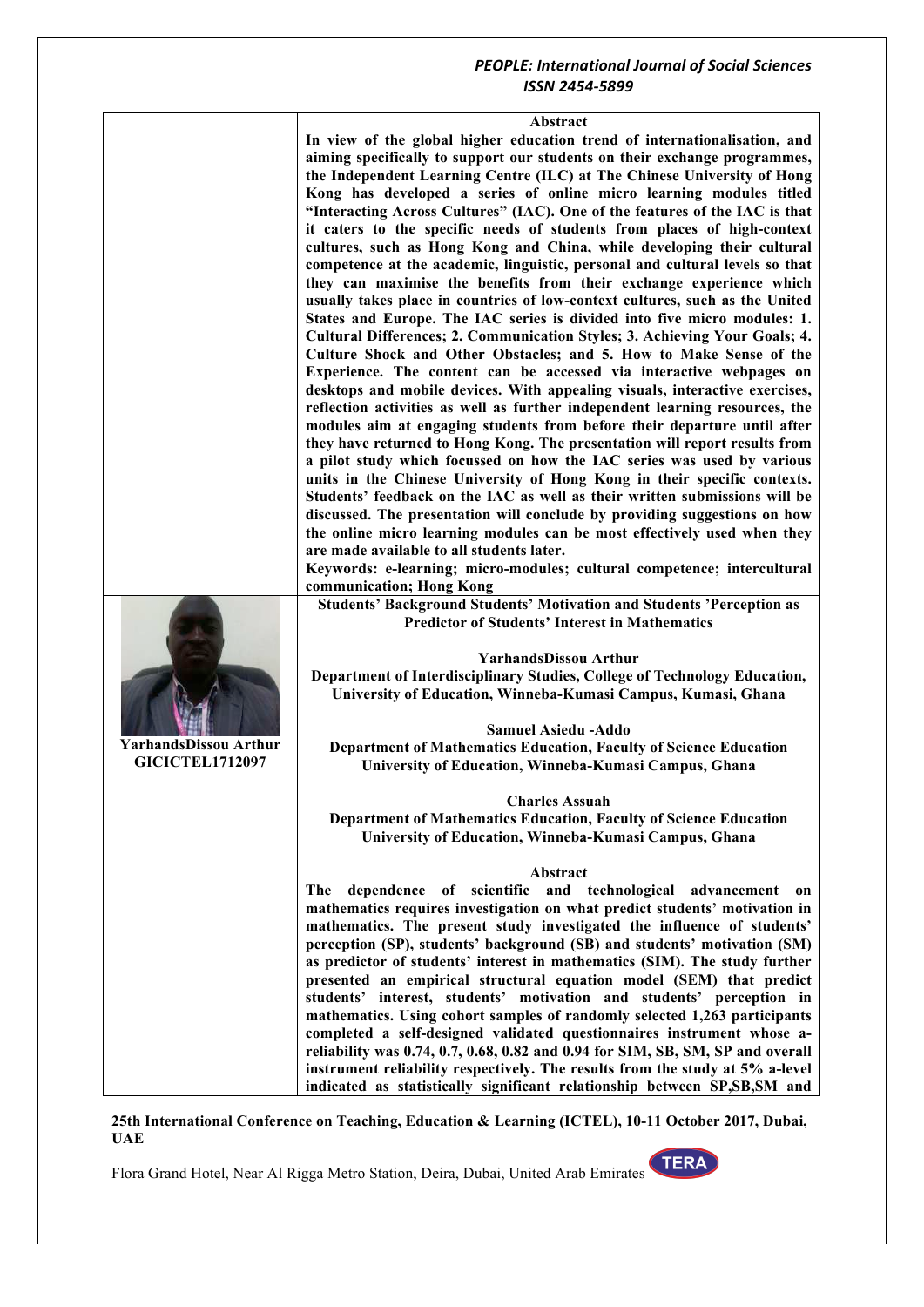|                                             | SIM.SP, SB, SM explains 27.9% of variance in SIM. The study further<br>revealed statistical significance between SB and SP such that SB explains<br>32.1% of variance in SP. The study finally established statistically<br>significant relationship between SB, SP and SM; the study confirms that SB<br>and SP explain 31.6% of SM. The study concluded that students' interest in<br>mathematics is related to student perception, students' background, and<br>students' motivation. The study further concluded that student motivation is<br>related to students' perceptions and students' background although<br>students' background predicts students' perception about mathematics. It is<br>recommended by this study to educators and educational stakeholders to<br>focus attention on determinants of students' mathematics interest by<br>introducing positive interventions from the very beginning of students'<br>mathematics educational.<br>Keywords: Students' perception, Students' Motivation, Students' interest,<br>High school, Ghana                                                                                                                                                                                                                                                                                                                                                                                                                                        |
|---------------------------------------------|---------------------------------------------------------------------------------------------------------------------------------------------------------------------------------------------------------------------------------------------------------------------------------------------------------------------------------------------------------------------------------------------------------------------------------------------------------------------------------------------------------------------------------------------------------------------------------------------------------------------------------------------------------------------------------------------------------------------------------------------------------------------------------------------------------------------------------------------------------------------------------------------------------------------------------------------------------------------------------------------------------------------------------------------------------------------------------------------------------------------------------------------------------------------------------------------------------------------------------------------------------------------------------------------------------------------------------------------------------------------------------------------------------------------------------------------------------------------------------------------------------|
|                                             | <b>Television Watching Behaviour and Academic Achievement Among</b><br><b>University Students</b>                                                                                                                                                                                                                                                                                                                                                                                                                                                                                                                                                                                                                                                                                                                                                                                                                                                                                                                                                                                                                                                                                                                                                                                                                                                                                                                                                                                                       |
|                                             |                                                                                                                                                                                                                                                                                                                                                                                                                                                                                                                                                                                                                                                                                                                                                                                                                                                                                                                                                                                                                                                                                                                                                                                                                                                                                                                                                                                                                                                                                                         |
|                                             | <b>Yusuf Musa Kibiya, PhD</b><br>Faculty of Education, Department of Arts and Social Sciences Education,<br>NorthWest University, Kano Nigeria                                                                                                                                                                                                                                                                                                                                                                                                                                                                                                                                                                                                                                                                                                                                                                                                                                                                                                                                                                                                                                                                                                                                                                                                                                                                                                                                                          |
|                                             | Abstract                                                                                                                                                                                                                                                                                                                                                                                                                                                                                                                                                                                                                                                                                                                                                                                                                                                                                                                                                                                                                                                                                                                                                                                                                                                                                                                                                                                                                                                                                                |
| Yusuf Musa Kibiya<br><b>GICICTEL1712098</b> | This is a study on Television watching behaviour and Academic<br>achievement among University Students. Two research questions and two<br>hypotheses were raised, answered and tested in the research using<br>descriptive design with a population of 1,518 students of the Faculty of<br>Education NorthWest University, Kano Nigeria. Using Slovin formula for<br>sample extract a sample of 316 was drawn from all the departments of the<br>Faculty. Instrument used was a valid and reliable questionnaire on<br>Television watching behaviour among University students. Statistical tools<br>used were mean, Pearson product moment correlation coefficient and t-test<br>analysis. The result shows that there is significant relationship between<br>watching television and students' academic achievement which means that<br>significant proportion of the students used much of their time in watching<br>television irrespective of their gender differences, and most of them believed<br>that watching television cause negative impact on their academic<br>achievement. Recommendations including establishment of functional<br>Guidance and Counselling programmes in all the faculties in Universities,<br>instilling study and time management skills in the students as well as proper<br>orientations and group counselling programmes for University students<br>were proffered.<br><b>Keywords:</b><br>Watching television, Academic achievement,<br>University<br>Students. |
|                                             | <b>Enhancing Quality In Higher Education Though Curriculum Innovations</b><br>In Nigeria<br>Dr.Athanatius, IfeanyiIbeh<br>Department Of Social Studies, Ebonyi State College Of Education, Ikwo,<br>Ebonyi State, Nigeria                                                                                                                                                                                                                                                                                                                                                                                                                                                                                                                                                                                                                                                                                                                                                                                                                                                                                                                                                                                                                                                                                                                                                                                                                                                                               |
| Dr.AthanatiusIfeanyiIbeh                    | Abstract<br>The commitment to quality in higher education must be a continuous                                                                                                                                                                                                                                                                                                                                                                                                                                                                                                                                                                                                                                                                                                                                                                                                                                                                                                                                                                                                                                                                                                                                                                                                                                                                                                                                                                                                                          |
| <b>GICICTEL1712099</b>                      | process. Curriculum innovations have become a mechanism that can be                                                                                                                                                                                                                                                                                                                                                                                                                                                                                                                                                                                                                                                                                                                                                                                                                                                                                                                                                                                                                                                                                                                                                                                                                                                                                                                                                                                                                                     |
|                                             | used to achieve the continuous expansion and improvement of knowledge,                                                                                                                                                                                                                                                                                                                                                                                                                                                                                                                                                                                                                                                                                                                                                                                                                                                                                                                                                                                                                                                                                                                                                                                                                                                                                                                                                                                                                                  |

**25th International Conference on Teaching, Education & Learning (ICTEL), 10-11 October 2017, Dubai, UAE**

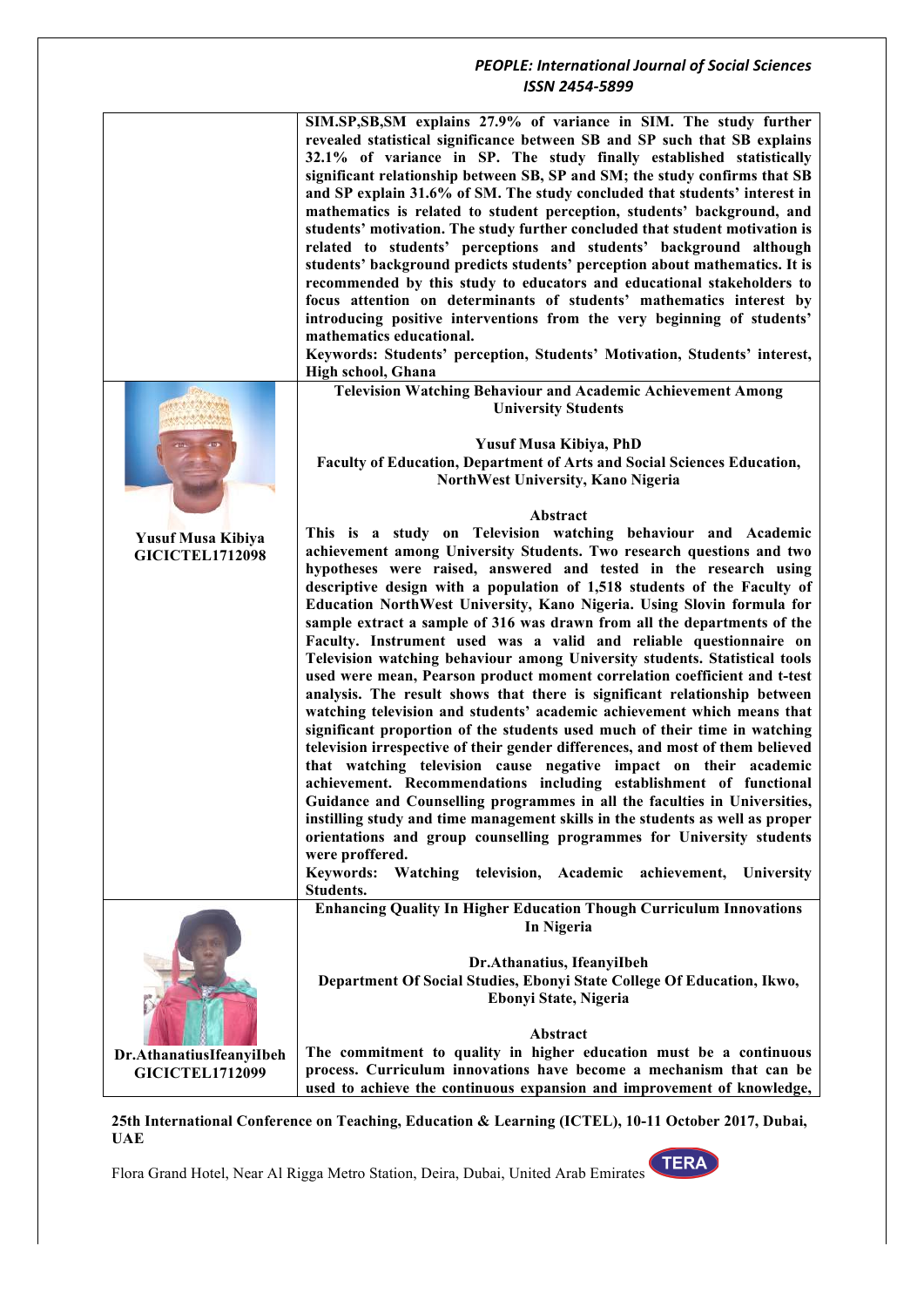|                                                  | skills and ability in higher education and curriculum innovations. The paper<br>examines the concept of quality in higher education and curriculum<br>innovations. It will also examine the various areas through which<br>curriculum innovations can be used to enhance quality in higher education.<br>It further examined the various models of curriculum innovations,<br>challenges to curriculum innovations in sustaining quality in higher<br>education. In conclusions, the writher concluded that calls should be made<br>for private sectors to join government n providing technological<br>infrastructure, incentives and other efforts as a way forward to maintain<br>higher quality in our education sector.<br>Key Words: Quality education, Higher Education, Curriculum and<br><b>Curriculum Innovations</b><br>The Use of Language Learning Strategies to Improve Students Pragmatic |
|--------------------------------------------------|----------------------------------------------------------------------------------------------------------------------------------------------------------------------------------------------------------------------------------------------------------------------------------------------------------------------------------------------------------------------------------------------------------------------------------------------------------------------------------------------------------------------------------------------------------------------------------------------------------------------------------------------------------------------------------------------------------------------------------------------------------------------------------------------------------------------------------------------------------------------------------------------------------|
|                                                  | Competence A Case Study of EFLLearners at the Intensive Language<br><b>Teaching Center of Mostaganem, Algeria</b><br>SabriaOuld Si Bouziane<br>The Intensive Language Teaching Center, Faculty of Foreign Languages                                                                                                                                                                                                                                                                                                                                                                                                                                                                                                                                                                                                                                                                                      |
|                                                  | and Literatures, Abdelhamid Ibn Badis, University, Mostaganem, Algeria                                                                                                                                                                                                                                                                                                                                                                                                                                                                                                                                                                                                                                                                                                                                                                                                                                   |
| SabriaOuld Si Bouziane<br><b>GICICTEL1712100</b> | Abstract                                                                                                                                                                                                                                                                                                                                                                                                                                                                                                                                                                                                                                                                                                                                                                                                                                                                                                 |
|                                                  | The growth of English and its further implementation in various domains<br>have become more and more vital in Algeria. Learners are highly interested                                                                                                                                                                                                                                                                                                                                                                                                                                                                                                                                                                                                                                                                                                                                                    |
|                                                  | in the English language and its use effectively and appropriately. Thus, the                                                                                                                                                                                                                                                                                                                                                                                                                                                                                                                                                                                                                                                                                                                                                                                                                             |
|                                                  | ability to use English adeptly is essential if language learners are to achieve<br>communicative competence to develop pragmatic competence. Many                                                                                                                                                                                                                                                                                                                                                                                                                                                                                                                                                                                                                                                                                                                                                        |
|                                                  | researchers have tended to heed largely on the teaching of pragmatics                                                                                                                                                                                                                                                                                                                                                                                                                                                                                                                                                                                                                                                                                                                                                                                                                                    |
|                                                  | rather than on how students acquire pragmatic competence. Its importance                                                                                                                                                                                                                                                                                                                                                                                                                                                                                                                                                                                                                                                                                                                                                                                                                                 |
|                                                  | has been increasingly carried out, but a few researches on how to achieve it<br>have been done. For this reason, this study investigates students' use of                                                                                                                                                                                                                                                                                                                                                                                                                                                                                                                                                                                                                                                                                                                                                |
|                                                  | language learning strategies (LLSs) to improve pragmatic competence and                                                                                                                                                                                                                                                                                                                                                                                                                                                                                                                                                                                                                                                                                                                                                                                                                                  |
|                                                  | to enhance the learning of English as a foreign language as well. It aims also                                                                                                                                                                                                                                                                                                                                                                                                                                                                                                                                                                                                                                                                                                                                                                                                                           |
|                                                  | at raising learners' awareness of the importance of pragmatic knowledge<br>and LLSs for classroom instruction. To carry out this investigation, a                                                                                                                                                                                                                                                                                                                                                                                                                                                                                                                                                                                                                                                                                                                                                        |
|                                                  | sample of 10 pre-intermediate, 10 intermediate and 10 advanced learners                                                                                                                                                                                                                                                                                                                                                                                                                                                                                                                                                                                                                                                                                                                                                                                                                                  |
|                                                  | was taken. To collect data, a questionnaire was given to students in which,<br>they are asked to fulfil the LLSs they think are necessary to improve their                                                                                                                                                                                                                                                                                                                                                                                                                                                                                                                                                                                                                                                                                                                                               |
|                                                  | pragmatic competence. The results showed that applying LLSs, namely,                                                                                                                                                                                                                                                                                                                                                                                                                                                                                                                                                                                                                                                                                                                                                                                                                                     |
|                                                  | direct strategies could help them achieve communicative competence and                                                                                                                                                                                                                                                                                                                                                                                                                                                                                                                                                                                                                                                                                                                                                                                                                                   |
|                                                  | hence become pragmatically competent learners.<br><b>Keywords:</b><br>language<br>learning<br>strategies,<br>pragmatic<br>competence,                                                                                                                                                                                                                                                                                                                                                                                                                                                                                                                                                                                                                                                                                                                                                                    |
|                                                  | communicative competence                                                                                                                                                                                                                                                                                                                                                                                                                                                                                                                                                                                                                                                                                                                                                                                                                                                                                 |
| IuliiaBoginskaia<br><b>GICICTEL1712101</b>       | Higher education of students with disabilities: the experience of Russian<br>universities                                                                                                                                                                                                                                                                                                                                                                                                                                                                                                                                                                                                                                                                                                                                                                                                                |
|                                                  | IuliiaBoginskaia                                                                                                                                                                                                                                                                                                                                                                                                                                                                                                                                                                                                                                                                                                                                                                                                                                                                                         |
|                                                  | Department Of Socio-Educational Technologies And Pedagogy Of Deviant                                                                                                                                                                                                                                                                                                                                                                                                                                                                                                                                                                                                                                                                                                                                                                                                                                     |
|                                                  | Behavior, Humanities And Education, Science Academy (Branch) Of V.I.<br>Vernadsky Crimean Federal University, Yalta, Russia                                                                                                                                                                                                                                                                                                                                                                                                                                                                                                                                                                                                                                                                                                                                                                              |
|                                                  | Abstract                                                                                                                                                                                                                                                                                                                                                                                                                                                                                                                                                                                                                                                                                                                                                                                                                                                                                                 |
|                                                  | The article highlights the conditions of accessibility of higher education                                                                                                                                                                                                                                                                                                                                                                                                                                                                                                                                                                                                                                                                                                                                                                                                                               |
|                                                  | institutions for students with disabilities. The author reveals the content of<br>conditions aimed at ensuring the availability of education. The analysis of                                                                                                                                                                                                                                                                                                                                                                                                                                                                                                                                                                                                                                                                                                                                            |
|                                                  | the system of teaching youth with disabilities in the universities of Russia is                                                                                                                                                                                                                                                                                                                                                                                                                                                                                                                                                                                                                                                                                                                                                                                                                          |

**25th International Conference on Teaching, Education & Learning (ICTEL), 10-11 October 2017, Dubai, UAE**

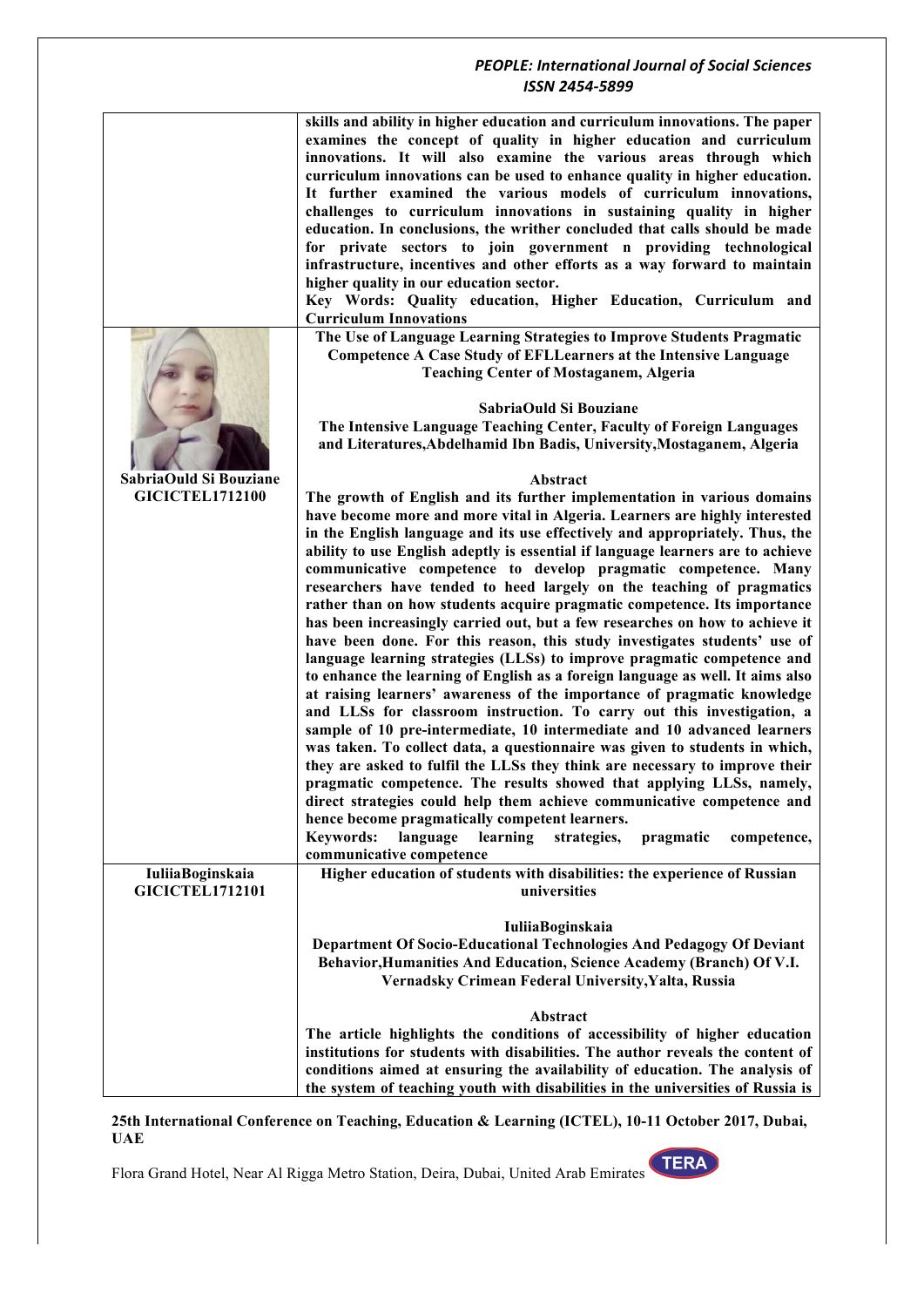|                                            | presented. The directions of accompanying students with special needs in<br>the service departments of universities are described. Many Russian<br>universities have support and training services for students. The Regional<br>Center for Higher Education for People with Disabilities uses different<br>forms and methods of work, takes into account the psychophysiological<br>characteristics and needs of youth with disabilities.<br>Keywords: students with disabilities, higher education, accessibility,<br>barrier-free, conditions.                                                                                                                                                                                                                                                                                                                                                                                                                                                                                                                                                                                                                                                                                                                                                                                                                                                                                                                                                                                                                                                                                                                                                                                                                                                                                                                                                                                                                                                               |
|--------------------------------------------|-----------------------------------------------------------------------------------------------------------------------------------------------------------------------------------------------------------------------------------------------------------------------------------------------------------------------------------------------------------------------------------------------------------------------------------------------------------------------------------------------------------------------------------------------------------------------------------------------------------------------------------------------------------------------------------------------------------------------------------------------------------------------------------------------------------------------------------------------------------------------------------------------------------------------------------------------------------------------------------------------------------------------------------------------------------------------------------------------------------------------------------------------------------------------------------------------------------------------------------------------------------------------------------------------------------------------------------------------------------------------------------------------------------------------------------------------------------------------------------------------------------------------------------------------------------------------------------------------------------------------------------------------------------------------------------------------------------------------------------------------------------------------------------------------------------------------------------------------------------------------------------------------------------------------------------------------------------------------------------------------------------------|
| Dr.Shahbaz Ahmad<br><b>GICICTEL1712103</b> | The Analysis Of Course Entry Level And Course Level Taught By The<br>University Lecturers Towards Ict Utilization In Instruction In Pakistan                                                                                                                                                                                                                                                                                                                                                                                                                                                                                                                                                                                                                                                                                                                                                                                                                                                                                                                                                                                                                                                                                                                                                                                                                                                                                                                                                                                                                                                                                                                                                                                                                                                                                                                                                                                                                                                                    |
|                                            | Dr.Shahbaz Ahmad<br>Department Of Education, Faculty Of Social Sciences, University Of Lahore<br>(Sargodha Campus), Sargodha, Pakistan                                                                                                                                                                                                                                                                                                                                                                                                                                                                                                                                                                                                                                                                                                                                                                                                                                                                                                                                                                                                                                                                                                                                                                                                                                                                                                                                                                                                                                                                                                                                                                                                                                                                                                                                                                                                                                                                          |
|                                            | Abstract<br>The ICT (Information & Communications Technology) utilization in<br>instruction among university and college lecturers is gaining in prominence<br>in many countries in the world, including Pakistan, for the purpose of<br>globalization and enhancing the quality of instruction and learning. The<br>purpose of the study was to examine the benefits of ICT utilization, the<br>extent of success factors, problems and constraints encountered in ICT<br>utilization in instruction among lecturers in universities of Islamabad. A<br>cross-sectional questionnaire survey was used to find out the level and<br>extent of ICT utilization in universities of Islamabad. The sample from the<br>study consisted of 260 lecturers drawn from the 14 universities of<br>Islamabad. The data were analyzed using descriptive statistics and<br>inferential statistics such as Pearson correlation, and chi square. Results of<br>the study showed that there were significant relationships among the 14<br>areas of ICT utilization, significant relationships between ICT utilization<br>and lecturers' characteristics, and significant relationships between ICT<br>utilization and university demography. There were positive correlations<br>between ICT utilization and some demographics such as lecturers' age,<br>working experience, experience in computer use, frequency of ICT use,<br>computer use at home, ICT training duration, extent of ICT knowledge,<br>awareness of ICT and ICT written / published in university. The findings of<br>this study could be used for improving instruction among lecturers and for<br>designing a training model for instruction among lecturers in the pursuit of<br>enhancing excellence and quality of education in universities. This study<br>was subjected to several limitations that include online assessment,<br>incorporating audio video conferencing tools, giving more sophistication to<br>educational management software. |
| Dr B T Gamede<br><b>GICICTEL1712104</b>    | Development Of Entrepreneurship Education In Technical And Vocational<br><b>Education And Training (TVET) Colleges: Lecturers' Experiences.</b>                                                                                                                                                                                                                                                                                                                                                                                                                                                                                                                                                                                                                                                                                                                                                                                                                                                                                                                                                                                                                                                                                                                                                                                                                                                                                                                                                                                                                                                                                                                                                                                                                                                                                                                                                                                                                                                                 |
|                                            | Dr B T Gamede<br>University Of Zululand, Kwazulu-Natal, South Africa                                                                                                                                                                                                                                                                                                                                                                                                                                                                                                                                                                                                                                                                                                                                                                                                                                                                                                                                                                                                                                                                                                                                                                                                                                                                                                                                                                                                                                                                                                                                                                                                                                                                                                                                                                                                                                                                                                                                            |
|                                            | Abstract<br>The aim of this a paper is to investigate experiences of TVET college<br>lecturers on entrepreneurship education. Entrepreneurship has become<br>important to people who want to pursue career in business and economic<br>fields. South Africa needs an economic science and entrepreneurship<br>curriculum that is skills- based and career -orientated as the corporate<br>industries desire workers who are in possession of appropriate                                                                                                                                                                                                                                                                                                                                                                                                                                                                                                                                                                                                                                                                                                                                                                                                                                                                                                                                                                                                                                                                                                                                                                                                                                                                                                                                                                                                                                                                                                                                                        |

**25th International Conference on Teaching, Education & Learning (ICTEL), 10-11 October 2017, Dubai, UAE**

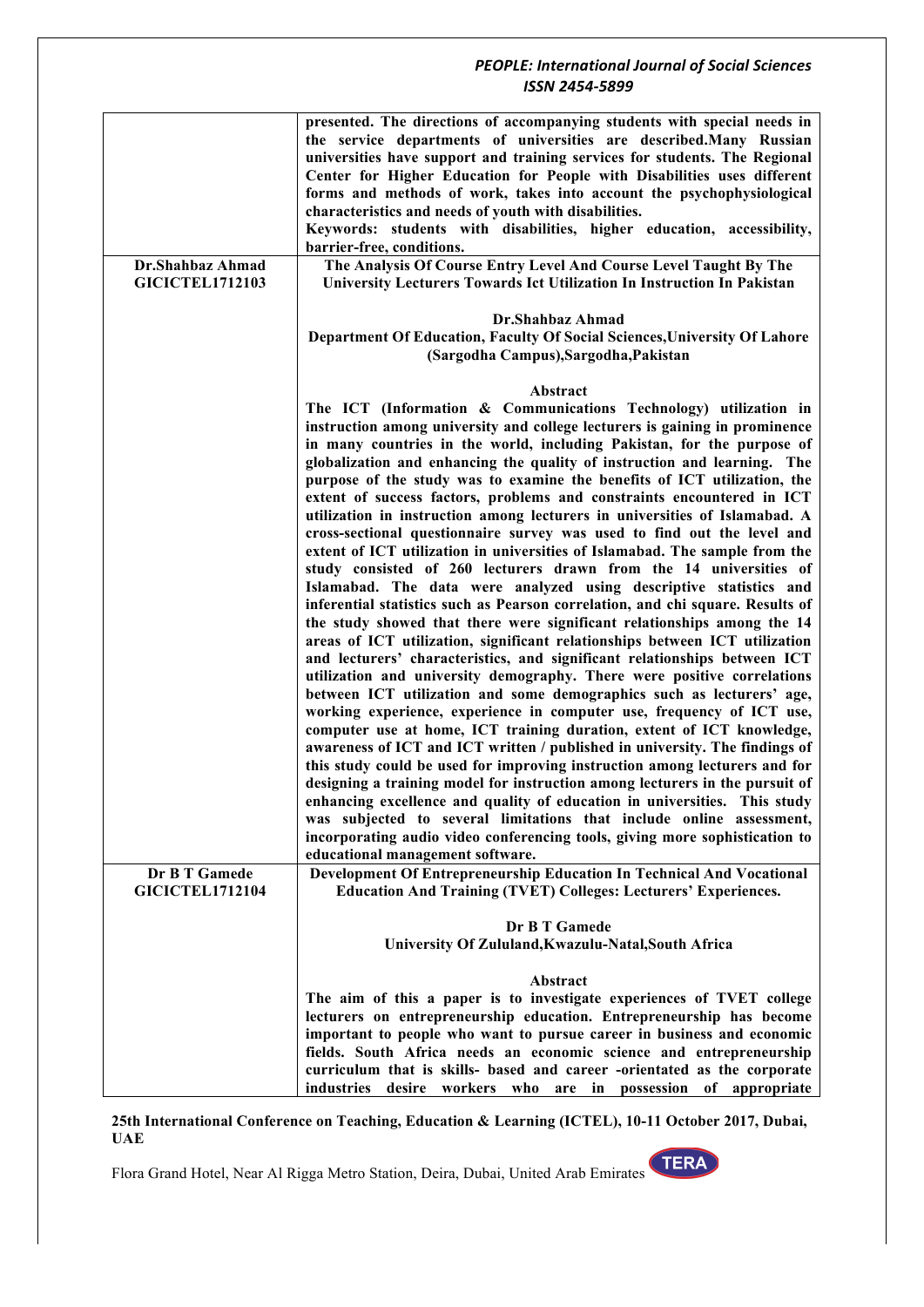|                                                                 | entrepreneurship skills. The aim of this article is to investigate the TVET<br>college lecturers' eperiences on the role played by the Department of<br>Education in development and management of entrepreneurship at TVET<br>Colleges. Apart from a literature review on the experiences of TVET<br>College lecturers the role played by the Department of Education in<br>development and management of entrepreneurship TVET Colleges, the<br>article reports on a study in which empirical investigation based on<br>quantitative research paradigm was used to collect data from TVET college<br>lecturers.<br>Key words: Corporate, Development, Management, Entrepreneurship,<br>economic growth.                                                                                                                                                                                                                                                                                                                                                                                                                                                                                                                                                                                                                                                                                                                                                                                                                                                                                                                                                                                                                                                                                                                                                                                                                                                                                                                             |
|-----------------------------------------------------------------|---------------------------------------------------------------------------------------------------------------------------------------------------------------------------------------------------------------------------------------------------------------------------------------------------------------------------------------------------------------------------------------------------------------------------------------------------------------------------------------------------------------------------------------------------------------------------------------------------------------------------------------------------------------------------------------------------------------------------------------------------------------------------------------------------------------------------------------------------------------------------------------------------------------------------------------------------------------------------------------------------------------------------------------------------------------------------------------------------------------------------------------------------------------------------------------------------------------------------------------------------------------------------------------------------------------------------------------------------------------------------------------------------------------------------------------------------------------------------------------------------------------------------------------------------------------------------------------------------------------------------------------------------------------------------------------------------------------------------------------------------------------------------------------------------------------------------------------------------------------------------------------------------------------------------------------------------------------------------------------------------------------------------------------|
| <b>Mustapha Mohammed</b><br>Tajordeen<br><b>GICICTEL1712105</b> | Analysis of Non-parametric Qualities of Undergraduate Biology<br>Examinations in a Nigeria University: Implicationsfor quality assurance and<br>students learning                                                                                                                                                                                                                                                                                                                                                                                                                                                                                                                                                                                                                                                                                                                                                                                                                                                                                                                                                                                                                                                                                                                                                                                                                                                                                                                                                                                                                                                                                                                                                                                                                                                                                                                                                                                                                                                                     |
|                                                                 | Mustapha Mohammed Tajordeen<br>Department Of Science Education, Faculty Of Education, Ibrahim<br>BadamasiBabangida University ,Lapai, Niger, State, Nigeria                                                                                                                                                                                                                                                                                                                                                                                                                                                                                                                                                                                                                                                                                                                                                                                                                                                                                                                                                                                                                                                                                                                                                                                                                                                                                                                                                                                                                                                                                                                                                                                                                                                                                                                                                                                                                                                                           |
|                                                                 | Abstract<br>This is a longitudinal study carried out to ascertain non-parametric qualities<br>of undergraduate biology examinations in a Nigerian university. It is an on-<br>going research carried out to cover a five year examination sessions from<br>2012/2013 to 2016/2017. All the twenty six available; 200, 300 and 400 levels<br>examination question papers in 2012/2013 with a total 318 questions made<br>up of mainly essay and sub-essay questions were collected for this study.<br>Using descriptive content analysis method, the study analysed the content<br>validity and the cognitive content of the 2012/2013 session biology<br>examination papers as base line for the 5 year longitudinal study.<br>Descriptive statistics, mainly percentage was used to determine the<br>proportion of the questions set on the content of each course in context of<br>the National Universities Commission (NUC), Benchmark for Minimum<br>Academic Standard (BMAS) and the university academic prospectus<br>undergraduate biology curriculum. The analysis revealed that (i) 80% of the<br>content of the biology curriculum was tested and (ii) the examination tested<br>more of lower order cognitive abilities; knowledge and comprehensive<br>(66.35%), application/problem solving (1%) and higher order cognitive<br>abilities (32.7%). The implications of the findings to quality assurance and<br>students learning were discussed. Appropriate recommendations that could<br>lead to improvement of the content validity of the examinations, increase<br>proportion of problem solving/application and broad range of higher level<br>thinking questions were made. It was concluded that the examinations items<br>are, to a good extent, suitable tool for quality assurance of students learning<br>towards attainment of the cognitive objectives of biology of the<br>undergraduate program.<br>Key words: Non parametric qualities, biology examinations, quality<br>assurance, students learning. |
| Dr.GaliSaidu<br><b>GICICTEL1712108</b>                          | ICT Competencies and Training Needs of Public Librarians In Kano<br><b>State:Implications for Counseling EducationProgramme</b>                                                                                                                                                                                                                                                                                                                                                                                                                                                                                                                                                                                                                                                                                                                                                                                                                                                                                                                                                                                                                                                                                                                                                                                                                                                                                                                                                                                                                                                                                                                                                                                                                                                                                                                                                                                                                                                                                                       |
|                                                                 | Dr.GaliSaidu<br><b>Department of Adult Education and Community</b><br>Services, Bayero University, Kano, Nigeria                                                                                                                                                                                                                                                                                                                                                                                                                                                                                                                                                                                                                                                                                                                                                                                                                                                                                                                                                                                                                                                                                                                                                                                                                                                                                                                                                                                                                                                                                                                                                                                                                                                                                                                                                                                                                                                                                                                      |
|                                                                 | Abstract                                                                                                                                                                                                                                                                                                                                                                                                                                                                                                                                                                                                                                                                                                                                                                                                                                                                                                                                                                                                                                                                                                                                                                                                                                                                                                                                                                                                                                                                                                                                                                                                                                                                                                                                                                                                                                                                                                                                                                                                                              |

**25th International Conference on Teaching, Education & Learning (ICTEL), 10-11 October 2017, Dubai, UAE**

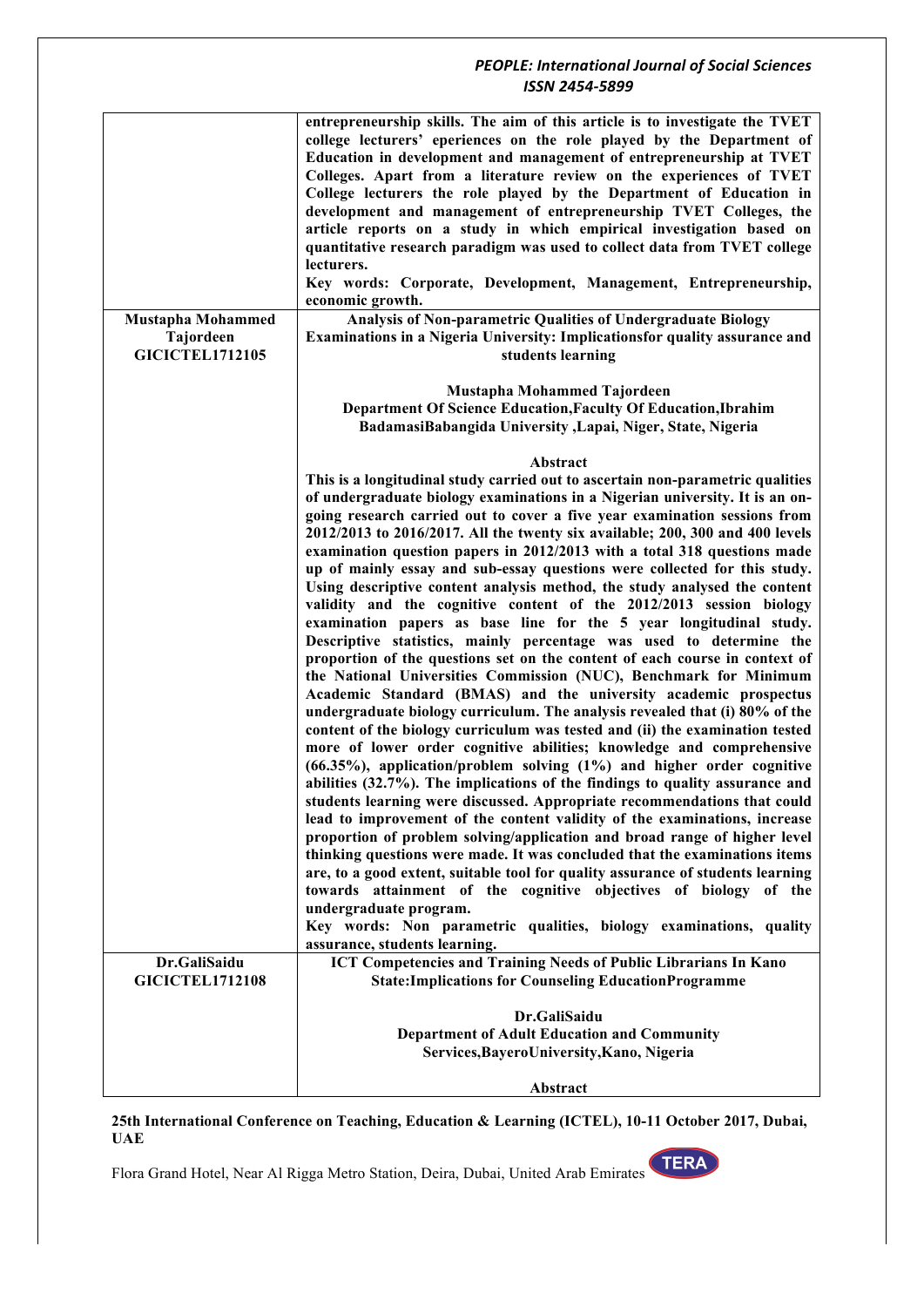|                        | This paper attempted to explore the ICT competencies and training needs of     |
|------------------------|--------------------------------------------------------------------------------|
|                        | public librarians in Kano State, Nigeria and to implication for counselling    |
|                        | education programme. To achieve these objectives four objectives were          |
|                        | formulated which focused on identification of ICT competencies, ICT            |
|                        | training needs, challenges faced by public librarians among others.            |
|                        | Descriptive survey research design was adopted in this study. The              |
|                        | population of the study consist up of 45 and 1,672 public libraries and public |
|                        | librarians and where 20 public libraries and 368 public librarians were        |
|                        | sampled for this study and simple random and stratified sampling               |
|                        | techniques was employed in the selection of sample. A self designed            |
|                        | questionnaire was developed for this study and it was validated by experts     |
|                        | from library and information science and counsellors. A reliability of 0.74    |
|                        | co-efficient was obtained using test re-test technique. The findings of this   |
|                        | study include among others that most of the public librarians lacks skills in  |
|                        | knowledge resources particularly ways and other internet resources.            |
|                        | Therefore, most of them lack skills which they can utilize to create ICT       |
|                        | awareness among users, lacks ICT skills related to operating systems like      |
|                        | windows, UNIX, LINUX, word processing excel, word processing, it was           |
|                        | found that challenges faced by public librarians include economic problem      |
|                        | lead to inaccessible to subscribe to e-books, e-journal and other e-resources  |
|                        | related to ICT facilities, equally the poor funding affect grossly the         |
|                        | provision of internet service, epileptic power supply in public libraries,     |
|                        | dilapidated infrastructures with resources and building are among the          |
|                        | challenges faced by the public librarians.                                     |
|                        | Key Words: ICT Competencies; Training Needs; Public Librarians;                |
|                        | <b>Counseling Education Programme</b>                                          |
| Afolabi Festus Oluwole | Teaching And Learning In Nigerian Schools And The Changing Moral               |
| <b>GICICTEL1712110</b> | <b>Values Of The Youth Implications For NationalDevelopment</b>                |
|                        |                                                                                |
|                        |                                                                                |
|                        |                                                                                |
|                        | Afolabi Festus Oluwole                                                         |
|                        | Department Of Educational Administration And Planning, School Of               |
|                        | Education, Adeyemi College Of Education, OndoState, Nigeria                    |
|                        | Abstract                                                                       |
|                        | It is no superfluous that the progress of a nation is decided and determined   |
|                        | primarily in the classroom where the minds of the futures leaders to shape     |
|                        | and preside over the destinies of the nation are formed. In a typical Nigerian |
|                        | classroom the teacher explains illustrates, asks questions, gives assignments, |
|                        | raises problems, uses learning resources, holds discussion, conduct tests,     |
|                        | summarizes the salient points on the chalkboard, and so on. All these          |
|                        | classroom activities are carried out in order to mould ideas, habits and       |
|                        | attitudes of the pupils with a view to socially upright, morally sound and     |
|                        | emotionally stable. Ironically, the moral values of many Nigerian youths       |
|                        | who have received formal education in Nigerian schools have changed            |
|                        | rapidly in the last two decades. Many Nigerian youths seem more power          |
|                        | conscious, more money conscious, and more clothes conscious, more              |
|                        | materialistic and more susceptible to changes in sexual mores. The various     |
|                        | social vices pervading the nation in recent times such as armed robbery,       |
|                        | rape, arson, bunkering, political thugery, kidnapping and cultism are being    |
|                        | perpetrated by the youths. The moral virtue such as honesty, courtesy,         |
|                        | humility, perseverance and dignity of labour, inculcated into the individuals  |
|                        | through formal education received in the schools have been jettisoned by       |
|                        | most Nigerian youths. It becomes imperative for the Nigerian youths as the     |
|                        | future leaders to develops desirable morals and values, attitudes and norms    |

#### **25th International Conference on Teaching, Education & Learning (ICTEL), 10-11 October 2017, Dubai, UAE**

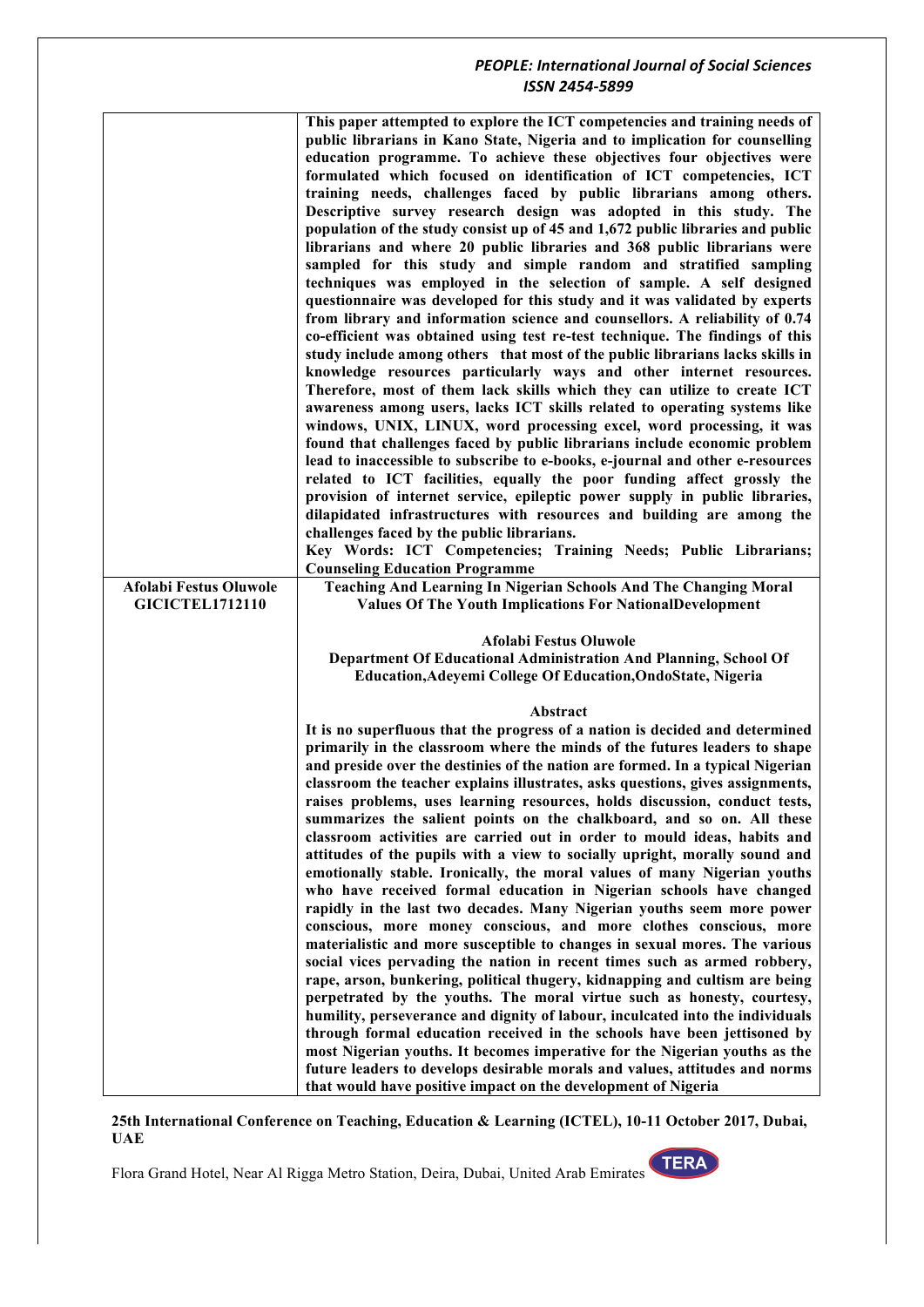| AdlineAtonuje                              | Fossilization of errors among language learners; A Remedial Perspective                                                                                                                                                                                                                                                                                                                                                                                                                                                                                                                                                                                                                                                                                                                                                                                                                                                                                                                                                                                                                                      |
|--------------------------------------------|--------------------------------------------------------------------------------------------------------------------------------------------------------------------------------------------------------------------------------------------------------------------------------------------------------------------------------------------------------------------------------------------------------------------------------------------------------------------------------------------------------------------------------------------------------------------------------------------------------------------------------------------------------------------------------------------------------------------------------------------------------------------------------------------------------------------------------------------------------------------------------------------------------------------------------------------------------------------------------------------------------------------------------------------------------------------------------------------------------------|
| <b>GICICTEL1712113</b>                     | AdlineAtonuje                                                                                                                                                                                                                                                                                                                                                                                                                                                                                                                                                                                                                                                                                                                                                                                                                                                                                                                                                                                                                                                                                                |
|                                            | English language, College of Education, Warri, Delta State, Nigeria                                                                                                                                                                                                                                                                                                                                                                                                                                                                                                                                                                                                                                                                                                                                                                                                                                                                                                                                                                                                                                          |
|                                            | <b>Abstracts</b>                                                                                                                                                                                                                                                                                                                                                                                                                                                                                                                                                                                                                                                                                                                                                                                                                                                                                                                                                                                                                                                                                             |
|                                            | The existence of human language dates back to prehistory. Questions as to                                                                                                                                                                                                                                                                                                                                                                                                                                                                                                                                                                                                                                                                                                                                                                                                                                                                                                                                                                                                                                    |
|                                            | when and where language came from have been the preoccupation of all                                                                                                                                                                                                                                                                                                                                                                                                                                                                                                                                                                                                                                                                                                                                                                                                                                                                                                                                                                                                                                         |
|                                            | ages. The capacity to acquire, learn and use language is a key aspect that<br>distinguishes humans from other organisms. Though forms of animal<br>communication exist, they have limited range of non - syntactic structured<br>vocabulary. Every language learner must have acquired a first language(L1)<br>from the moment of birth to about the age of six. The second language $(L2)$<br>acquisitive learning is not like the L1 acquisition. The L2 concept brings<br>issues of L1 transfer, and interference coupled with others in the place of<br>interlanguage<br>language teaching/learning. Fossilization<br>and<br>is a<br>phenomenon where incorrect language becomes a habit in the language of a<br>learner which fossilized errors among language learners. The descriptive<br>survey design methodology is employed and theoretical framework hinged<br>on Selinker's theory of interlanguage and fossilization. The paper suggests<br>that L2 learners should consciously notice differences between their efforts<br>and standard language forms in speech / writing and seek the input |
|                                            | necessary to fill the gap amongst other suggestions.<br>Keywords: Fossilization, first language, second language, interlanguage                                                                                                                                                                                                                                                                                                                                                                                                                                                                                                                                                                                                                                                                                                                                                                                                                                                                                                                                                                              |
|                                            | and language teaching / learning.                                                                                                                                                                                                                                                                                                                                                                                                                                                                                                                                                                                                                                                                                                                                                                                                                                                                                                                                                                                                                                                                            |
| OmolasoyeAdesoye<br><b>GICICTEL1712114</b> | Institutionalizing Informal Education<br>Nigeria<br>"The<br>in<br>through<br>IlorinIslamically Influenced Yorubá Oral Genres".                                                                                                                                                                                                                                                                                                                                                                                                                                                                                                                                                                                                                                                                                                                                                                                                                                                                                                                                                                               |
|                                            | Om § LAdov<br>Yorùbá Department, Federal College of Education, Okene, Kogi State,<br>Nigeria                                                                                                                                                                                                                                                                                                                                                                                                                                                                                                                                                                                                                                                                                                                                                                                                                                                                                                                                                                                                                 |
|                                            | Abstract                                                                                                                                                                                                                                                                                                                                                                                                                                                                                                                                                                                                                                                                                                                                                                                                                                                                                                                                                                                                                                                                                                     |
|                                            | The paper foregrounds the extent at which the use of Yorùbá oral genres<br>could serve as a remedy for the alarming state of bastardization of<br>educational system and curriculum in Nigerian schools. Data are sourced<br>from waxed records, interviews, observations and live performances of some<br>randomly selected artistes, in Islamically-influenced Yorùbá oral genres,<br>across gender, drawn from Ilorin, the state capital of Kwara State and the<br>only Yorùbá Emirate in Nigeria. The paper adopts the theory of sociology of<br>literature to enunciate the thematic trajectories of 'the llorinIslamically-<br>influenced Yorùbá oral genres'. It is believed that if Education policy<br>makers could head suggestion proffered, this might go a long way at<br>reviving her education system which, hopefully, will also have positive<br>effects on her neighbouring states and ECOWAS in general.<br>Keywords: Informal Education, Yorùbá oral genres, Islamically-influenced<br>Yorùbá oral genres                                                                                |
| <b>Beauty Umukoro</b>                      | Literature: A Resource to Language Learning and the Question of                                                                                                                                                                                                                                                                                                                                                                                                                                                                                                                                                                                                                                                                                                                                                                                                                                                                                                                                                                                                                                              |
| <b>GICICTEL1712115</b>                     | Methodology                                                                                                                                                                                                                                                                                                                                                                                                                                                                                                                                                                                                                                                                                                                                                                                                                                                                                                                                                                                                                                                                                                  |
|                                            | <b>Beauty Umukoro</b>                                                                                                                                                                                                                                                                                                                                                                                                                                                                                                                                                                                                                                                                                                                                                                                                                                                                                                                                                                                                                                                                                        |
|                                            | Department of English Language, College of Education, Warri, Nigeria                                                                                                                                                                                                                                                                                                                                                                                                                                                                                                                                                                                                                                                                                                                                                                                                                                                                                                                                                                                                                                         |
|                                            | Abstract                                                                                                                                                                                                                                                                                                                                                                                                                                                                                                                                                                                                                                                                                                                                                                                                                                                                                                                                                                                                                                                                                                     |
|                                            | Literature plays a vital role in the teaching of English Language and the                                                                                                                                                                                                                                                                                                                                                                                                                                                                                                                                                                                                                                                                                                                                                                                                                                                                                                                                                                                                                                    |

**25th International Conference on Teaching, Education & Learning (ICTEL), 10-11 October 2017, Dubai, UAE**

Flora Grand Hotel, Near Al Rigga Metro Station, Deira, Dubai, United Arab Emirates

TERA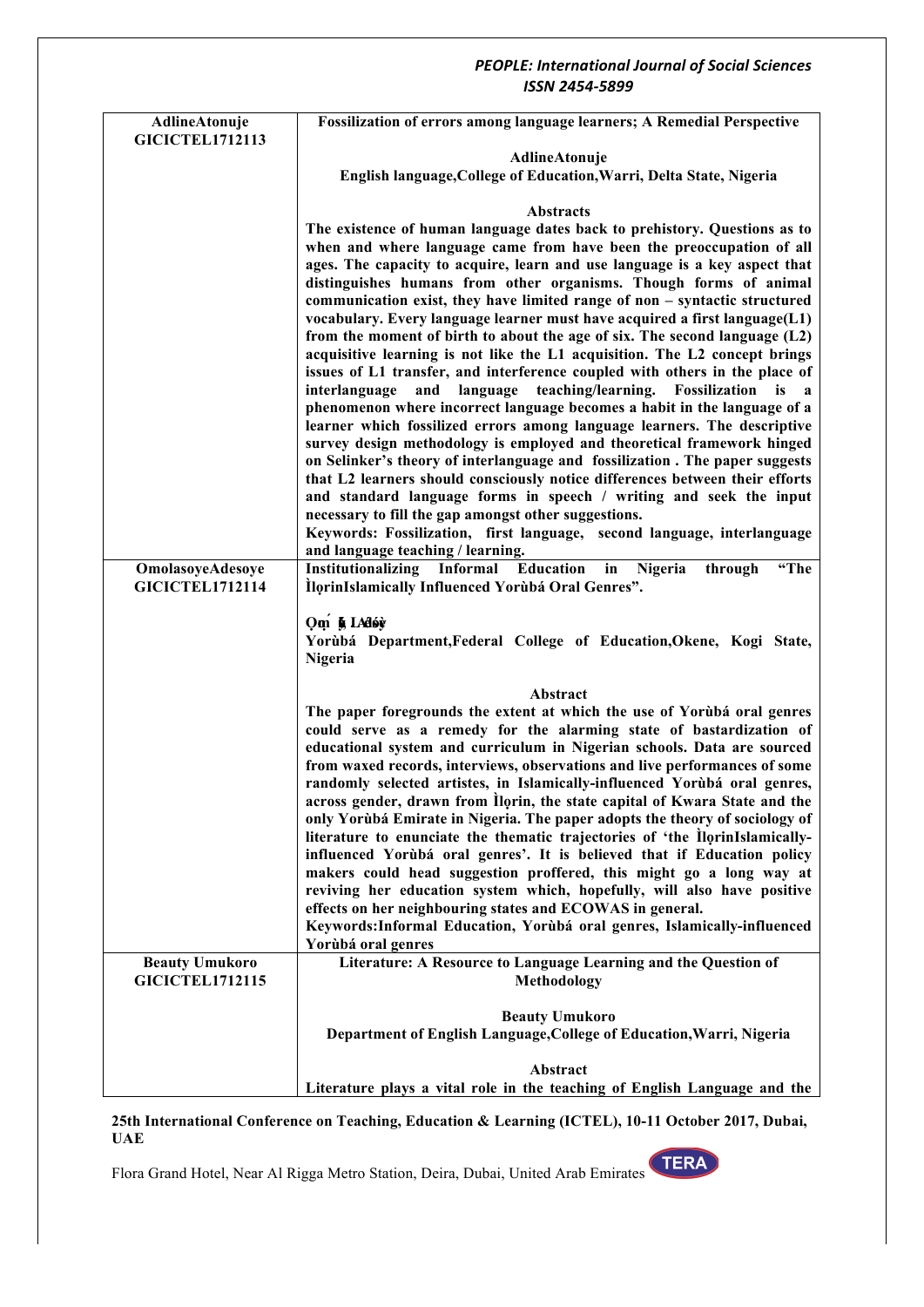|                                             | acquisition of communicative competence. Sadly though, this role has not<br>been sufficiently realized because emphasis is not laid on the significance of<br>the subject in the learning process. There have also been poor or<br>inappropriate teaching methodologies observed in literature teaching at all<br>levels of education. It is very important at this time to consider critically,<br>strategies for effective teaching of the subject in order to utilize fully<br>literature's function as a resource for the teaching of English Language and<br>acquisition of communicative skills. This paper therefore examines the<br>different approaches to or teaching methods to the subject, literature. The<br>paper will also help to identify the most appropriate methods to maximize<br>benefits and get the best results. Through an empirical observation,<br>common classroom learning situations are identified and examined in this<br>paper.<br><b>Keywords:</b><br>Literature, Communicative<br>Competence<br>and Empirical<br><b>Observation</b>                                                                                                                                                                                                                                                                                                                                                                                                                                                                                                                                                                                                                                                                                                                                                                                                                                                                                                                                                                                                                                              |
|---------------------------------------------|-----------------------------------------------------------------------------------------------------------------------------------------------------------------------------------------------------------------------------------------------------------------------------------------------------------------------------------------------------------------------------------------------------------------------------------------------------------------------------------------------------------------------------------------------------------------------------------------------------------------------------------------------------------------------------------------------------------------------------------------------------------------------------------------------------------------------------------------------------------------------------------------------------------------------------------------------------------------------------------------------------------------------------------------------------------------------------------------------------------------------------------------------------------------------------------------------------------------------------------------------------------------------------------------------------------------------------------------------------------------------------------------------------------------------------------------------------------------------------------------------------------------------------------------------------------------------------------------------------------------------------------------------------------------------------------------------------------------------------------------------------------------------------------------------------------------------------------------------------------------------------------------------------------------------------------------------------------------------------------------------------------------------------------------------------------------------------------------------------------------------|
| <b>Stephen Kekeghe</b>                      | Literature in Psychiatric Education: Deconstructing Mental Conditions in                                                                                                                                                                                                                                                                                                                                                                                                                                                                                                                                                                                                                                                                                                                                                                                                                                                                                                                                                                                                                                                                                                                                                                                                                                                                                                                                                                                                                                                                                                                                                                                                                                                                                                                                                                                                                                                                                                                                                                                                                                              |
| <b>GICICTEL1712117</b>                      | <b>Chris Abani's Becoming Abigail</b>                                                                                                                                                                                                                                                                                                                                                                                                                                                                                                                                                                                                                                                                                                                                                                                                                                                                                                                                                                                                                                                                                                                                                                                                                                                                                                                                                                                                                                                                                                                                                                                                                                                                                                                                                                                                                                                                                                                                                                                                                                                                                 |
|                                             | <b>Stephen Kekeghe</b><br>Department of English, College of Education, Warri, Nigeria                                                                                                                                                                                                                                                                                                                                                                                                                                                                                                                                                                                                                                                                                                                                                                                                                                                                                                                                                                                                                                                                                                                                                                                                                                                                                                                                                                                                                                                                                                                                                                                                                                                                                                                                                                                                                                                                                                                                                                                                                                 |
|                                             | Abstract                                                                                                                                                                                                                                                                                                                                                                                                                                                                                                                                                                                                                                                                                                                                                                                                                                                                                                                                                                                                                                                                                                                                                                                                                                                                                                                                                                                                                                                                                                                                                                                                                                                                                                                                                                                                                                                                                                                                                                                                                                                                                                              |
|                                             | Contemporary academic studies have revealed the role of literature in<br>enhancing practices in bioscience. In addition to the socio-political and<br>historical configuration of literature over the years, current studies in<br>Europe and North America have shown that literary texts can help improve<br>the state of society's physical and mental health. This consciousness has<br>given rise to the discipline of literature and medicine and its subspecialty,<br>literature and psychiatry, with reputable academic journals that sustain<br>their emergence as independent fields of inquiry. The focus of Literature<br>and psychiatry as an academic sub-discipline is to foreground mental<br>abnormalities through literary texts, unfolding the various socio-economic<br>strains that trigger a number of mental symptoms. Besides the obvious<br>narration of mental disturbances, the novelist also consciously distorts the<br>texture of the language and narrative such that is remarkably reflects the<br>lunacy of the subject. However, the synergy between medicine and literature<br>has not received adequate scholarly attention in Nigeria. This article<br>examines bipolar and hypomanic episodes in Chris Abani's Becoming<br>Abigail. The analysis rests on psychoanalytic and postmodernist<br>orientations. The combination of these critical theories helps to account for<br>the ailing mentation of the invented persons as well as the overall<br>disintegration from the norm of healthy human behavior. Thus, the two<br>approaches deployed in this article help to examine the gradual process of<br>mental derangement of the protagonist and other characters in the text as<br>manifest in content and the use of dissociative language. In addition to the<br>neurotic and psychotic episodes manifested by characters in the text,<br>Abani's systematic use of dislocated narrative utterance reflects the<br>psychological state of the characters.<br>disintegrated inwardness,<br>Keywords:<br>hypomania,<br>bipolar<br>disorder,<br>literature and psychiatry |
| RukhshandaMushtaq<br><b>GICICTEL1712118</b> | Perceptions Of Teachers & Students Regarding Capacity Building<br>Initiatives For Special Children Education Of Khyber Pakhtunkhwa,                                                                                                                                                                                                                                                                                                                                                                                                                                                                                                                                                                                                                                                                                                                                                                                                                                                                                                                                                                                                                                                                                                                                                                                                                                                                                                                                                                                                                                                                                                                                                                                                                                                                                                                                                                                                                                                                                                                                                                                   |
|                                             | Pakistan                                                                                                                                                                                                                                                                                                                                                                                                                                                                                                                                                                                                                                                                                                                                                                                                                                                                                                                                                                                                                                                                                                                                                                                                                                                                                                                                                                                                                                                                                                                                                                                                                                                                                                                                                                                                                                                                                                                                                                                                                                                                                                              |
|                                             | RukhshandaMushtaq                                                                                                                                                                                                                                                                                                                                                                                                                                                                                                                                                                                                                                                                                                                                                                                                                                                                                                                                                                                                                                                                                                                                                                                                                                                                                                                                                                                                                                                                                                                                                                                                                                                                                                                                                                                                                                                                                                                                                                                                                                                                                                     |

#### **25th International Conference on Teaching, Education & Learning (ICTEL), 10-11 October 2017, Dubai, UAE**

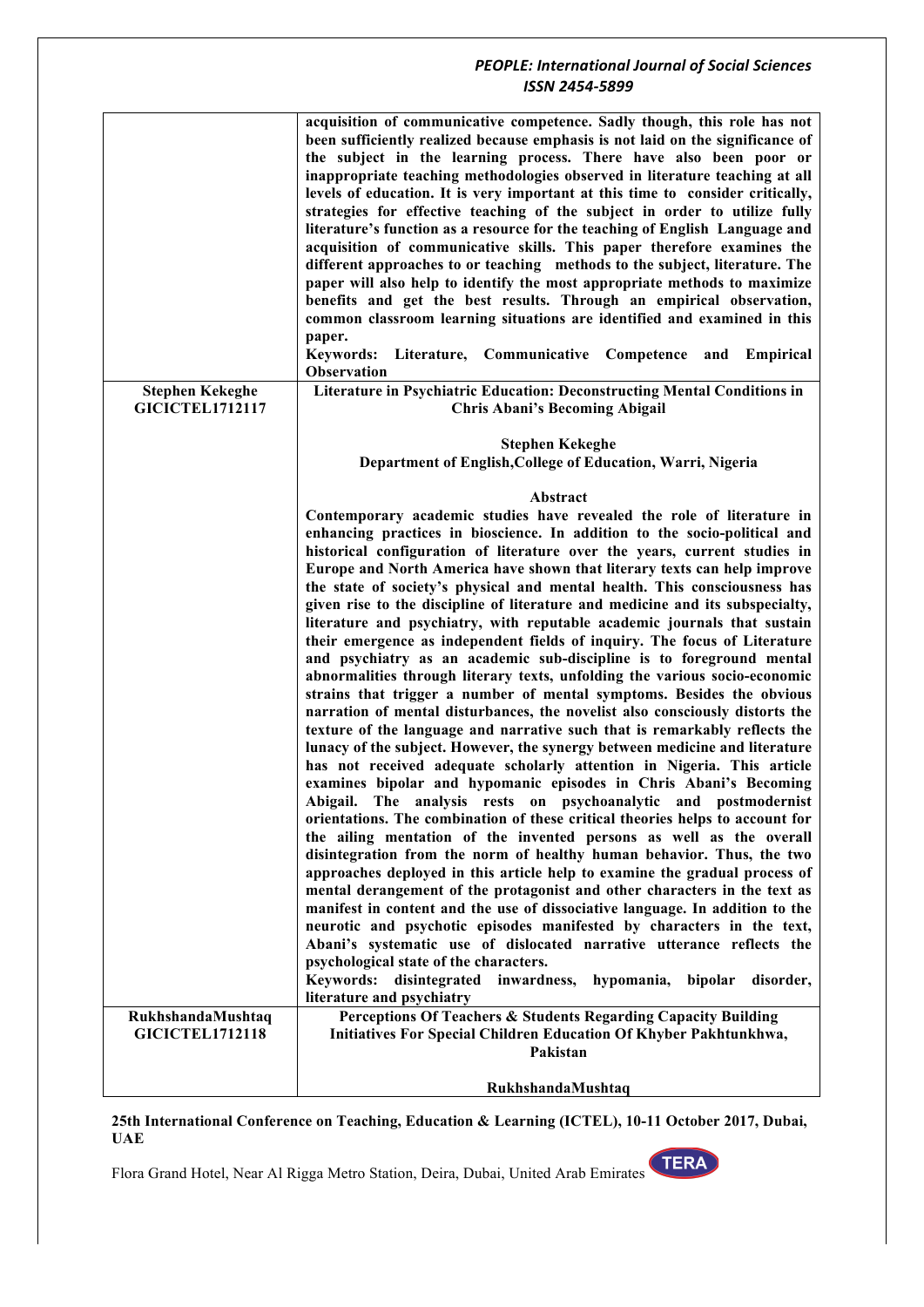**Institute of Education and Research,University of Peshawar,Pakistan**

#### **Abstract**

**The study was designed to investigate the perceptions of teachers and students regarding capacity building initiatives for special children education of Khyber Pakhtunkhwa, Pakistan. Those children who are facing any sort of slight impairment can easily able to acquired education with normal children but those children who are having sever and moderate impairment for these children specific education system designed which is known as special children education, it contains own methodology and instructions. The objectives to the study was to identify the perceptions of teachers and students regarding capacity building initiatives undertaken by different special education institutions for the special children education and formulate workable suggestions for the improvement of special children education. The quantitative method was used in the study to collect data, therefore a self structured survey questionnaire was designed which were collected form special children and their teacher's from ten special children schools. The quantitative data were analyzed through statistical procedures by using t-test. It was found out from the responses of the respondents that curriculum needs to be equipped with the national and international requirements because the present curriculum needs modification. The results reflect that teacher is good researcher and tackle classroom and special children problems therefore they concerned in planning and policy making process. In every special children schools there is a shortage of teachers it is recommended that all vacant posts of the teachers in the schools needs to be fill up as, Established teachers training institutes in the province, initiate awareness campaign on regular basis in order to develop awareness in people and remove the negative attitude towards special children.**

**Investigating First Year Student s Abilities to Make Appropriate Career Choices**

**TshimangadzoSikhwari Centre for Higher Education Teaching and Learning, Academic Development Unit,University ofVenda,Thohoyandou, Limpopo Province, South Africa**

#### **Abstract**

**The choice of a career is one of the most crucial challenges currently facing adolescents in South Africa. The purpose of the present study was to investigate first year university students' abilities with regard to career planning, awareness of their career interests, career decision-making and exposure to career information. A cross-sectional survey design was used. Four hundred and thirty (430) participants were randomly selected from a population of first year students at a rural university in Limpopo Province of South Africa. The data was collected through a self-constructed questionnaire and analysed by means of the Statistical Program for Social Sciences (SPSS). The results indicated that students were not fully informed about the 'realistic' type of careers, that is, careers where they use hands, tools and machines. In addition, students were found to lack self-knowledge with regard to their career interests. The recommendations were provided to the Student Counselling and Career Development Unit in the university to address the issue of career guidance in secondary schools in the Vhembe District of Limpopo Province.**

**Keywords: Career, decision-making, self-knowledge, planning, occupation.**

**25th International Conference on Teaching, Education & Learning (ICTEL), 10-11 October 2017, Dubai, UAE**

Flora Grand Hotel, Near Al Rigga Metro Station, Deira, Dubai, United Arab Emirates





**GICICTEL1712121**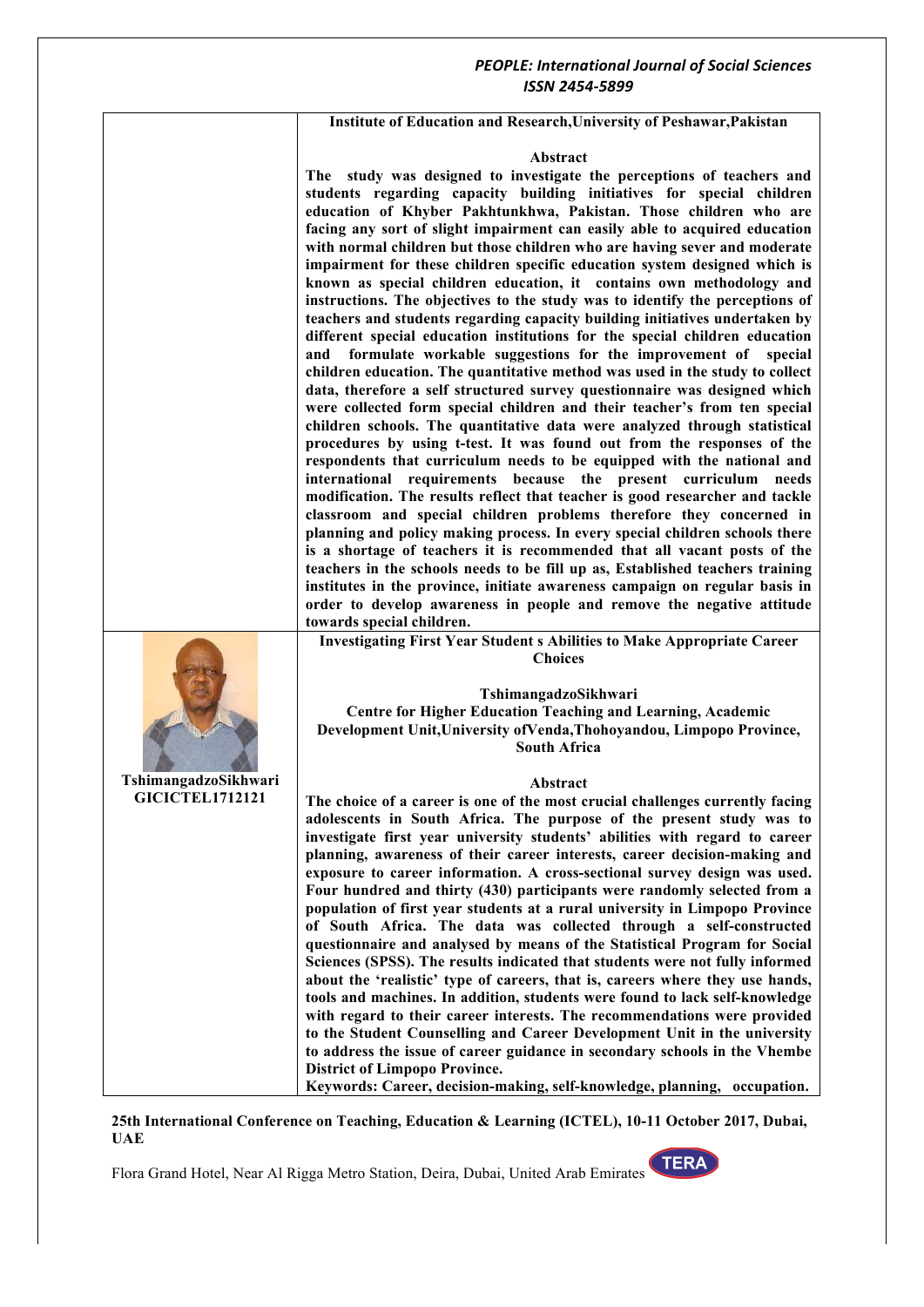## *ISSN 2454-5899* **Blessing Ighalo GICICTEL1712122 Influence Of Economic Recession On Quality Basic Education At Junior Secondary School Level In Nigeria Blessing Ighalo School Of Education,College Of Education, Igueben,Edo State, Nigeria Abstract Education is vital for human and societal survival. Every nation pays much attention to providing quality education to all citizens. This resulted to the launching of Universal Basic Education (UBE) in Nigeria on 30th October 1999. Since the inception of UBE, it has been witnessing a lot of challenges relating to provision of quality education for children at Junior Secondary (JSS) level. This situation worsens in this era of economic recession. Quality education is multi-dimensional and concerned with the total needs of children. This is because quality education goes beyond good teaching methods and learning outcomes to also include, the health and nutritional status of learners, adequacy of facilities, services and supplies and safety of the learning environment. There are complaints and cries from the public over the quality of education provided at Basic Education particularly at JSS level. On this backdrop, this work investigates the influence of economic recession on quality basic education at JSS level in Nigeria. The Work examines the extent to which Federal Government fund UBE, the adequacy of facilities provided and the overall sustainability by the stakeholders. The study area is Edo Central Senatorial District. The population of the study comprises all public JSS teachers. The research design is descriptive survey. Four research questions were raised and structured questionnaires were used to collect data. Simple random sampling technique was used to sample fifty JSSs. Two hundred teachers were used as respondents for the study. The research questions were answered using mean scores and standard deviation. The research findings revealed anomalies in Nigerian Basic Education system. There is inadequate funding in UBE. The Federal Government needs to adequately fund UBE if it's objectives are to be achieved Keywords: Economic recession, Basic education, Quality education RendaniMakhwathana GICICTEL1712126 Effects of Teachers" Emotions in Teaching and Learning in the Foundation Phase RendaniMakhwathana Department of Early Childhood,University of Venda,South Africa N. P. Mudzielwana MTECH Education, Department of Early Childhood Education, University of Venda, South Africa, Thohoyandou, South Africa S. A. Mulovhedzi MTECH Education, Department of Early Childhood Education, University of Venda, South Africa, Thohoyandou, South Africa T. J. Mudau MTECH Education, Department of Early Childhood Education, University of Venda, South Africa, Thohoyandou, South Africa Abstract A conducive environment coupled with positive emotions create a good platform for teaching and learning. This paper sought to describe the effects**

**25th International Conference on Teaching, Education & Learning (ICTEL), 10-11 October 2017, Dubai, UAE**

Flora Grand Hotel, Near Al Rigga Metro Station, Deira, Dubai, United Arab Emirates



*PEOPLE: International Journal of Social Sciences*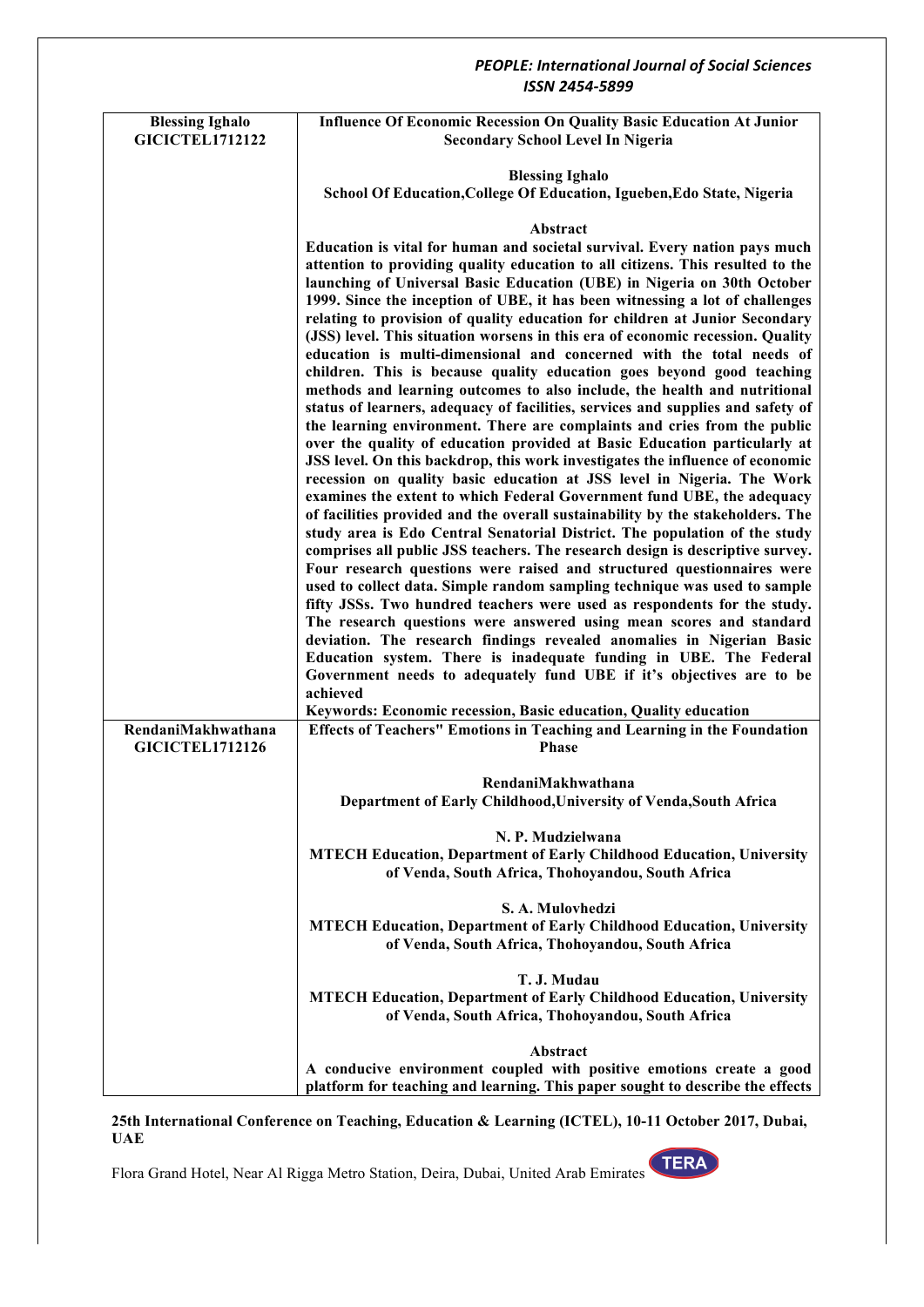|                                                 | of teachers' emotions in learning and teaching in the Foundation Phase.<br>This paper adopted a qualitative approach with a population of two<br>primary schools and a purposive sample of six teachers. Data were collected<br>through an open-ended questionnaire. Data were analysed and coded<br>according to themes. It was found out that positive emotions made teaching<br>effective. Negative emotions made teachers to lose control, shout, and<br>become careless when talking. Teachers' negative emotions made learners<br>humiliated, scared and ultimately withdrew from talking during learning. It<br>was also found out that negative feelings, thoughts and actions encourage<br>negative behaviour. It is recommended that teachers be trained through<br>workshops and short courses on anger management during class time.<br>Teachers should be competent in training learners on anger management.<br>Keywords: Anger Management. Anxiety. Cognitive. Motivation. Negative<br><b>Emotions Positive Emotions</b>                                                                                                                                                                                                                                                                                                                                                                                                                               |
|-------------------------------------------------|-----------------------------------------------------------------------------------------------------------------------------------------------------------------------------------------------------------------------------------------------------------------------------------------------------------------------------------------------------------------------------------------------------------------------------------------------------------------------------------------------------------------------------------------------------------------------------------------------------------------------------------------------------------------------------------------------------------------------------------------------------------------------------------------------------------------------------------------------------------------------------------------------------------------------------------------------------------------------------------------------------------------------------------------------------------------------------------------------------------------------------------------------------------------------------------------------------------------------------------------------------------------------------------------------------------------------------------------------------------------------------------------------------------------------------------------------------------------------|
| Muhammad AjiHadejia<br><b>GICICTEL1712128</b>   | Effectiveness Of Supervision On The Academic Standard OfSchools In<br>Jigawa State, Nigeria                                                                                                                                                                                                                                                                                                                                                                                                                                                                                                                                                                                                                                                                                                                                                                                                                                                                                                                                                                                                                                                                                                                                                                                                                                                                                                                                                                           |
|                                                 | Muhammad AjiHadejia<br>Jigawa State College Of Education, P.M.B 1002, Gumel                                                                                                                                                                                                                                                                                                                                                                                                                                                                                                                                                                                                                                                                                                                                                                                                                                                                                                                                                                                                                                                                                                                                                                                                                                                                                                                                                                                           |
|                                                 | Abstract<br>This study is to investigate the effect of supervision on the academic<br>standard of education. A total of 35 schools out 40 schools were physically<br>inspected to determine the effect of supervision in promoting educational<br>standard in Jigawa state. A study of comparative analysis was set out<br>between two groups named "A" and "B" of schools and colleges. Two local<br>government Areas in the North East Senatorial district had been seriously<br>disturbed by obstruction on a road during rainy session and no access to<br>carry out supervision in that areas for more than a term. This study<br>therefore, compares the average supervision results of these two groups, the<br>result of the study revealed that, regular supervision contribute much in<br>academic standard and disciplinary level of any institution; and such<br>institutions are always more effective in most educational activities. Also,<br>the last supervision reports, remarked that there was a lot of laxity found in<br>the teaching staff on their primary assignment; some indiscipline in students<br>and a lot of financial misappropriation in respect of most schools in road<br>problem area. Nevertheless, there was no significant difference discovered<br>between co-educational schools and single (female) schools in term of<br>academic performance and competency.<br>Keywords: Effectiveness, supervision, academic standard. |
| <b>Mubarak Muktar</b><br><b>GICICTEL1712129</b> | <b>Effect of Class Attendance Punctuality on Students' Academic Performance</b><br>Case Study: Primary Education Department, Jigawa State College of<br><b>Education Gumel, Nigeria.</b>                                                                                                                                                                                                                                                                                                                                                                                                                                                                                                                                                                                                                                                                                                                                                                                                                                                                                                                                                                                                                                                                                                                                                                                                                                                                              |
|                                                 | <b>Mubarak Muktar</b><br>Jigawa State College Of Education, P.M.B 1002, Gumel.                                                                                                                                                                                                                                                                                                                                                                                                                                                                                                                                                                                                                                                                                                                                                                                                                                                                                                                                                                                                                                                                                                                                                                                                                                                                                                                                                                                        |
|                                                 | Abstract<br>The problem most students have that contributes to their poor academic<br>performance is lack of proper study habit. For an excellent performance,<br>there is need for the student to form good study habit. Many practical<br>studies are carried out to investigate factors affecting college students'<br>performance. The focus of this research is that to find out the effect of class<br>attendance punctuality on student academic performance. The research is                                                                                                                                                                                                                                                                                                                                                                                                                                                                                                                                                                                                                                                                                                                                                                                                                                                                                                                                                                                  |

**25th International Conference on Teaching, Education & Learning (ICTEL), 10-11 October 2017, Dubai, UAE**

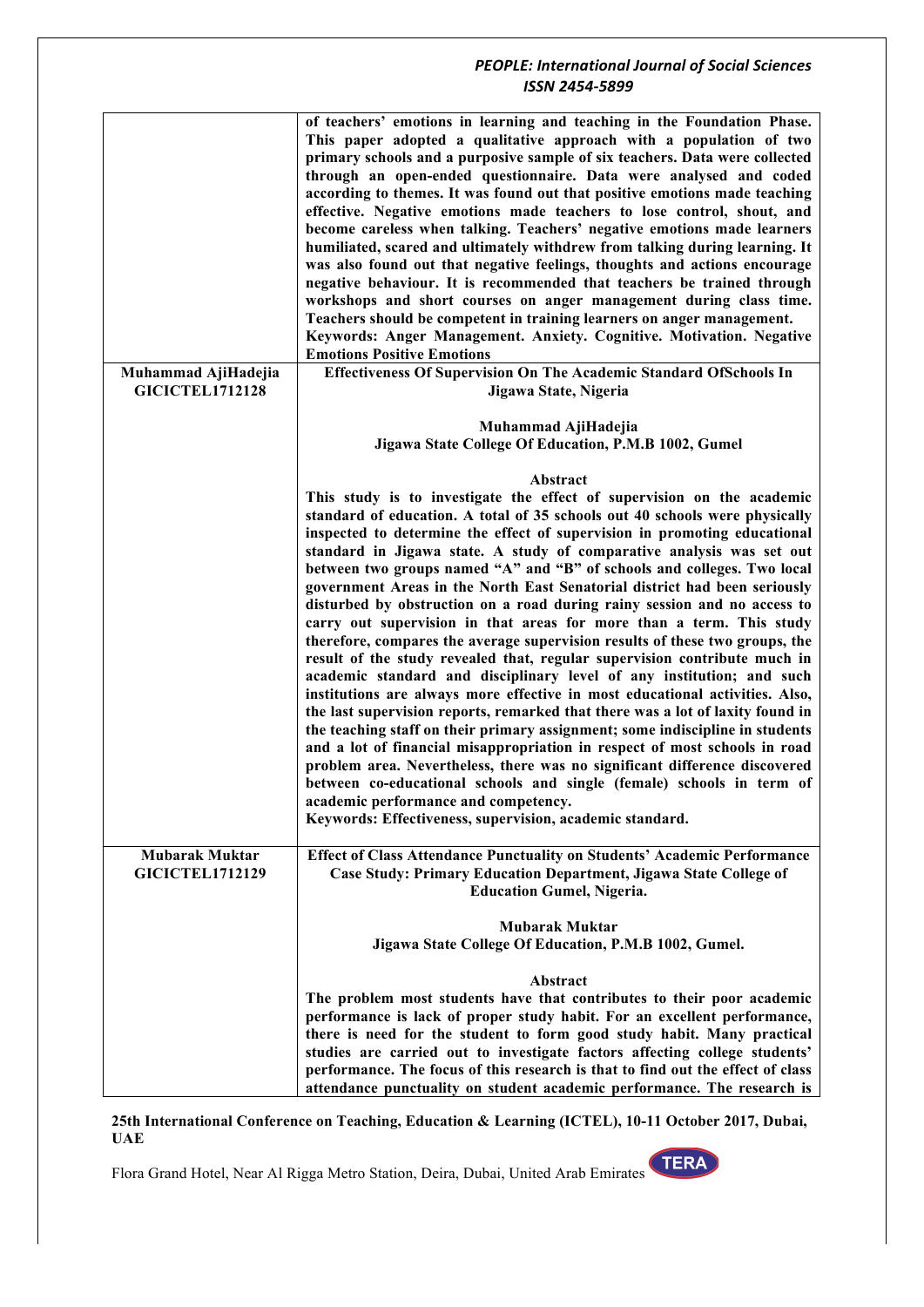|                        | based on student profile developed on the bases of information and data<br>collected through assessment from students of level 200 primary education<br>department, Jigawa state colleges of education (JSCOE) Gumel.<br>Key words: Study habit, Class attendance punctuality,<br>Academic<br>performance |
|------------------------|-----------------------------------------------------------------------------------------------------------------------------------------------------------------------------------------------------------------------------------------------------------------------------------------------------------|
| AguLivinusAnayochukwu  | The Effect Of External Debt On Economic Growth In Nigeria                                                                                                                                                                                                                                                 |
| <b>GICICTEL1712131</b> |                                                                                                                                                                                                                                                                                                           |
|                        | AguLivinusAnayochukwu<br>Department Of Final Accounts And Budgets, Institute Of Management And                                                                                                                                                                                                            |
|                        | Technology (Imt) Enugu, Enugu, Nigeria                                                                                                                                                                                                                                                                    |
|                        |                                                                                                                                                                                                                                                                                                           |
|                        | Abstract                                                                                                                                                                                                                                                                                                  |
|                        | The phenomenon of external debts towards developed and undeveloped                                                                                                                                                                                                                                        |
|                        | country portrays that the portion of a country's debt that was borrowed                                                                                                                                                                                                                                   |
|                        | from foreign lenders including commercial banks, governments or<br>international financial institutions is suffering from external debt. These                                                                                                                                                            |
|                        | loans, including interest, must usually be paid in the currency in which the                                                                                                                                                                                                                              |
|                        | loan was made. In order to earn the needed currency, the borrowing                                                                                                                                                                                                                                        |
|                        | country may sell and export goods to the lender's country. Therefore a debt                                                                                                                                                                                                                               |
|                        | crisis can occur if a country with a weak economy is not able to repay                                                                                                                                                                                                                                    |
|                        | external debt due to the inability to produce and sell goods and make a<br>profitable return. In Nigeria External debt management refers to the                                                                                                                                                           |
|                        | establishment of the conditions of issue and redemption of foreign loans. It                                                                                                                                                                                                                              |
|                        | follows that debt itself is not evil but lack of optimal utilization of externally                                                                                                                                                                                                                        |
|                        | derived fund should be associated with proper debt management and                                                                                                                                                                                                                                         |
|                        | servicing problem. The International Monetary Fund (IMF) is one of the                                                                                                                                                                                                                                    |
|                        | agencies that keep track of the country's external debt. External Debt in<br>Nigeria increased to 11,406.28 USD in the fourth quarter of 2016 from                                                                                                                                                        |
|                        | 11,261.89 USD in the third quarter of 2016. External Debt in Nigeria                                                                                                                                                                                                                                      |
|                        | averaged 6,920.43 USD from 2008 until 2016, reaching an all time high of                                                                                                                                                                                                                                  |
|                        | 11,406.28 USD in the fourth quarter of 2016 and a record low of 3627.50                                                                                                                                                                                                                                   |
|                        | USD in the first quarter of 2009. The data were collected from the Debt                                                                                                                                                                                                                                   |
|                        | Management Office (DMO) quarterly report.                                                                                                                                                                                                                                                                 |
|                        | Keywords: External debt, Debt management office, Optimal utilization,<br>International monetary fund.                                                                                                                                                                                                     |
| <b>Tunde Oke</b>       | Percieved Effects Of Labelling On Emotional And Social Orientation                                                                                                                                                                                                                                        |
| <b>GICICTEL1712132</b> | AmongAdolescents In Ogun State, Nigeria                                                                                                                                                                                                                                                                   |
|                        |                                                                                                                                                                                                                                                                                                           |
|                        | <b>Tunde Oke</b>                                                                                                                                                                                                                                                                                          |
|                        | Department of Psychology Guidance and Counselling School of<br>Education, Federal College of Education, Abeokuta Ogun State Nigeria                                                                                                                                                                       |
|                        |                                                                                                                                                                                                                                                                                                           |
|                        | OmotolaKuburaAyodeji-Oyalowo                                                                                                                                                                                                                                                                              |
|                        | Department of Psychology, Guidance and Conselling, School of Education,                                                                                                                                                                                                                                   |
|                        | Federal College of Education, Abeokuta Ogun State, Nigeria                                                                                                                                                                                                                                                |
|                        | Abstract                                                                                                                                                                                                                                                                                                  |
|                        | A label is a word or phrase applied to a person or group especially one that                                                                                                                                                                                                                              |
|                        | is not quite accurate or true, such a word or phrase tend to portray the                                                                                                                                                                                                                                  |
|                        | labeled in bad light. Labelling therefore is a pattern of conduct rooted in a                                                                                                                                                                                                                             |
|                        | power differential which induces fear or causes emotional distress in an<br>individual. It is an abuse of power that tends to be chronic and often                                                                                                                                                        |
|                        | experienced in a public manner. It is also a form of humiliation that                                                                                                                                                                                                                                     |
|                        | generates attention while it degrades a student in the presence of others.                                                                                                                                                                                                                                |
|                        | Adolescent students experience differential social and emotional orientation.                                                                                                                                                                                                                             |

**25th International Conference on Teaching, Education & Learning (ICTEL), 10-11 October 2017, Dubai, UAE**

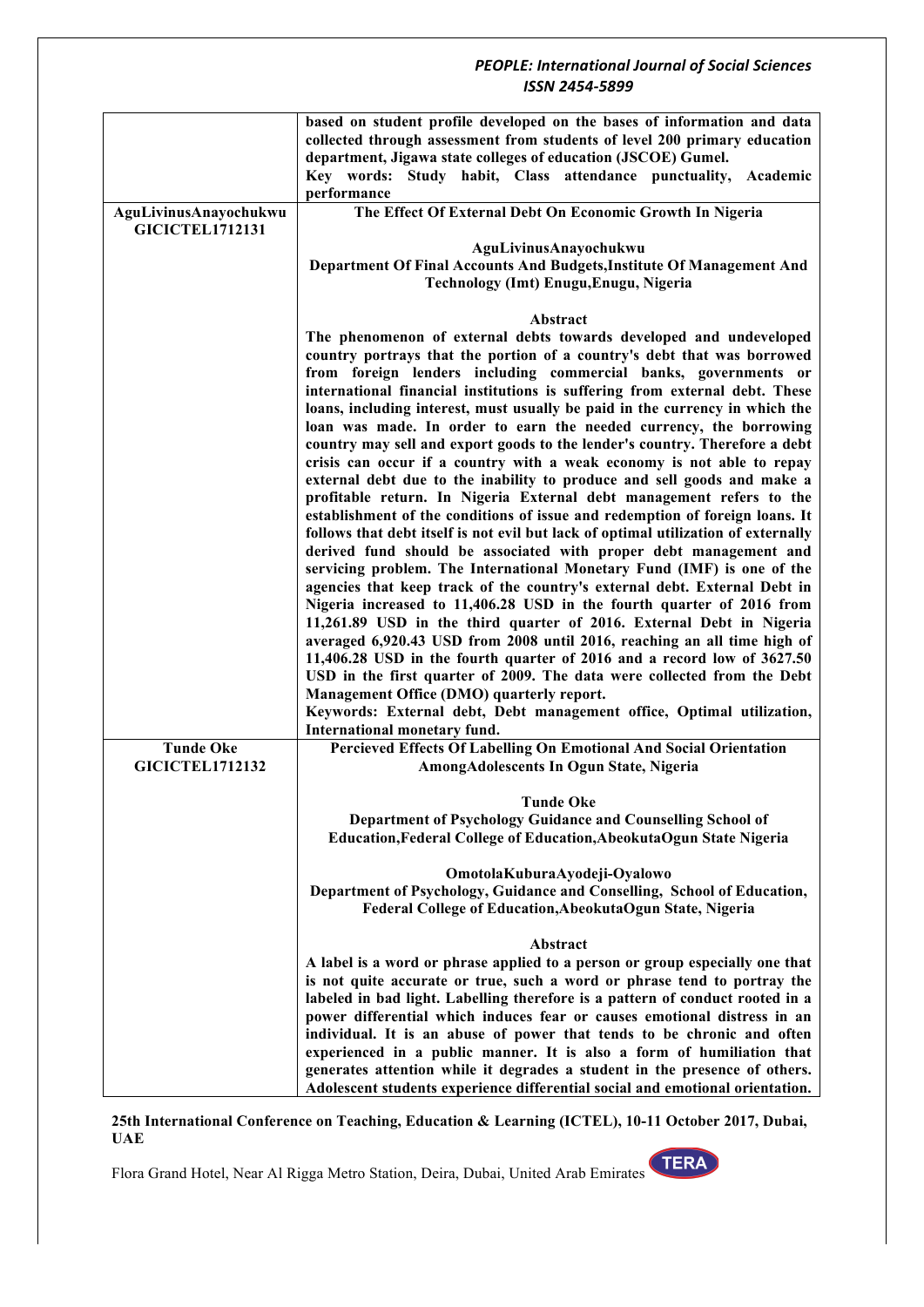|                                                | The differences could be traceable to labelling by teachers in the school<br>environment. It is not in doubt that adolescent students that are labelled by<br>teachers more often than not experience confusion, anger, fear, self doubt<br>and profound concerns about their academic and social competencies. It is<br>against this background that this study examined the perceived effects of<br>labelling on emotional and social orientation among adolescents in Ogun<br>State, Nigeria. Three null hypotheses were generated to give focus to the<br>study. The research design used for the study was a descriptive survey. The<br>sample comprised three hundred and sixty(360) adolescents that were<br>selected from twelve (12) public senior secondary schools in Ogun state,<br>Nigeria using both simple and stratified random sampling techniques. The<br>instrument used for data collection was a questionnaire developed by the<br>researchers tagged "perceived effects of labelling on emotional and social<br>orientation scale" (PELESOS). The analyses of data collected were done<br>with 2-way analysis of variance (ANOVA) statistical technique. The results<br>of findings were found to be significant at 0.05 alpha level. The results of the<br>analyses showed that there was a perceived effect of labelling on emotional<br>and social orientations of adolescents. It was equally established that there<br>was a significant gender difference in emotional and social adjustment of<br>adolescents in secondary schools as a result of labelling. Furthermore,<br>labelling was seen to exert significant effect on academic achievement of the<br>secondary school adolescents. Based on the findings of this study, it was<br>recommended among others that, teachers, parents and significant others<br>should be discouraged from labelling young adults negatively through<br>concerted, systematic and developmental sensitization programme.<br>Key words: Labelling, emotional adjustment, social orientation, adolescents |
|------------------------------------------------|----------------------------------------------------------------------------------------------------------------------------------------------------------------------------------------------------------------------------------------------------------------------------------------------------------------------------------------------------------------------------------------------------------------------------------------------------------------------------------------------------------------------------------------------------------------------------------------------------------------------------------------------------------------------------------------------------------------------------------------------------------------------------------------------------------------------------------------------------------------------------------------------------------------------------------------------------------------------------------------------------------------------------------------------------------------------------------------------------------------------------------------------------------------------------------------------------------------------------------------------------------------------------------------------------------------------------------------------------------------------------------------------------------------------------------------------------------------------------------------------------------------------------------------------------------------------------------------------------------------------------------------------------------------------------------------------------------------------------------------------------------------------------------------------------------------------------------------------------------------------------------------------------------------------------------------------------------------------------------------------------------------------------------------------------------------------------|
| RadoslawJanik<br><b>GICICTEL1712133</b>        | Beyond the Novelty of Creativity in Education: Bringing to bear the<br>importance of the utility and novelty in creativeideation                                                                                                                                                                                                                                                                                                                                                                                                                                                                                                                                                                                                                                                                                                                                                                                                                                                                                                                                                                                                                                                                                                                                                                                                                                                                                                                                                                                                                                                                                                                                                                                                                                                                                                                                                                                                                                                                                                                                           |
|                                                | RadoslawJanik<br>Department of English, Research Development Unit, Ministry of<br><b>Education, Dubai, United Arab Emirates</b>                                                                                                                                                                                                                                                                                                                                                                                                                                                                                                                                                                                                                                                                                                                                                                                                                                                                                                                                                                                                                                                                                                                                                                                                                                                                                                                                                                                                                                                                                                                                                                                                                                                                                                                                                                                                                                                                                                                                            |
|                                                | Abstract<br>Many educators believe creativity is whimsical behavior and should be<br>reserved for the arts and unusually gifted. However, the scientific<br>community provides considerable evidence that answers the question: Why<br>creativity and why now? Real-life examples of leading and teaching for<br>creativity and assessing its outcomes will be presented along with theoretical<br>constructs and definitions of creativity and motivational theory.<br>Keywords: Creativity, Creativity Assessment, Creativity in Education,<br><b>Motivation, Motivational Theory</b>                                                                                                                                                                                                                                                                                                                                                                                                                                                                                                                                                                                                                                                                                                                                                                                                                                                                                                                                                                                                                                                                                                                                                                                                                                                                                                                                                                                                                                                                                    |
|                                                | <b>Effect Of Economic Meltdown On The Management Of Public Secondary</b><br><b>Schools In Igueben Local Government</b>                                                                                                                                                                                                                                                                                                                                                                                                                                                                                                                                                                                                                                                                                                                                                                                                                                                                                                                                                                                                                                                                                                                                                                                                                                                                                                                                                                                                                                                                                                                                                                                                                                                                                                                                                                                                                                                                                                                                                     |
|                                                | <b>Esther Ukpoma</b><br>Department Of Economics, School Of Social Sciences, College Of Education,<br>Igueben, Edo, Nigeria                                                                                                                                                                                                                                                                                                                                                                                                                                                                                                                                                                                                                                                                                                                                                                                                                                                                                                                                                                                                                                                                                                                                                                                                                                                                                                                                                                                                                                                                                                                                                                                                                                                                                                                                                                                                                                                                                                                                                 |
| <b>Esther Ukpoma</b><br><b>GICICTEL1712140</b> | Abstract                                                                                                                                                                                                                                                                                                                                                                                                                                                                                                                                                                                                                                                                                                                                                                                                                                                                                                                                                                                                                                                                                                                                                                                                                                                                                                                                                                                                                                                                                                                                                                                                                                                                                                                                                                                                                                                                                                                                                                                                                                                                   |

**25th International Conference on Teaching, Education & Learning (ICTEL), 10-11 October 2017, Dubai, UAE**

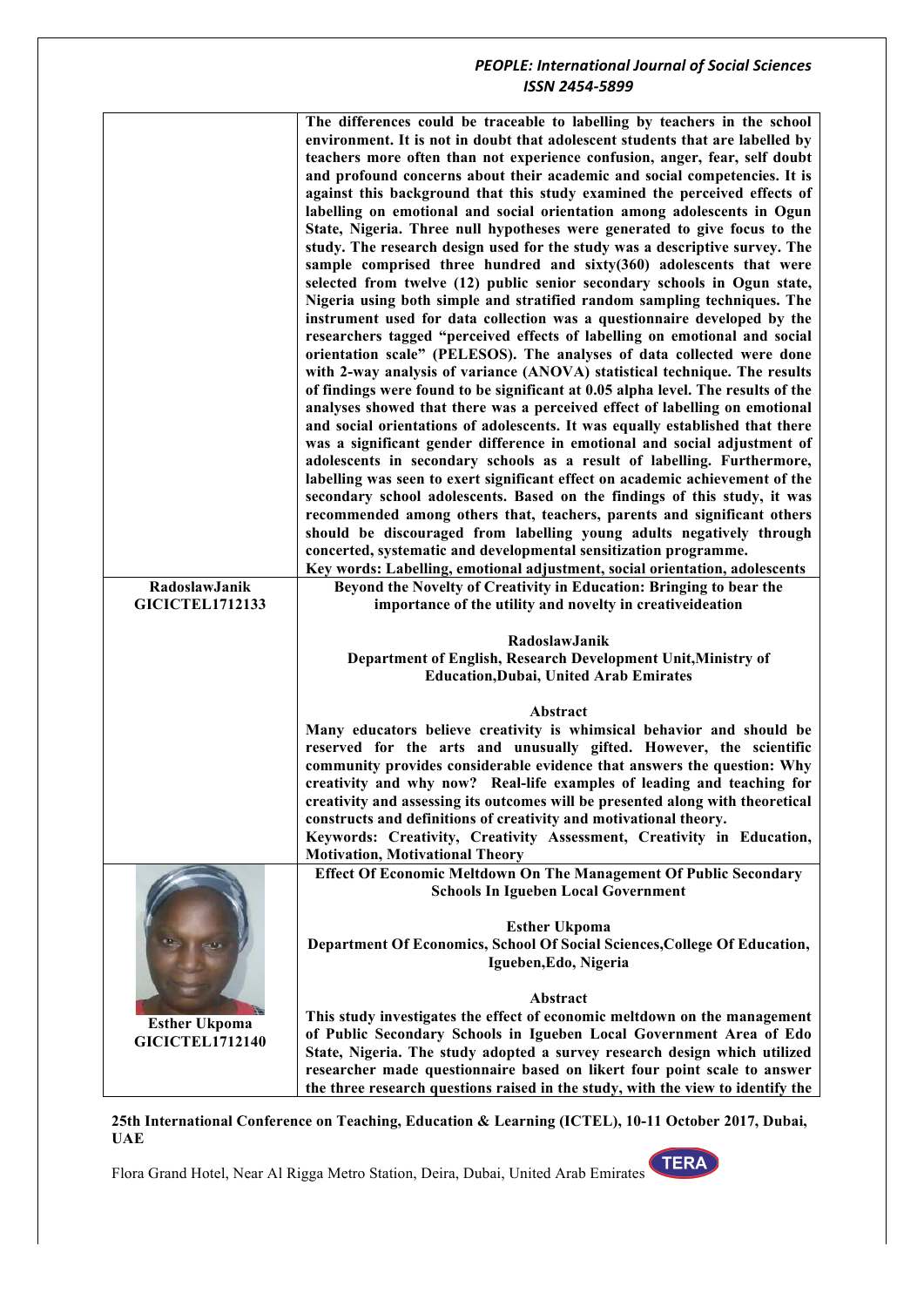|                               | effects of economic meltdown on the provision of funds; constraints imposed<br>by economic meltdown on availability of infrastructure and staff. The entire<br>population of the study was 10 Public Secondary Schools in Igueben Local<br>Government of Edo State. Data collected were analyzed using Simple<br>percentage. The study found that there are adequate provision of facilities<br>and teachers while economic recession has effects in the area of government<br>providing subvension for salaries, daily running of the school administration<br>and general school's maintenance. The study therefore, recommended that<br>government should be more proactive in following the allocation of 26% of<br>the national budget recommended by UNESCO to Education and the<br>supervisory section of Public Secondary Schools from Ministry of Education<br>should be monitored.<br>Key word: Secondary School, Management, Economic Meltdown                                                                                                                                                                                                                                                                                                                                                                                                                                                                                                                                                                                                                                                                                                                                                                                                                                                                                                                                                                                                    |
|-------------------------------|--------------------------------------------------------------------------------------------------------------------------------------------------------------------------------------------------------------------------------------------------------------------------------------------------------------------------------------------------------------------------------------------------------------------------------------------------------------------------------------------------------------------------------------------------------------------------------------------------------------------------------------------------------------------------------------------------------------------------------------------------------------------------------------------------------------------------------------------------------------------------------------------------------------------------------------------------------------------------------------------------------------------------------------------------------------------------------------------------------------------------------------------------------------------------------------------------------------------------------------------------------------------------------------------------------------------------------------------------------------------------------------------------------------------------------------------------------------------------------------------------------------------------------------------------------------------------------------------------------------------------------------------------------------------------------------------------------------------------------------------------------------------------------------------------------------------------------------------------------------------------------------------------------------------------------------------------------------|
| <b>Afolabi Festus Oluwole</b> | <b>Tackling Economic Recession Through Equitable Teacher Education In</b>                                                                                                                                                                                                                                                                                                                                                                                                                                                                                                                                                                                                                                                                                                                                                                                                                                                                                                                                                                                                                                                                                                                                                                                                                                                                                                                                                                                                                                                                                                                                                                                                                                                                                                                                                                                                                                                                                    |
| <b>GICICTEL1712141</b>        | Nigeria                                                                                                                                                                                                                                                                                                                                                                                                                                                                                                                                                                                                                                                                                                                                                                                                                                                                                                                                                                                                                                                                                                                                                                                                                                                                                                                                                                                                                                                                                                                                                                                                                                                                                                                                                                                                                                                                                                                                                      |
|                               | Dr. Afolabi, F.O.                                                                                                                                                                                                                                                                                                                                                                                                                                                                                                                                                                                                                                                                                                                                                                                                                                                                                                                                                                                                                                                                                                                                                                                                                                                                                                                                                                                                                                                                                                                                                                                                                                                                                                                                                                                                                                                                                                                                            |
|                               | Department of Educational Administration and Planning, Adeyemi College<br>of Education, Ondo, Ondo State Nigeria                                                                                                                                                                                                                                                                                                                                                                                                                                                                                                                                                                                                                                                                                                                                                                                                                                                                                                                                                                                                                                                                                                                                                                                                                                                                                                                                                                                                                                                                                                                                                                                                                                                                                                                                                                                                                                             |
|                               | Abstract                                                                                                                                                                                                                                                                                                                                                                                                                                                                                                                                                                                                                                                                                                                                                                                                                                                                                                                                                                                                                                                                                                                                                                                                                                                                                                                                                                                                                                                                                                                                                                                                                                                                                                                                                                                                                                                                                                                                                     |
|                               | Nigeria is painfully passing through a period of pervasive economic<br>recession, which has further aggravated problems of poverty and youth<br>unemployment, compelling many jobless Nigerians to engage in various<br>nefarious activities and social vices. All these forms of criminality pose a<br>serious threat to economic growth of the nation. This paper takes a cursory<br>look at the concepts of economic recession and equitable quality teacher<br>education. It identifies the various factors responsible for poverty in Nigeria.<br>Such factors include attitude of Nigerian youths toward traditional<br>education in Nigeria, improper integration of entrepreneurship education<br>into the curricular of teacher education institutions;<br>defective<br>infrastructural facilities, poor management of resources, defective economic<br>policies, high propensity to consume expensive foreign materials and<br>problem of extended family. It examines the impact of economic recession<br>on teacher education in Nigeria and the effectiveness of inclusive and<br>equitable quality teacher education in combating economic recession in<br>Nigeria. It was recommended among other things that curricula of teacher<br>education institutions in Nigeria should be more pragmatic and have built-<br>in-job training programmes which will enable all students to acquire<br>relevant entrepreneurial skills required for self-employment and wealth<br>creation. Also, all teacher education institutions in Nigeria must have<br>spacious, aesthetically pleasing and well equipped Entrepreneurship<br>Centres. While the supervisory and regulatory agencies notably National<br><b>Commission for Colleges of Education and Teachers' Registration Council</b><br>of Nigeria should be more empowered for effective service delivery.<br>Keywords: Economic Recession; Equitable Quality Teacher Education;<br>Combating. |
|                               | Prior Knowledge Activation And Academic Performance Of Secondary<br><b>School Students In English Language</b>                                                                                                                                                                                                                                                                                                                                                                                                                                                                                                                                                                                                                                                                                                                                                                                                                                                                                                                                                                                                                                                                                                                                                                                                                                                                                                                                                                                                                                                                                                                                                                                                                                                                                                                                                                                                                                               |
|                               | AjayiOyedokun Samuel<br>Primary Education Studies, College Of Education, IkereEkiti, Nigeria                                                                                                                                                                                                                                                                                                                                                                                                                                                                                                                                                                                                                                                                                                                                                                                                                                                                                                                                                                                                                                                                                                                                                                                                                                                                                                                                                                                                                                                                                                                                                                                                                                                                                                                                                                                                                                                                 |
|                               | Abstract<br>The study investigated the effect of prior knowledge activation and                                                                                                                                                                                                                                                                                                                                                                                                                                                                                                                                                                                                                                                                                                                                                                                                                                                                                                                                                                                                                                                                                                                                                                                                                                                                                                                                                                                                                                                                                                                                                                                                                                                                                                                                                                                                                                                                              |

**25th International Conference on Teaching, Education & Learning (ICTEL), 10-11 October 2017, Dubai, UAE**

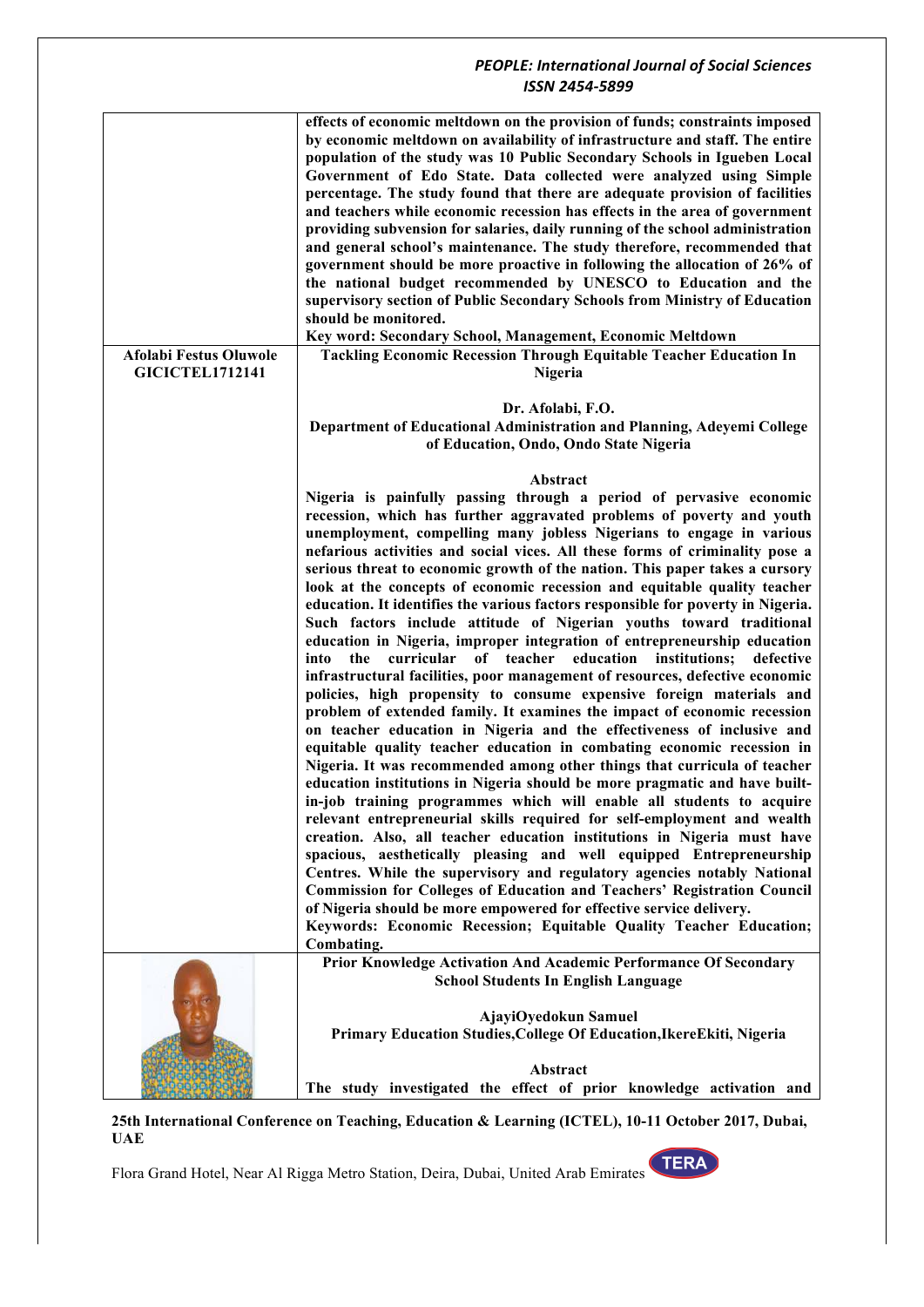| AjayiOyedokun Samuel<br><b>GICICTEL1712143</b> | Academic performance of Secondary School Students in English Language<br>.The purpose was to find how different strategies could be used to activate<br>Students' prior knowledge. There hypotheses which were translated to<br>research question were used for the Study. The research design was a quasi<br>- experimental design with the population of all public Secondary School<br>Students in Ekiti State. The sample was 160 with three experimental groups<br>and a control group. The research instrument was a so-question item which<br>was tagged "prior knowledge Actuator Question" (PKAQ). Data were<br>analyzed with both descriptive and inferential Students of Analysis of<br>covariance (ANCOVA).<br>The findings showed that Students whose prior knowledge was activated<br>performed better than those whose prior knowledge was not. The Study<br>recommended the activation of prior knowledge for effective mastery. |
|------------------------------------------------|--------------------------------------------------------------------------------------------------------------------------------------------------------------------------------------------------------------------------------------------------------------------------------------------------------------------------------------------------------------------------------------------------------------------------------------------------------------------------------------------------------------------------------------------------------------------------------------------------------------------------------------------------------------------------------------------------------------------------------------------------------------------------------------------------------------------------------------------------------------------------------------------------------------------------------------------------|
|                                                | Key words: Scaffolders, Strategies, Prior Knowledge                                                                                                                                                                                                                                                                                                                                                                                                                                                                                                                                                                                                                                                                                                                                                                                                                                                                                              |
| <b>Umar Kudu</b><br><b>GICICTEL1712144</b>     | <b>Assessment Of Blocklaying/Bricklaying And Concreting Teachers In</b><br><b>Technical Colleges North Central Nigeria</b>                                                                                                                                                                                                                                                                                                                                                                                                                                                                                                                                                                                                                                                                                                                                                                                                                       |
|                                                | <b>Umar Kudu</b><br>Technical Drawing, College Of Education, Minna, Niger State, Nigeria                                                                                                                                                                                                                                                                                                                                                                                                                                                                                                                                                                                                                                                                                                                                                                                                                                                         |
|                                                |                                                                                                                                                                                                                                                                                                                                                                                                                                                                                                                                                                                                                                                                                                                                                                                                                                                                                                                                                  |
|                                                | Abstract                                                                                                                                                                                                                                                                                                                                                                                                                                                                                                                                                                                                                                                                                                                                                                                                                                                                                                                                         |
|                                                | The study was designed to assess blocklaying, bricklaying and concreting                                                                                                                                                                                                                                                                                                                                                                                                                                                                                                                                                                                                                                                                                                                                                                                                                                                                         |
|                                                | (BBC) teachers in Technical Colleges in North-Central States Nigeria.<br>Specifically, the study seeks to determined: (i) teaching methods in BBC, (ii)<br>training materials in BBC and (iii) evaluation methods in BBC. A<br>descriptive survey research design was adopted for the study. The                                                                                                                                                                                                                                                                                                                                                                                                                                                                                                                                                                                                                                                 |
|                                                | population for the study was 132, comprising 97 BBC teachers and 35 BBC<br>workshop personnel all from North-Central States, Nigeria. There was no<br>sampling for the study because the population was manageable. The<br>instrument for data collection was Blocklaying, Bricklaying and Concreting                                                                                                                                                                                                                                                                                                                                                                                                                                                                                                                                                                                                                                            |
|                                                | Questionnaire (BBCQ). The BBCQ was subjected to face validation by five<br>experts from the Universities, Technical Colleges and Ministry of Works.<br>The BBCQ was trial tested on BBC Government Vocational College                                                                                                                                                                                                                                                                                                                                                                                                                                                                                                                                                                                                                                                                                                                            |
|                                                | Teachers and BBC workshop personnel to establish its reliability. Cronbach<br>Alpha method was used to establish the reliability of BBCQ which yielded<br>coefficient value of 0.89. Data collected were analyzed using mean and<br>standard deviation to answer the research questions while ANCOVA was                                                                                                                                                                                                                                                                                                                                                                                                                                                                                                                                                                                                                                         |
|                                                | used to test the hypothesis at the probability of 0.05 level of significance. The                                                                                                                                                                                                                                                                                                                                                                                                                                                                                                                                                                                                                                                                                                                                                                                                                                                                |
|                                                | findings of the study revealed that demonstration, learning by doing and<br>discussion are the methods employ in teaching BBC. The results also showed                                                                                                                                                                                                                                                                                                                                                                                                                                                                                                                                                                                                                                                                                                                                                                                           |
|                                                | that spirit Levels, head Pans, sand, bricks and water are some of the<br>materials that were available for student's practical work. Some of the                                                                                                                                                                                                                                                                                                                                                                                                                                                                                                                                                                                                                                                                                                                                                                                                 |
|                                                | recommendations made in line with the findings are that BBC teachers<br>should adopt the use of relevant teaching methods, Government at all level                                                                                                                                                                                                                                                                                                                                                                                                                                                                                                                                                                                                                                                                                                                                                                                               |
|                                                | should provide technical colleges with adequate practical materials and                                                                                                                                                                                                                                                                                                                                                                                                                                                                                                                                                                                                                                                                                                                                                                                                                                                                          |
|                                                | Workshops, seminars and conferences should be organized by government                                                                                                                                                                                                                                                                                                                                                                                                                                                                                                                                                                                                                                                                                                                                                                                                                                                                            |
|                                                | for BBC technical college teachers to improve their knowledge and skills.<br>Key words: Blocklaying, bricklaying and concreting (BBC); Technical                                                                                                                                                                                                                                                                                                                                                                                                                                                                                                                                                                                                                                                                                                                                                                                                 |
|                                                | <b>Colleges Teachers and North-Central States Nigeria</b>                                                                                                                                                                                                                                                                                                                                                                                                                                                                                                                                                                                                                                                                                                                                                                                                                                                                                        |
| <b>James ChataSalawu</b>                       | <b>Effects of Collaborative Learning Method on Students Achievement in</b>                                                                                                                                                                                                                                                                                                                                                                                                                                                                                                                                                                                                                                                                                                                                                                                                                                                                       |
| <b>GICICTEL1712146</b>                         | <b>Metalwork in Technical Colleges</b>                                                                                                                                                                                                                                                                                                                                                                                                                                                                                                                                                                                                                                                                                                                                                                                                                                                                                                           |
|                                                | <b>James ChataSalawu</b>                                                                                                                                                                                                                                                                                                                                                                                                                                                                                                                                                                                                                                                                                                                                                                                                                                                                                                                         |
|                                                | Department of Metalwork Technology, School of Technical Education                                                                                                                                                                                                                                                                                                                                                                                                                                                                                                                                                                                                                                                                                                                                                                                                                                                                                |
|                                                | Niger State College of Education, PMB 39 Minna, Niger State, Nigeria                                                                                                                                                                                                                                                                                                                                                                                                                                                                                                                                                                                                                                                                                                                                                                                                                                                                             |

#### **25th International Conference on Teaching, Education & Learning (ICTEL), 10-11 October 2017, Dubai, UAE**

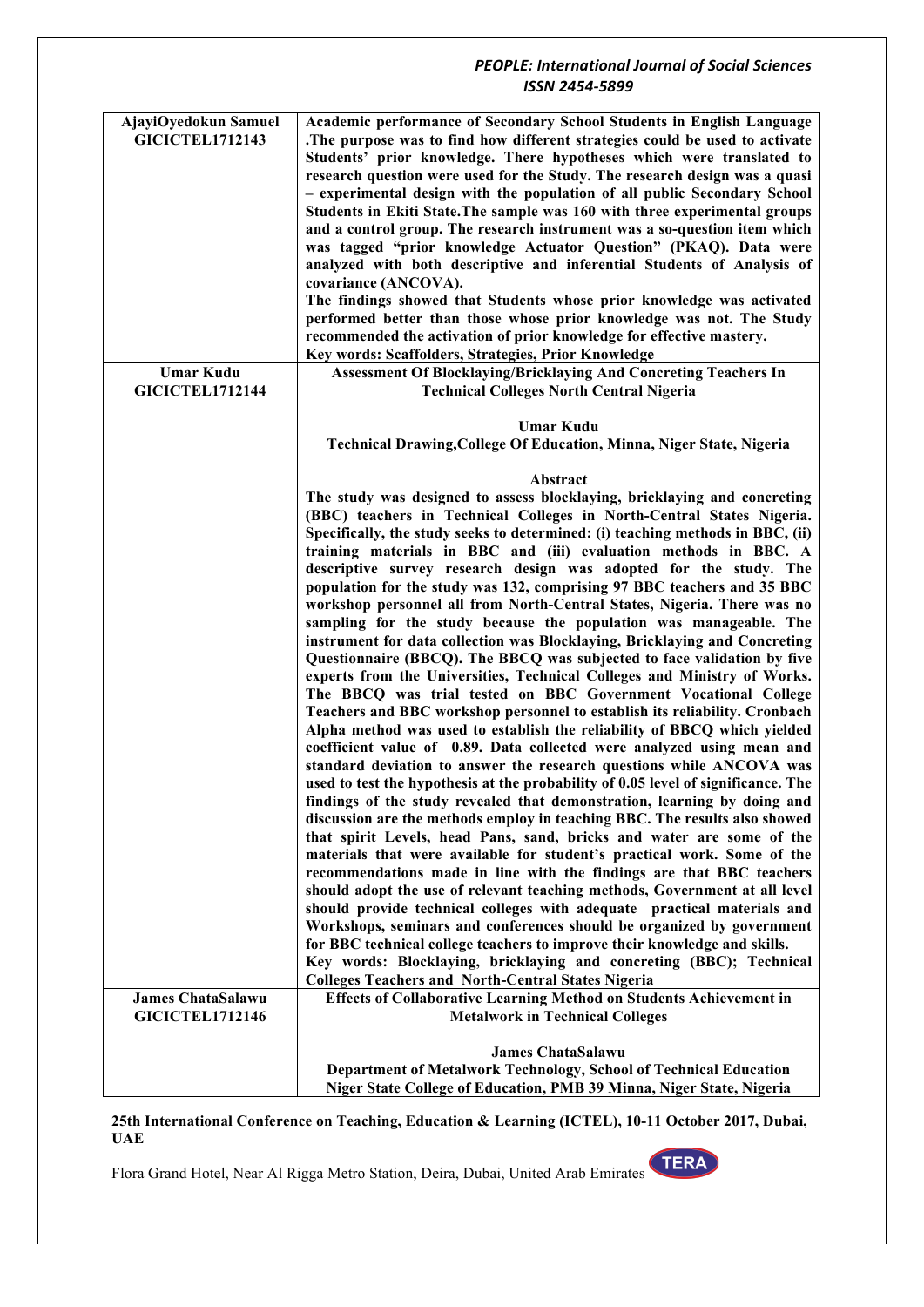## **Abstract**

|                        | <b>Abstract</b>                                                                                                                                    |
|------------------------|----------------------------------------------------------------------------------------------------------------------------------------------------|
|                        | This study sought to examine the effect of collaborative learning method on                                                                        |
|                        | students' achievement in Metal work. Two research questions were posed                                                                             |
|                        | and two null hypotheses formulated to guide the study. The design of the                                                                           |
|                        | study was the non-equivalent, pre-test, post-test control group, quasi-                                                                            |
|                        | experimental research design. Stratified random sampling technique was                                                                             |
|                        | used to draw 132 TC2 students used for the study. The experimental groups                                                                          |
|                        | were taught using the collaborative learning method while the control                                                                              |
|                        | groups were taught using the lecture method. The instruments which were                                                                            |
|                        | validated by experts and used for data collection were Metal work                                                                                  |
|                        | Technology Achievement Test (MTAT). Mean, standard deviation and                                                                                   |
|                        | analysis of covariance (ANCOVA) were used to analyse the data collected.                                                                           |
|                        | The major findings of the study are: students taught Metalwork using the                                                                           |
|                        | collaborative learning method recorded significantly greater achievement                                                                           |
|                        | than those taught with the lecture method. Gender had no significant                                                                               |
|                        | influence on students' achievement. Both male and female students had high                                                                         |
|                        | achievement when taught with collaborative learning method. It was                                                                                 |
|                        | recommended that intensive effort should be made to disseminate the                                                                                |
|                        | information of the importance of collaborative learning method to as many                                                                          |
|                        | teachers as possible. This could be done by including the method in the                                                                            |
|                        | curriculum used in training teachers, and in Technical Colleges'                                                                                   |
|                        | curriculum. Education authorities should organize enlightenment campaign,                                                                          |
|                        | workshops and seminars for teachers to create awareness of the efficacy of                                                                         |
|                        | the method and then sensitize them on the necessity for its adoption in their                                                                      |
|                        | various schools and colleges.                                                                                                                      |
|                        | Key words: Collaborative method, lecture method, achievement and gender                                                                            |
| Prof. Anthony N. Eze   | Monitoring Control and Regulation in the Education Sector                                                                                          |
| <b>GICICTEL1712147</b> |                                                                                                                                                    |
|                        | Prof. Anthony N. Eze.                                                                                                                              |
|                        | Department of Vocational Education, NnamdiAzikiwe University, Awka                                                                                 |
|                        |                                                                                                                                                    |
|                        | Abstract                                                                                                                                           |
|                        | The paper examined the extent of monitoring, control and regulation in the                                                                         |
|                        | educational sector in Nigeria. The findings showed that most educational                                                                           |
|                        | institutions in Nigeria are being managed at different levels by people who                                                                        |
|                        | hold certificates in disciplines other than educational administration. The                                                                        |
|                        | findings also showed that for effective monitoring of education system in the                                                                      |
|                        | country, the personnel involved should comprise essentially experts in                                                                             |
|                        | education and evaluation. The paper indicated that control in school                                                                               |
|                        | systems cannot be efficient without proper inspection and supervision of                                                                           |
|                        | schools from time to time. The findings further revealed that periodic<br>review of rules and regulations governing the conduct of education would |
|                        |                                                                                                                                                    |
|                        | make education functional, operative and cope with new developments.<br>Finally, the paper recommended that the education sector should be         |
|                        |                                                                                                                                                    |
|                        | adequately re-organized and maintained to face the modern challenges in<br>this sector.                                                            |
| <b>Chaudhary Ajmal</b> | Quality Assurance In Teacher Education (Problems And Prospects In Open                                                                             |
| <b>GICICTEL1712148</b> | <b>Distance Learning</b> )                                                                                                                         |
|                        |                                                                                                                                                    |
|                        | <b>Chaudhary Ajmal</b>                                                                                                                             |
|                        | Distance, Non Formal And Continuing Education, Allama Iqbal Open                                                                                   |
|                        | University, Islamabad, Pakistan                                                                                                                    |
|                        |                                                                                                                                                    |
|                        | Abstract                                                                                                                                           |

#### **25th International Conference on Teaching, Education & Learning (ICTEL), 10-11 October 2017, Dubai, UAE**

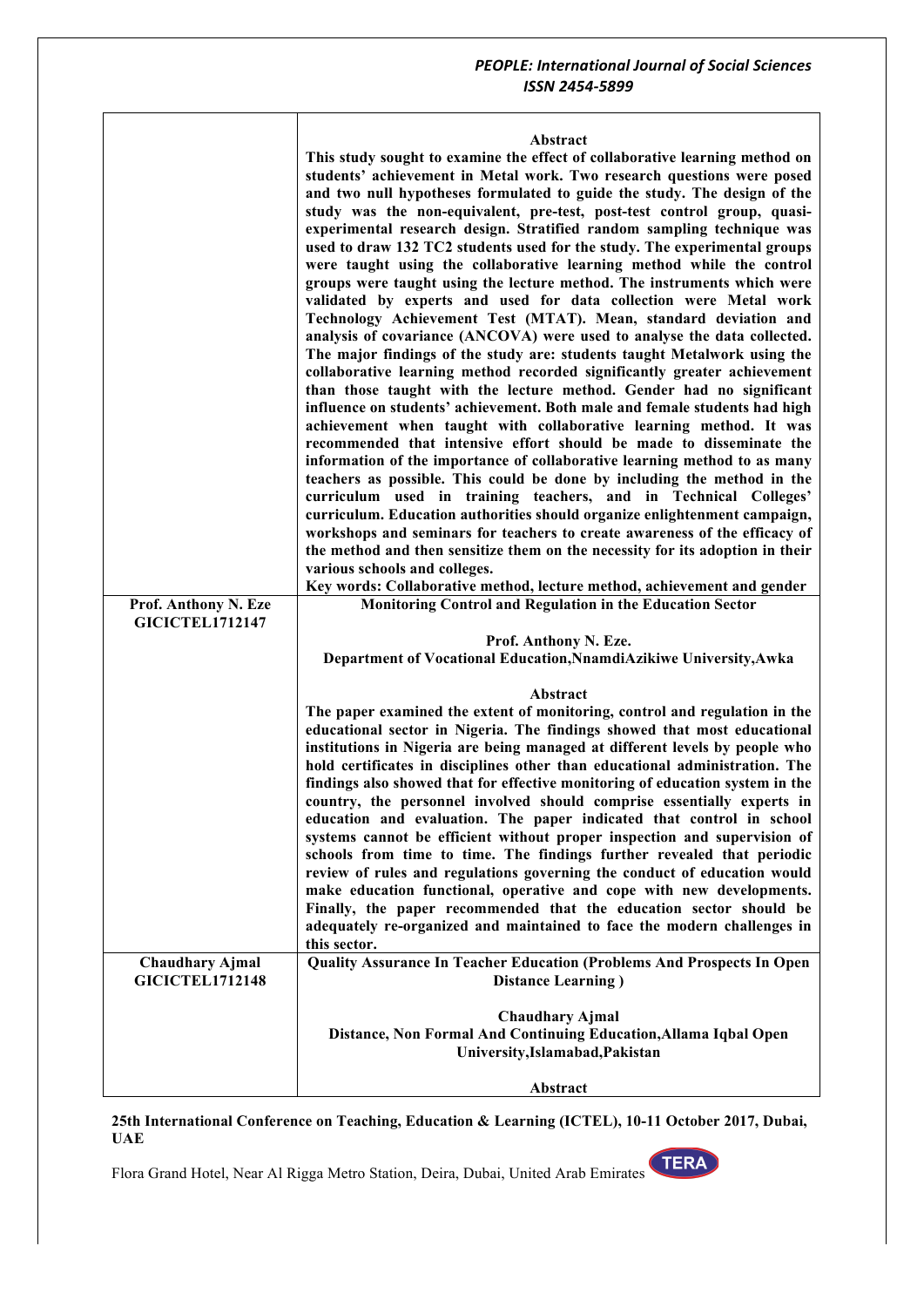|                        | The main objectives of the study was to explore the existing practices in the                                         |
|------------------------|-----------------------------------------------------------------------------------------------------------------------|
|                        | implementation of accreditation and quality assurance measures of teacher                                             |
|                        | education programs running through open distance learning in Pakistan, to                                             |
|                        | determine the efficacy of the prevailing accreditation and quality assurance                                          |
|                        | system of teacher education programs in distance education institutions as                                            |
|                        | imposed by Higher Education Commission of Pakistan, to probe dichotomy                                                |
|                        | or policy disconnects in proposed implementation of an external                                                       |
|                        | accreditation and quality assurance system for teacher education program                                              |
|                        | through distance education institutions and to open a debate on                                                       |
|                        | accreditation and quality assurance measures in teacher education                                                     |
|                        | programs running through open distance learning provided by Higher                                                    |
|                        | <b>Education Commission. The researcher used interviews of academic leaders</b>                                       |
|                        | and analysis of documents related to institutional policies and practices in                                          |
|                        | this regard. Currently the Higher Education Commission, (HEC) a                                                       |
|                        | regulatory body of higher education is responsible for accreditation and                                              |
|                        | quality assurance in higher education institutions in Pakistan. The National                                          |
|                        | Accreditation council for Teacher Education (NACTE) has been given                                                    |
|                        | authority to develop certain mandatory standards to be practiced by all                                               |
|                        | higher education institutions of the country. It is found that distance                                               |
|                        | education institutions of the country are also governed by the same                                                   |
|                        | accreditation and quality assurance rules/regulations which are in vogue for                                          |
|                        | other higher education institutions of the formal education system that                                               |
|                        | indicates an enormous dichotomy or policy disconnect. This research                                                   |
|                        | guided appropriate direction towards the implementation of the quality                                                |
|                        | assurance and the accreditation process for institutions running through                                              |
|                        | open and distance learning system.                                                                                    |
|                        | Keywords: Open Distance Learning, Quality Assurance, Accreditation.                                                   |
| <b>Ahmed Mudi</b>      | <b>Impact Of Instructional Materials In Teaching Social Studies Education</b>                                         |
| <b>GICICTEL1712153</b> | Among Junior Secondary Schools Student's In Jigawa State, Nigeria                                                     |
|                        |                                                                                                                       |
|                        | <b>BalaZakar</b>                                                                                                      |
|                        | Department Of Social StudiesSchool Of Arts And Social SciencesJigawa                                                  |
|                        | <b>State College Of Education P.M.B 1002, Gumel</b>                                                                   |
|                        | Ahmed mudi                                                                                                            |
|                        | Department Of Social StudiesSchool Of Arts And Social SciencesJigawa                                                  |
|                        | <b>State College Of Education P.M.B 1002, Gumel</b>                                                                   |
|                        |                                                                                                                       |
|                        | Abstract                                                                                                              |
|                        | This study focused on the impact of instructional materials in teaching                                               |
|                        | social studies among junior secondary school students in Jigawa state. To                                             |
|                        | achieve this, one research question and a hypothesis were formulated. The                                             |
|                        | research also adopted quasi experimental design; were pre-test and post-                                              |
|                        | test groups were used., after the administration of the instrument, an                                                |
|                        |                                                                                                                       |
|                        | achievement test was conducted to get the results of the instruction .The                                             |
|                        | population of the study is 79243 junior secondary school students Simple                                              |
|                        | random sampling technique was adopted in drawing the sample for the                                                   |
|                        | study. The sample size was 382 students. The data collected was presented in                                          |
|                        | frequency and percentage and later subjected to t - test analysis .Based on                                           |
|                        | the findings of the research some recommendations were made i.e.                                                      |
|                        | educational visit inform of fieldtrip and excursions or inviting a resource                                           |
|                        | person need to be given more priority in social studies classes, the deliberate                                       |
|                        | gap created in the provision of social studies education in our educational                                           |
|                        | system in Nigeria need to be bridged etc.<br>Keywords: Social Studies, Instructional Materials, Academic performance, |

**25th International Conference on Teaching, Education & Learning (ICTEL), 10-11 October 2017, Dubai, UAE**

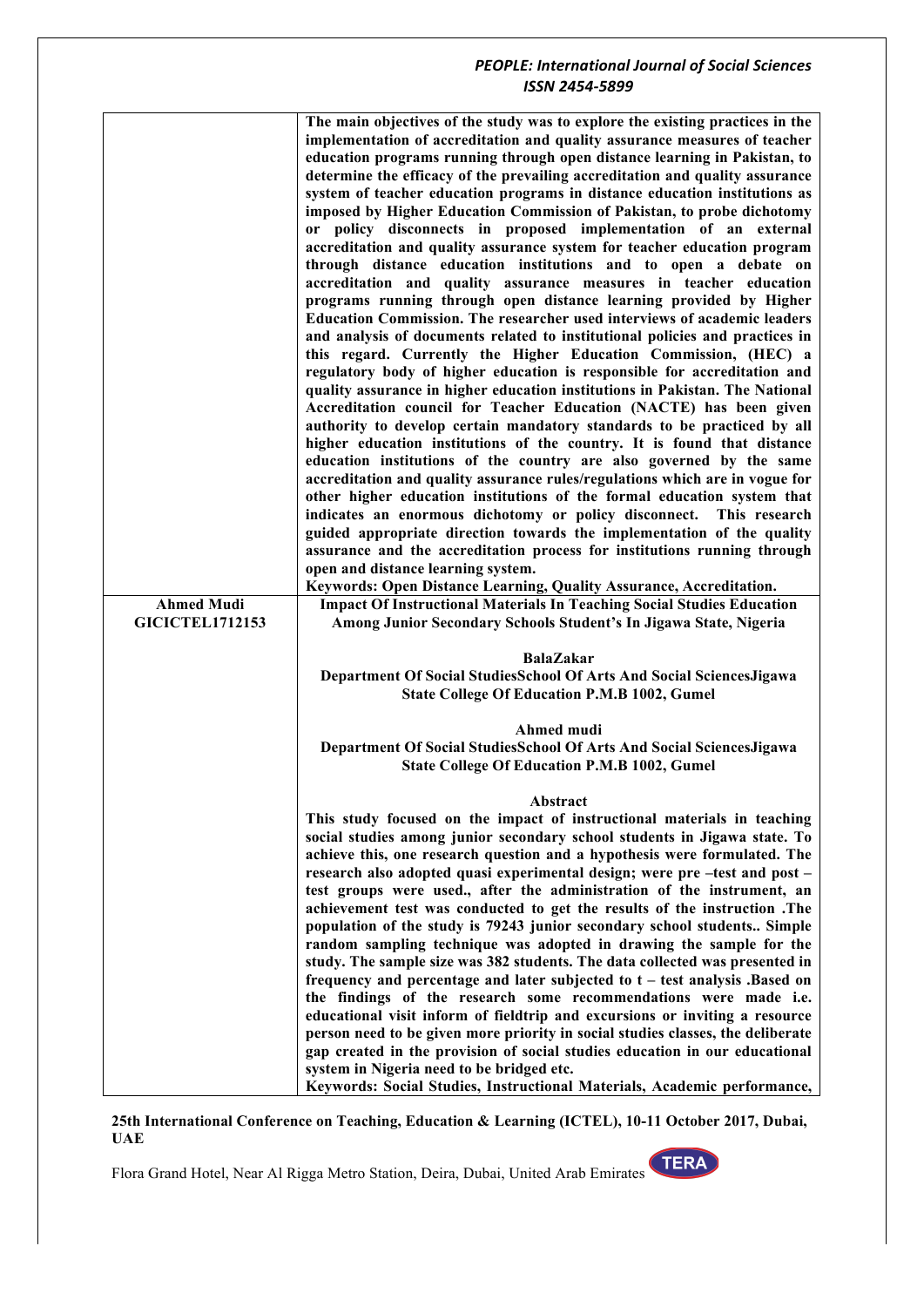

**25th International Conference on Teaching, Education & Learning (ICTEL), 10-11 October 2017, Dubai, UAE**

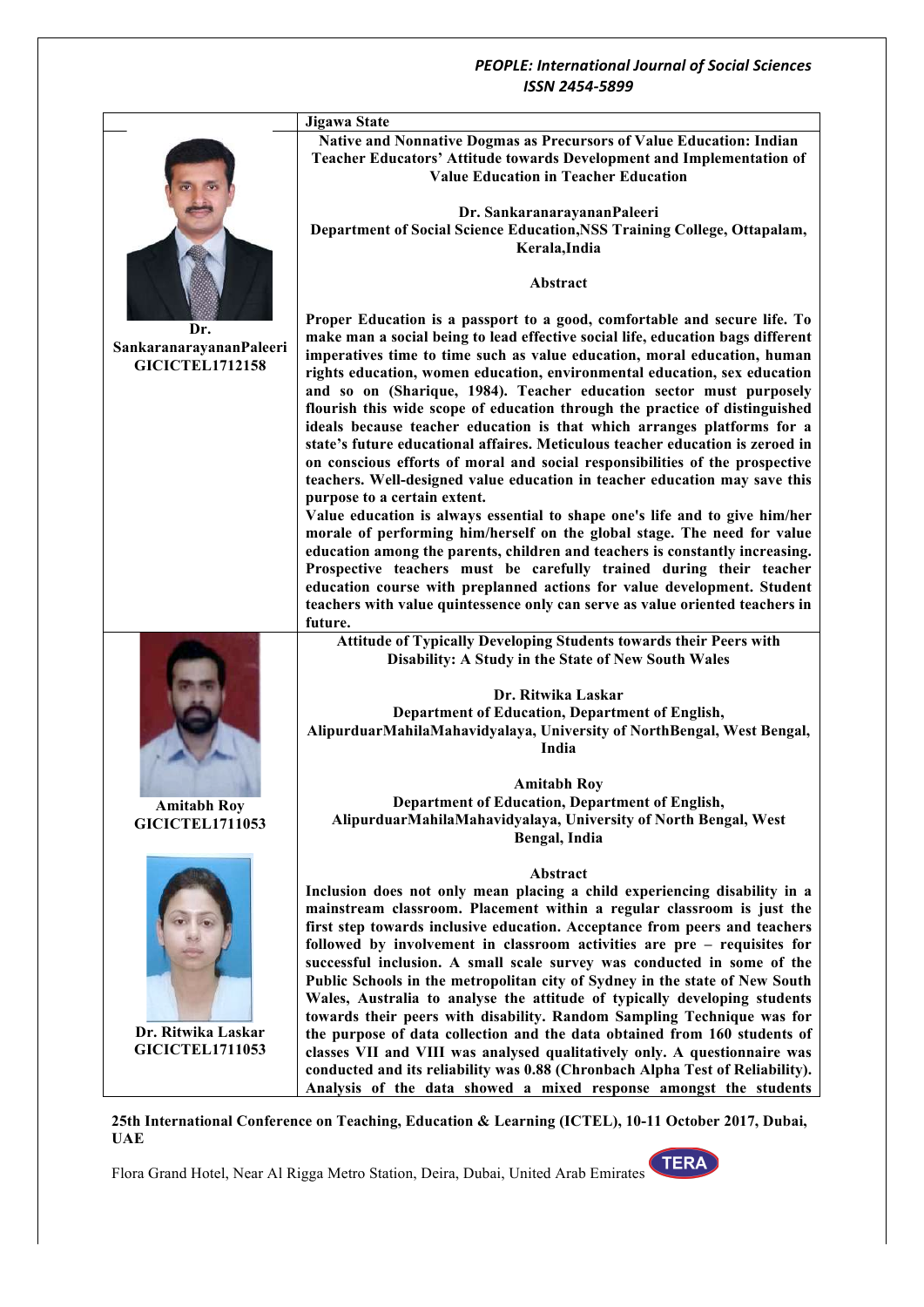|                                        | regarding their attitude towards their peers experiencing disability. While<br>some of them showed a readiness in their acceptance of students with<br>disabilities, there were quite a few who were hesitant. However, it was<br>difficult to determine whether the readiness for acceptance was out of<br>sympathy or out of a feeling of equality. It is important to understand the<br>attitude of typically developing students because it is their behaviour and<br>approach which to a great extent determines the success of the process of<br>inclusive education. Further studies can be conducted to find out the factors<br>which contribute in formation of attitude of students.<br>Keywords: Attitude, Inclusive Education, Sydney. |
|----------------------------------------|----------------------------------------------------------------------------------------------------------------------------------------------------------------------------------------------------------------------------------------------------------------------------------------------------------------------------------------------------------------------------------------------------------------------------------------------------------------------------------------------------------------------------------------------------------------------------------------------------------------------------------------------------------------------------------------------------------------------------------------------------|
|                                        | <b>Building Effective Virtual Learning Teams Through Enhanced Team</b>                                                                                                                                                                                                                                                                                                                                                                                                                                                                                                                                                                                                                                                                             |
|                                        | <b>Processes</b><br>Hwangji Lu<br>Department of Healthcare Administration, Colorado Technical University,<br>Colorado Springs, CO, USA                                                                                                                                                                                                                                                                                                                                                                                                                                                                                                                                                                                                             |
|                                        | Abstract                                                                                                                                                                                                                                                                                                                                                                                                                                                                                                                                                                                                                                                                                                                                           |
| Hwangji Lu<br><b>GICICTEL1712064</b>   | The utilization of virtual teams to support cooperative learning becomes a<br>leading topic in distance education. Previous research reveals that the<br>practices of collaborative learning through team interactions enrich<br>students' learning experiences and prepare them to embrace the real-world<br>problems in the team-based activities. Aligned with the philosophy of<br>learning community, virtual learning teams have reported enhanced                                                                                                                                                                                                                                                                                           |
|                                        | engagement, raised motivation,<br>student-to-student<br>higher<br>student<br>satisfaction, greater retention rates, and better academic performance with<br>thinking, problem-solving,<br>critical<br>and communication<br>improved<br>capabilities. In this article, not only challenges are identified, but also<br>strategies to create and facilitate productive virtual learning teams are<br>recommended. These proposed strategies are instrumental in cultivating                                                                                                                                                                                                                                                                          |
|                                        | virtual teams and can be beneficial to instructional designers or instructors<br>who might either integrate the team component into the curriculum or<br>facilitate virtual teams in the online classrooms.                                                                                                                                                                                                                                                                                                                                                                                                                                                                                                                                        |
|                                        | Keywords: Virtual team, Learning community, Collaborative learning,                                                                                                                                                                                                                                                                                                                                                                                                                                                                                                                                                                                                                                                                                |
|                                        | Distance education, Higher education.<br><b>Helping College Students Develop a Personal Brand</b>                                                                                                                                                                                                                                                                                                                                                                                                                                                                                                                                                                                                                                                  |
|                                        |                                                                                                                                                                                                                                                                                                                                                                                                                                                                                                                                                                                                                                                                                                                                                    |
|                                        | FaridahAwang<br>Professor, Management, Marketing, & International Business, Eastern<br>Kentucky University, Richmond, KY, USA                                                                                                                                                                                                                                                                                                                                                                                                                                                                                                                                                                                                                      |
| FaridahAwang<br><b>GICICTEL1712077</b> | <b>Lana Carnes</b><br>Management, Marketing, & International Business, Eastern Kentucky<br>University, Richmond, KY USA                                                                                                                                                                                                                                                                                                                                                                                                                                                                                                                                                                                                                            |
|                                        | Abstract                                                                                                                                                                                                                                                                                                                                                                                                                                                                                                                                                                                                                                                                                                                                           |
|                                        | The importance employers place on one's personal brand has been well<br>documented. Whereas one's professional reputation used to be a standard<br>measure of an employee's potential success, the online personal brand is<br>now used for this measure (Lipschultz, 2016).<br>Potential employers                                                                                                                                                                                                                                                                                                                                                                                                                                                |
|                                        | supplement formal interviews and resume reviews with Internet searches to                                                                                                                                                                                                                                                                                                                                                                                                                                                                                                                                                                                                                                                                          |
|                                        | learn more about a candidate's character, verify information, and view<br>work samples (Arruda, 2014; Jobvite, 2015; Lipschultz, 2016). A recent                                                                                                                                                                                                                                                                                                                                                                                                                                                                                                                                                                                                   |
|                                        | survey found that 93 percent of recruiters use or plan to use online searches                                                                                                                                                                                                                                                                                                                                                                                                                                                                                                                                                                                                                                                                      |
|                                        | to learn more about candidates during the hiring process, with 92 percent of                                                                                                                                                                                                                                                                                                                                                                                                                                                                                                                                                                                                                                                                       |

**25th International Conference on Teaching, Education & Learning (ICTEL), 10-11 October 2017, Dubai, UAE**

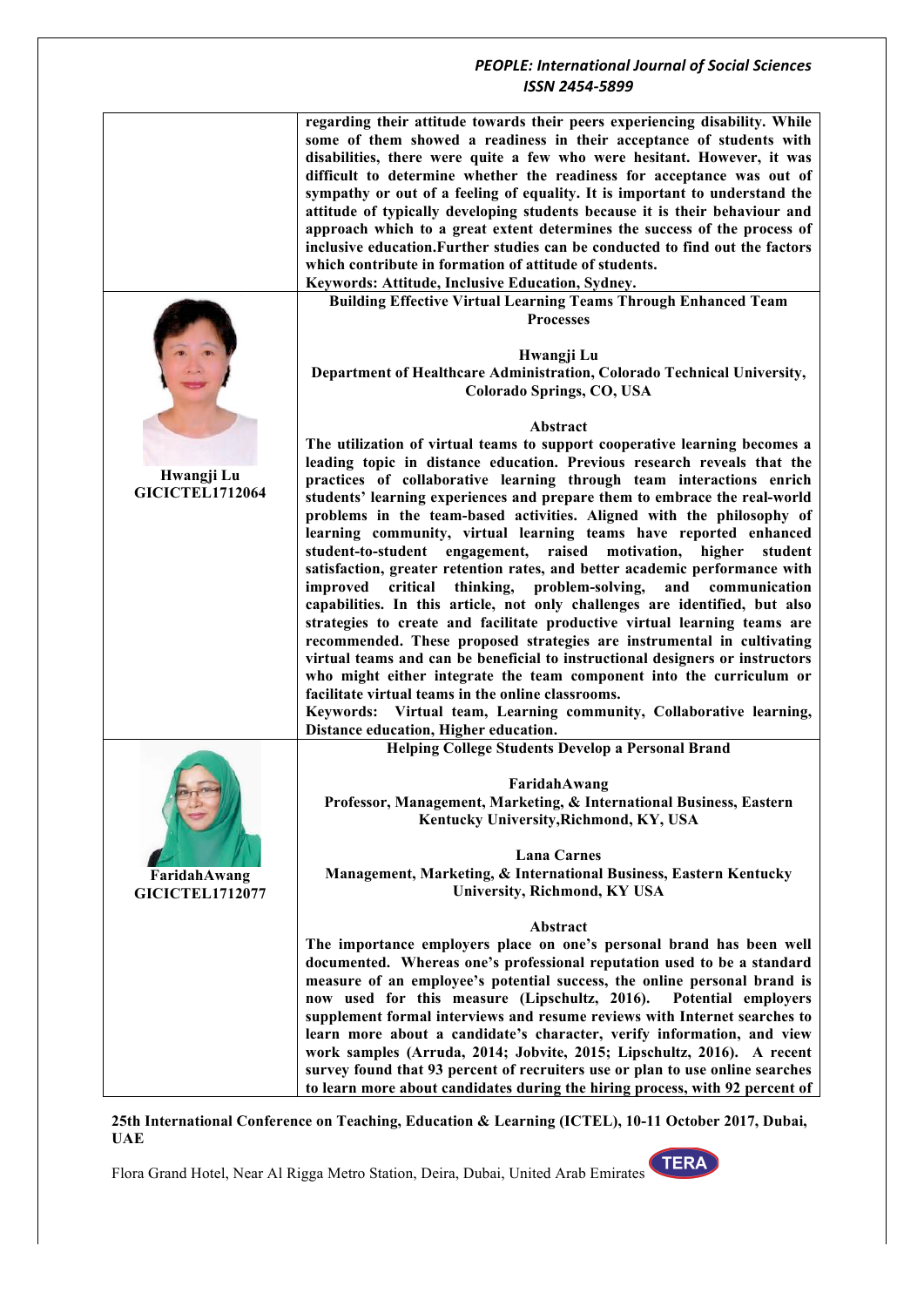|                                                | those recruiters reviewing candidates' LinkedIn accounts (Jobvite, 2015).<br>The takeaway is that while it may be intimidating for a student to create and<br>monitor an online brand, investing time into this endeavor is important. The<br>objective of this research is to help college students learn what a personal<br>brand is and encourage them to create such a brand for themselves. College<br>students at the sophomore and junior level will be surveyed to gain their |
|------------------------------------------------|---------------------------------------------------------------------------------------------------------------------------------------------------------------------------------------------------------------------------------------------------------------------------------------------------------------------------------------------------------------------------------------------------------------------------------------------------------------------------------------|
|                                                | perceptions concerning the following topics: technology tools used to<br>enhance a professional presence, networking strategies to build a personal<br>brand, elements of a personal brand, and actions taken to create a personal<br>brand. The findings of the surveys will be analyzed and used to create a                                                                                                                                                                        |
|                                                | meaningful assignment to further encourage students to develop their<br>personal brand. The research results, assignment, and suggestions for<br>future directions will be provided during the presentation.                                                                                                                                                                                                                                                                          |
|                                                | Keywords: Personal brand, social media, professionalism                                                                                                                                                                                                                                                                                                                                                                                                                               |
| <b>Jocelyn Grira</b><br><b>GICICTEL1712078</b> | Rationality and Students' Misconduct at University: Empirical Evidence<br>and Policy Implications                                                                                                                                                                                                                                                                                                                                                                                     |
|                                                | <b>Jocelyn Grira</b><br><b>College of Business and Economics UAE University, United Arab Emirates</b>                                                                                                                                                                                                                                                                                                                                                                                 |
|                                                | <b>Louis Jaeck</b>                                                                                                                                                                                                                                                                                                                                                                                                                                                                    |
|                                                | College of Business and Economics UAE University, United Arab Emirates                                                                                                                                                                                                                                                                                                                                                                                                                |
|                                                | Abstract                                                                                                                                                                                                                                                                                                                                                                                                                                                                              |
|                                                | We investigate the determinants of students' misconduct at University.<br>Using a sample of 310 surveyed students, we find that students are more<br>likely to cheat when they have previous misconduct records, when they                                                                                                                                                                                                                                                            |
|                                                | perceive academic integrity policy as being poorly enforced and when<br>perceived instructors' tolerance toward misconduct incidents is high.                                                                                                                                                                                                                                                                                                                                         |
|                                                | Moreover, misconduct behavior tends to increase with students' seniority<br>and the perceived level of course difficulty. Surprisingly, students'<br>motivation toward reading, writing, and learning do not seem to have<br>valuable impact on the likelihood of students' misconduct. Students'<br>nationality partially explains the cross sectional variation in misconduct<br>rates. Our findings have important policy implications that relate to                              |
|                                                | university culture of academic integrity, instructors' tolerance vis-à-vis<br>students' misconduct behavior, and the effectiveness of punitive actions.<br>Keywords: Misconduct; Motivation; Performance; Ethics; University Policy                                                                                                                                                                                                                                                   |
|                                                | JEL Classification Codes: A20; I21; I28; J45                                                                                                                                                                                                                                                                                                                                                                                                                                          |
| Igor Balaban<br><b>GICICTEL1712080</b>         | <b>Assessing Digital Maturity of Schools</b><br>Igor Balaban                                                                                                                                                                                                                                                                                                                                                                                                                          |
|                                                | University of Zagreb, Faculty of Organization and Informatics, Zagreb,<br>Croatia                                                                                                                                                                                                                                                                                                                                                                                                     |
|                                                | Nina BegičevićReđep<br>University of Zagreb, Faculty of Organization and Informatics, Zagreb,<br>Croatia                                                                                                                                                                                                                                                                                                                                                                              |
|                                                | Marina KlačmerČalopa                                                                                                                                                                                                                                                                                                                                                                                                                                                                  |
|                                                | University of Zagreb, Faculty of Organization and Informatics, Zagreb,<br>Croatia                                                                                                                                                                                                                                                                                                                                                                                                     |
|                                                | Abstract<br>The purpose of this paper is to identify and describe the current state of                                                                                                                                                                                                                                                                                                                                                                                                |

**25th International Conference on Teaching, Education & Learning (ICTEL), 10-11 October 2017, Dubai, UAE**

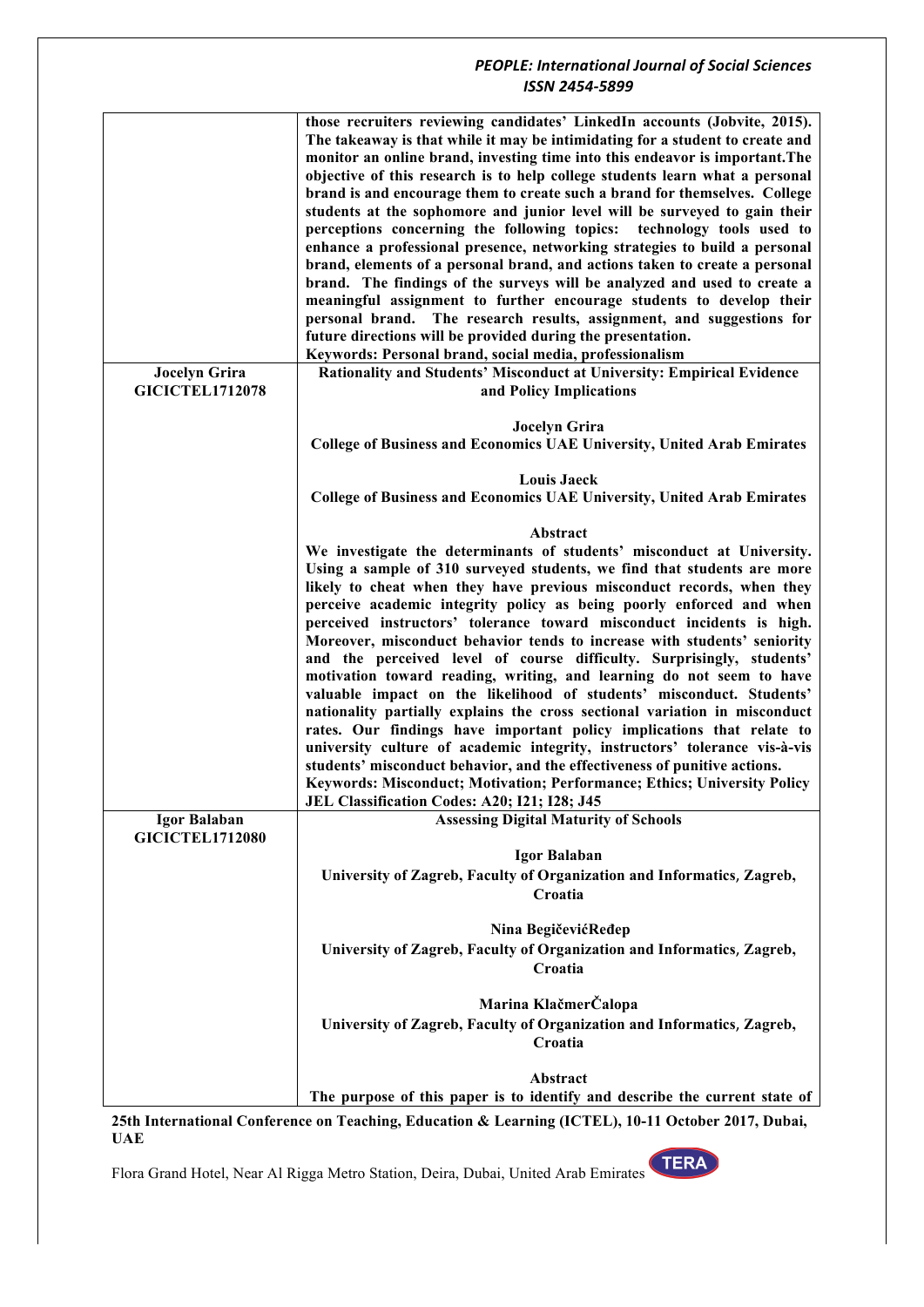**digital maturity of primary and secondary schools in Croatia. It reveals key steps in the development of an instrument for assessing digital maturity of schools and gives a brief overview of a Model for Digitally Mature Schools in Croatia, which is a base for the instrument. The instrument evaluation involved 151 primary and secondary schools in Croatia that were assessed against maturity levels. Descriptive statistics is used to elaborate on reliability of measurement scales and to identify and explain correlations between 38 indicators of digital maturity of schools. The main drivers of digital maturity are also identified. Results obtained from the instrument show that 50 percent of schools in Croatia are in the initial phase of maturity and 43 percent of them are E-enabled which in respect to 5 different maturity levels corresponds to levels 2 and 3 respectively. An online system developed for this purpose, besides it features the instrument itself and enables schools to benchmark between themselves, identifies critical indicators for each school that require improvement in order for school to make progress against maturity level.**

**Keywords. Digital maturity, maturity framework, instrument, e-schools**

#### **I am not ready for teaching! Graduates of English Major Challenges and Expectations of the profession**



**Department of Foreign Languages, Biskra University, Algeria**

#### **Abstract**

**Every school year, Algerian Ministry of Education recruits hundreds of university Masters' Graduates to occupy job vacancies in teaching English both in Middle and Secondary schools. However, students' graduates who eventually become novice teachers are often blamed of being unprepared and unqualified for the profession. Students' graduates alike express their dissatisfaction of the quality of teacher education they have received during their university career and the lack of training in different areas of teaching. This paper seeks to investigate the level of readiness and preview the forecasted challenges that university graduates of English may encounter as they enter the school life. To do so, a questionnaire was administered to 136 Masters' Graduates of English at Biskra University to survey their major challenges and expectations of the teaching profession. The results revealed that students are reluctant to join schools as they are ill-equipped and untrained to become teachers though they see teaching as a promising job for the future. They also express their need to have pre-service teacher training sessions along their academic career in which some elements of teaching need to be practiced and simulated especially lesson planning, classroom management and teaching language skills. The surveyed students expressed their uncertainties of dealing with teenagers' discipline problems in large classes especially in Secondary Schools, and preparing lessons from a textbook they have never trained to work with.** 

**Keywords: University Graduates, Teaching English, Algeria, teaching challenges, profession readiness**

**Topic Professional Development Of Senior Secondary School Biology Teachers On Inquiry-Based Teaching**

**Ogieriakhi Anne Biology Department, College Of Education Akwanga, Nasarawa State, Nigeria**

**Abstract**

**Ogieriakhi Anne GICICTEL1712106**

**MostefaMeddour GICICTEL1712084**

**25th International Conference on Teaching, Education & Learning (ICTEL), 10-11 October 2017, Dubai, UAE**

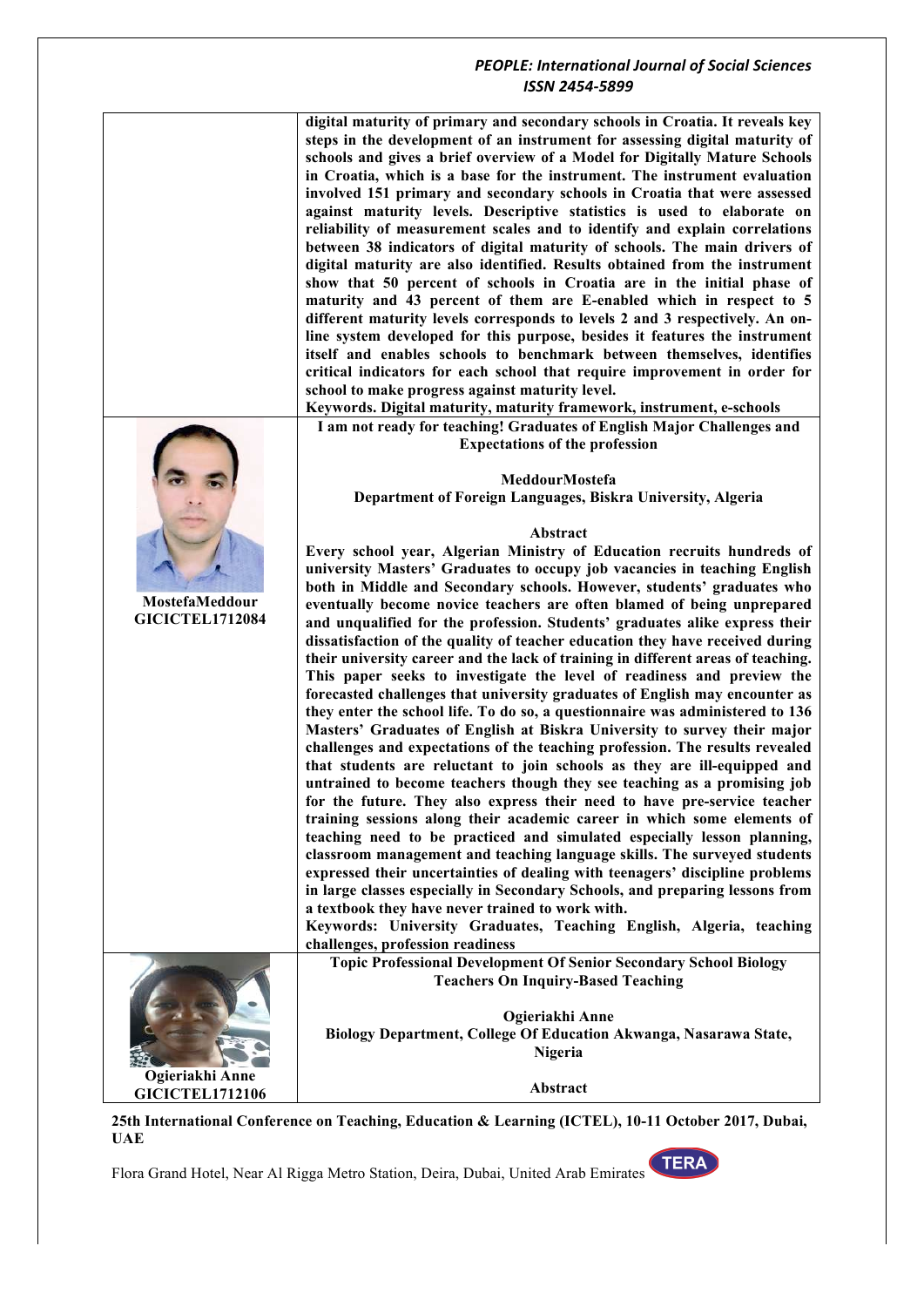|                                             | This paper is based on the topic professional development of senior<br>secondary school biology teachers on inquiry-based teaching. Being an<br>effective biology teacher is a continuous process that stretches from pre-<br>service experiences in undergraduate years to the end of a professional<br>career. Science knowledge is rapidly changing and expanding in its<br>relevance to societal issues so teachers need ongoing opportunities to build<br>their understanding and abilities. In line with this view, the National Science<br>Education Standards (NSES) present a vision of learning and teaching<br>science in which students will have the opportunity to become scientifically<br>literate. (NSES, 1996: 56). In the vision, science teachers are professionally<br>responsible for their own professional development and for the maintenance<br>of their teaching profession, hence this paper. Professional development<br>refers to a variety of specialized training, formal education or advanced<br>professional learning intended to help administrators, teachers and other<br>educators improve their professional knowledge, skill and effectiveness<br>(hidden curriculum, 2014). In the teaching of biology. The paper considered<br>some major issues that leads to teacher professional development which<br>include: professional development for biology teachers on inquiry-based<br>teaching, teachers current teaching of biology, concept of inquiry-based<br>teaching, student learning of biology, effective learning environment and<br>experiences, consensus model of effective professional development<br>programme, impact of professional development programme, researches on<br>professional development programme, benefit and challenges of professional<br>development programme, standards for professional development<br>programme and conclusion. Recommendation include: coaching and<br>support for teachers at points of implementation, professional development<br>programs should be for a longer period of time more than what is<br>obtainable presently, proper monitoring and evaluation of training received |
|---------------------------------------------|----------------------------------------------------------------------------------------------------------------------------------------------------------------------------------------------------------------------------------------------------------------------------------------------------------------------------------------------------------------------------------------------------------------------------------------------------------------------------------------------------------------------------------------------------------------------------------------------------------------------------------------------------------------------------------------------------------------------------------------------------------------------------------------------------------------------------------------------------------------------------------------------------------------------------------------------------------------------------------------------------------------------------------------------------------------------------------------------------------------------------------------------------------------------------------------------------------------------------------------------------------------------------------------------------------------------------------------------------------------------------------------------------------------------------------------------------------------------------------------------------------------------------------------------------------------------------------------------------------------------------------------------------------------------------------------------------------------------------------------------------------------------------------------------------------------------------------------------------------------------------------------------------------------------------------------------------------------------------------------------------------------------------------------------------------------------------------------------------------------------------------------------------------------------------------------|
|                                             | and its implementation among others                                                                                                                                                                                                                                                                                                                                                                                                                                                                                                                                                                                                                                                                                                                                                                                                                                                                                                                                                                                                                                                                                                                                                                                                                                                                                                                                                                                                                                                                                                                                                                                                                                                                                                                                                                                                                                                                                                                                                                                                                                                                                                                                                    |
| Dr. Joy Pattisson<br><b>GICICTEL1712111</b> | Teacher trainees' understandings of mentoring within a B.Ed program in<br>the Middle East                                                                                                                                                                                                                                                                                                                                                                                                                                                                                                                                                                                                                                                                                                                                                                                                                                                                                                                                                                                                                                                                                                                                                                                                                                                                                                                                                                                                                                                                                                                                                                                                                                                                                                                                                                                                                                                                                                                                                                                                                                                                                              |
|                                             | Dr. Joy Pattisson<br>Assistant Professor, Higher Colleges of Technology, Dubai                                                                                                                                                                                                                                                                                                                                                                                                                                                                                                                                                                                                                                                                                                                                                                                                                                                                                                                                                                                                                                                                                                                                                                                                                                                                                                                                                                                                                                                                                                                                                                                                                                                                                                                                                                                                                                                                                                                                                                                                                                                                                                         |
|                                             | Abstract<br>As part of a B.Ed program offered at the Higher Education Institution in<br>the Middle East (HEIME) trainees spend 8 weeks on an internship in a local<br>school in their final semester. They receive training and support from both a<br>school-based and college-based mentor. However, the model of mentoring<br>adopted has been largely supervisory and it was felt this needed to become<br>more participatory. This research was explored trainees' understandings of<br>mentoring in this context both before and after intervention. It also studied<br>factors that influenced the development of these understandings. Data was<br>collected<br>primarily<br>through<br>two<br>semi-structured<br>interviews<br>and<br>supplemented through college classroom-based activities, observations and<br>recordings in a research diary. The data indicate that prior to the<br>intervention, participants viewed mentoring as a means of acquiring<br>emotional<br>support and consequently prioritized<br>the<br>relationship.<br>Secondarily, it was expressed that mentoring provided professional and<br>pedagogic support and was largely evaluative. Post intervention, views<br>shifted to recognizing the prioritization of pedagogic and professional<br>support and the value of practical approaches, such as team teaching,<br>guided teaching, tutorials and observations, to this. In most cases, there was<br>a greater understanding of their role in the relationship. There was no                                                                                                                                                                                                                                                                                                                                                                                                                                                                                                                                                                                                                                                               |

#### **25th International Conference on Teaching, Education & Learning (ICTEL), 10-11 October 2017, Dubai, UAE**

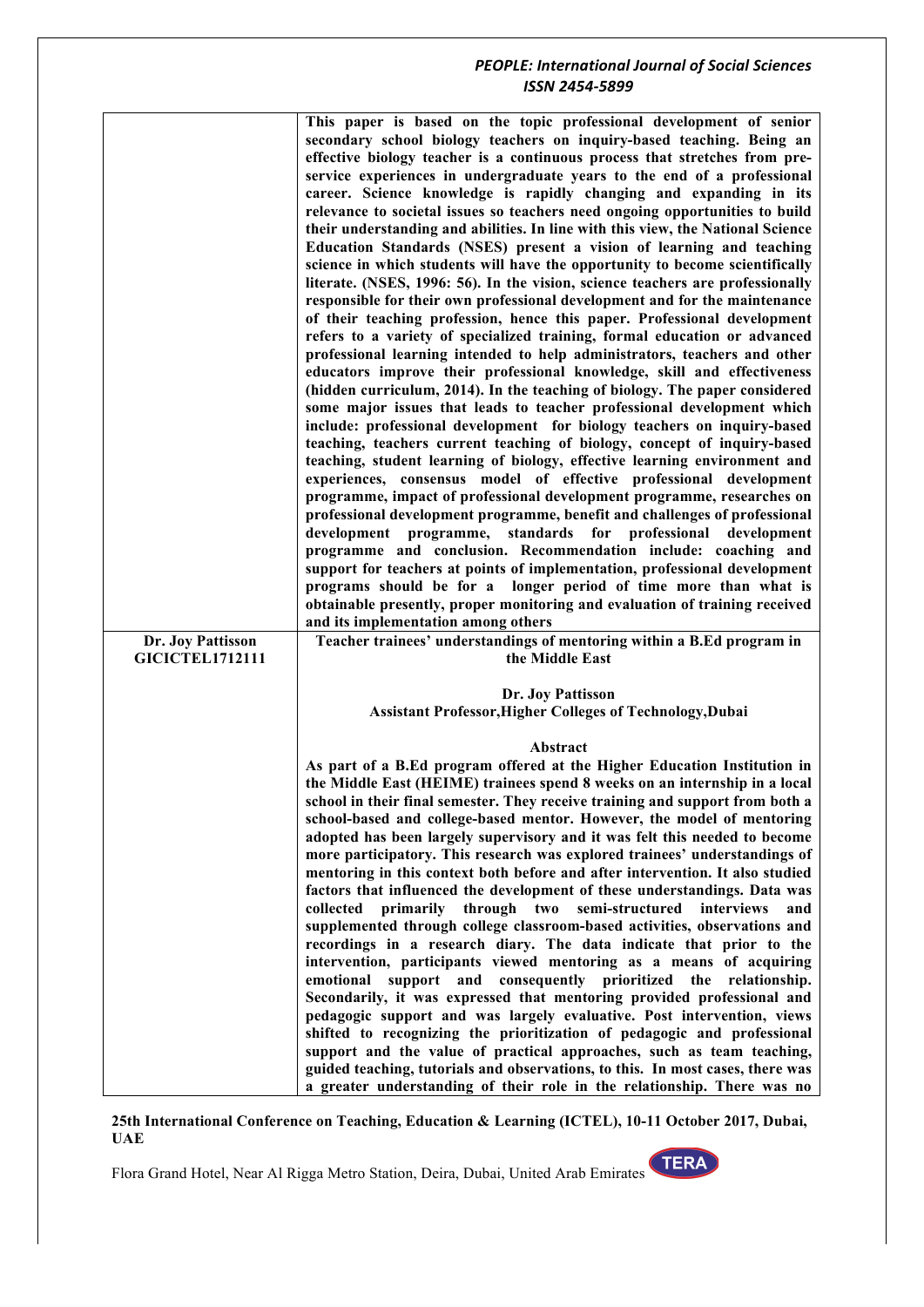|                        | mention of the evaluative aspect of mentoring. Participants reported that     |
|------------------------|-------------------------------------------------------------------------------|
|                        | the primary influences on their perceptions were previous experiences of      |
|                        | mentoring and the quality of their mentoring relationships. Additional data   |
|                        | indicates that dominant views on teacher-student relationships were           |
|                        |                                                                               |
|                        | influential.                                                                  |
|                        | This research is important as it challenges a prevailing discourse in the     |
|                        | region that top-down, evaluative models are most effective, clearly           |
|                        | demonstrating that when trainees are supported and encouraged they are        |
|                        |                                                                               |
|                        | willing to take risks with positive implications for their learning.          |
| TshimangadzoSikhwari   | Investigating first year students' abilities to make appropriate career       |
| <b>GICICTEL1712121</b> | choices                                                                       |
|                        |                                                                               |
|                        | TshimangadzoSikhwari                                                          |
|                        | University of Venda, Centre for Higher Education Teaching and Learning,       |
|                        |                                                                               |
|                        | <b>Academic Development Unit,</b>                                             |
|                        |                                                                               |
|                        | AbstracT                                                                      |
|                        | The choice of a career is one of the most crucial challenges currently facing |
|                        |                                                                               |
|                        | adolescents in South Africa. The purpose of the present study was to          |
|                        | investigate first year university students' abilities with regard to career   |
|                        | planning, awareness of their career interests, career decision-making and     |
|                        | exposure to career information. A cross-sectional survey design was used.     |
|                        | Four hundred and thirty (430) participants were randomly selected from a      |
|                        |                                                                               |
|                        | population of first year students at a rural university in Limpopo Province   |
|                        | of South Africa. The data was collected through a self-constructed            |
|                        | questionnaire and analysed by means of the Statistical Program for Social     |
|                        | Sciences (SPSS). The results indicated that students were not fully informed  |
|                        | about the 'realistic' type of careers, that is, careers where they use hands, |
|                        |                                                                               |
|                        | tools and machines. In addition, students were found to lack self-knowledge   |
|                        | with regard to their career interests. The recommendations were provided      |
|                        | to the Student Counselling and Career Development Unit in the university      |
|                        | to address the issue of career guidance in secondary schools in the Vhembe    |
|                        | <b>District of Limpopo Province.</b>                                          |
|                        | <b>KEYWORDS:</b><br>Career,<br>self-knowledge,                                |
|                        | decision-making,<br>planning,                                                 |
|                        | occupation.                                                                   |
|                        | Administrators' Leadership Skills And Employees' Job Engagement In            |
|                        | <b>Tertiary Educational Institutions In Ogun State Nigeria</b>                |
|                        |                                                                               |
|                        |                                                                               |
|                        | Dr. Akeem A. Adekunle                                                         |
|                        | Department Of Educational Management, Faculty Of Education, University        |
|                        | Of Lagos, Akoka-Yaba, Lagos State, Nigeria                                    |
|                        |                                                                               |
|                        | Abstract                                                                      |
|                        | The study examined the influence of administrators' leadership skills on      |
| <b>Akeem Adekunle</b>  |                                                                               |
| <b>GICICTEL1712123</b> | employees' job engagement in tertiary educational institutions is Ogun        |
|                        | State, Nigeria. The study was guided by three research questions. A           |
|                        | descriptive survey research design was adopted for the study. The sample      |
|                        | comprises 415 employees (academic and non-teaching staff) selected from       |
|                        | six out of the 12 public tertiary institutions in Ogun State, Nigeria, using  |
|                        |                                                                               |
|                        | multi-stage sampling technique. A researcher-designed 30 item 4 point         |
|                        | modified Likert rating scale instrument<br>entitled "Administrators           |
|                        | Leadership Skills and Employees' Job Engagement Questionnaire"                |
|                        | (ALSEJEQ) was used for data collection. The instrument was subjected to       |
|                        | reliability test using the Crombach Alpha method and a reliability            |
|                        |                                                                               |
|                        | coefficient of 0.89 was obtained. Data obtained were analysed statistically   |

**25th International Conference on Teaching, Education & Learning (ICTEL), 10-11 October 2017, Dubai, UAE**

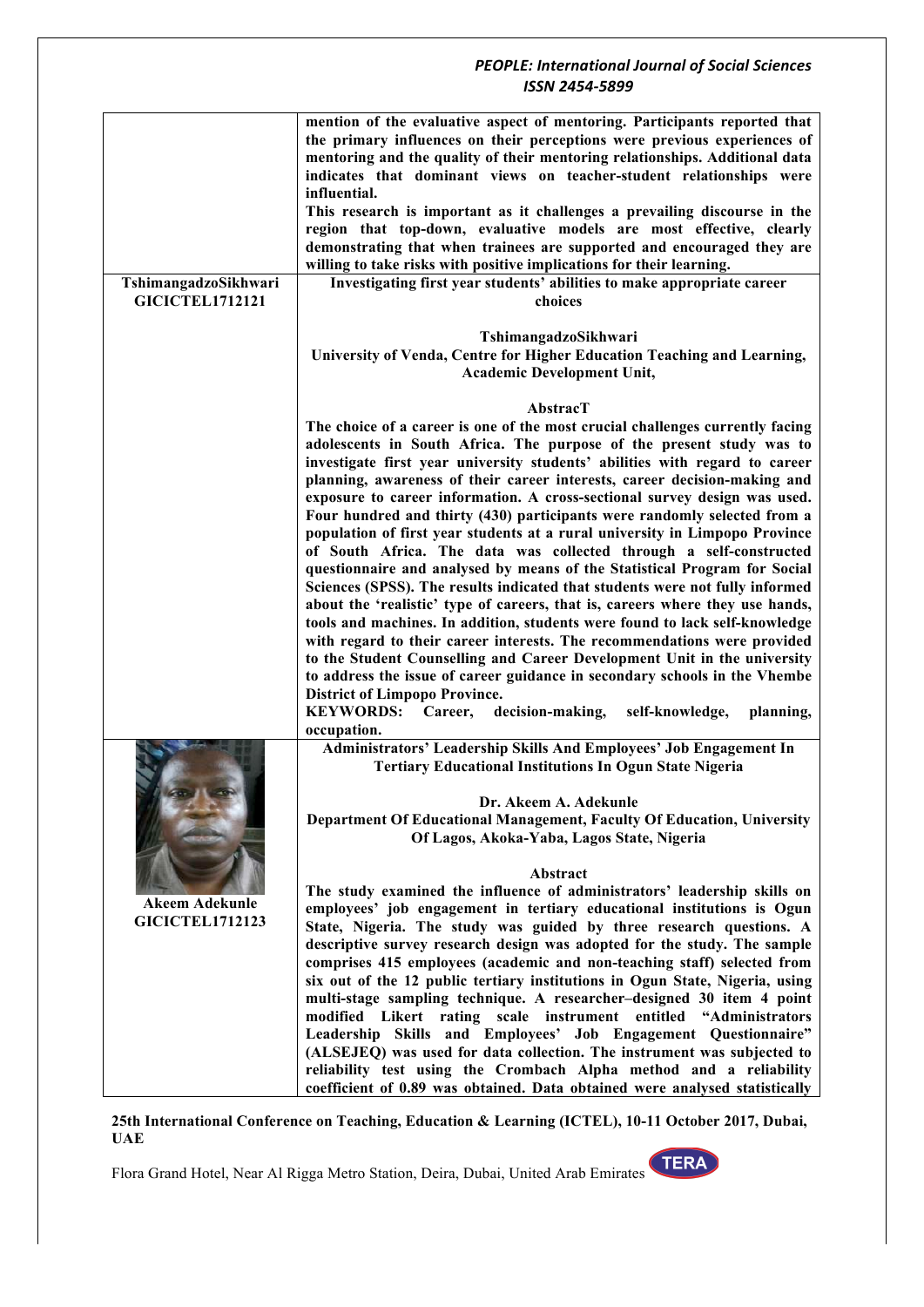| Dr.                     | using multiple Regression Analysis to answer all the research questions at<br>0.05 level of significance. The results show that, though low, the overall<br>model of the three administrators' leadership skills indicators significantly<br>predicted employees' job engagement in tertiary educational institutions in<br>Ogun State $(F(3, 411) = 47.195, p < 0.05)$ ; that, though low, the overall<br>model of the administrators' leadership skills indicators significantly<br>predicted employees' job engagement in tertiary educational institutions in<br>Ogun State $(F(3, 411) = 47.195, p < 0.05)$ ; and that although, administrators'<br>analytical skills significantly contributed to the model, the contribution was<br>negative $\beta$ = -.284, t (411) = -3.028, p < 0.05. The third variable,<br>administrators' conceptual skills did not significantly contribute to the<br>model $\beta$ = -.048, t (411) = -.496, p = .620. It was therefore recommended that<br>appointment of Administrators of tertiary educational institutions should be<br>hinged on evidence of haven undergone training at the National Institute for<br>Educational Planning and Administration (NIEPA, Nigeria), and that<br>serving institutional Administrators should as a matter of policy be required<br>to engage in Mandatory Continuing Professional Education which serves as<br>a refresher course from time to time so as to be kept abreast of<br>contemporary theories and practices in educational management.<br>Keywords: Administrators' Leadership Skills, Employees' Job Engagement,<br><b>Tertiary Educational Institutions</b><br>The Creative Dramatics As Method Of Teaching And Its Effectiveness On |
|-------------------------|-----------------------------------------------------------------------------------------------------------------------------------------------------------------------------------------------------------------------------------------------------------------------------------------------------------------------------------------------------------------------------------------------------------------------------------------------------------------------------------------------------------------------------------------------------------------------------------------------------------------------------------------------------------------------------------------------------------------------------------------------------------------------------------------------------------------------------------------------------------------------------------------------------------------------------------------------------------------------------------------------------------------------------------------------------------------------------------------------------------------------------------------------------------------------------------------------------------------------------------------------------------------------------------------------------------------------------------------------------------------------------------------------------------------------------------------------------------------------------------------------------------------------------------------------------------------------------------------------------------------------------------------------------------------------------------------------------------------------------------|
| SankaranarayananPaleeri | <b>Achievement In Social Science, Creative Sense And Joyfulness Of Learning</b>                                                                                                                                                                                                                                                                                                                                                                                                                                                                                                                                                                                                                                                                                                                                                                                                                                                                                                                                                                                                                                                                                                                                                                                                                                                                                                                                                                                                                                                                                                                                                                                                                                                   |
| <b>GICICTEL1712145</b>  |                                                                                                                                                                                                                                                                                                                                                                                                                                                                                                                                                                                                                                                                                                                                                                                                                                                                                                                                                                                                                                                                                                                                                                                                                                                                                                                                                                                                                                                                                                                                                                                                                                                                                                                                   |
|                         | Dr. SankaranarayananPaleeri                                                                                                                                                                                                                                                                                                                                                                                                                                                                                                                                                                                                                                                                                                                                                                                                                                                                                                                                                                                                                                                                                                                                                                                                                                                                                                                                                                                                                                                                                                                                                                                                                                                                                                       |
|                         | <b>Department Of Social Science Education, NSS Training College (University</b><br>Of Calicut), Ottapalam, India                                                                                                                                                                                                                                                                                                                                                                                                                                                                                                                                                                                                                                                                                                                                                                                                                                                                                                                                                                                                                                                                                                                                                                                                                                                                                                                                                                                                                                                                                                                                                                                                                  |
|                         |                                                                                                                                                                                                                                                                                                                                                                                                                                                                                                                                                                                                                                                                                                                                                                                                                                                                                                                                                                                                                                                                                                                                                                                                                                                                                                                                                                                                                                                                                                                                                                                                                                                                                                                                   |
| RadoslawJanik           | "The School of the future will, perhaps not be a School as we<br>understanding- with benches, blackboards and a teachers platform- it may<br>be a Theatre, a Library, a Museum or a Conversation" Leo Tolstoy<br>Tolstoy's prediction has taken place century ago; today, we find both<br>receptivity and active involvement of different resources in the education of<br>children and young people. Among many of such resources, a most useful<br>resource that identified recently is creative dramatics oreducation theatre.<br>The use of drama as a tool for teaching is not new: historically, both creative<br>drama and theatre have long been recognized as potent means of education<br>and indoctrination (Caslin, 1996). Though the educational system often<br>recognizes the value and importance of the dramatic theater skills, their<br>development not often translate into class room practice. In constructivist<br>classrooms, social science teachers use traditional lectures, demonstrations, a<br>few experiments, group works, dyadic grouping, paper and pencil<br>assignments and tests and so on. These are not satisfactorily appealing to<br>many students (Caslin, 1997). In most of the cases the constructivist<br>approach soon becomes replication, dull and also shrinks to the repetition of<br>group learning activities. The teachers must use methods that are innovative<br>and make the individuals able to be active participants in the teaching<br>sessions. They must seek new methods and strategies. Here comes the<br>significance of the new approaches like Creative Dramatics.<br>Beyond The Novelty Of Creativity In Education: Bringing To Bear The                      |
| <b>GICICTEL1712133</b>  | <b>Importance Of The Utility And Novelty In Creative Ideation</b>                                                                                                                                                                                                                                                                                                                                                                                                                                                                                                                                                                                                                                                                                                                                                                                                                                                                                                                                                                                                                                                                                                                                                                                                                                                                                                                                                                                                                                                                                                                                                                                                                                                                 |
|                         | RadoslawJanik<br>Department of English, Research Development Unit, Ministry of<br><b>Education, Dubai, United Arab Emirates</b>                                                                                                                                                                                                                                                                                                                                                                                                                                                                                                                                                                                                                                                                                                                                                                                                                                                                                                                                                                                                                                                                                                                                                                                                                                                                                                                                                                                                                                                                                                                                                                                                   |

**25th International Conference on Teaching, Education & Learning (ICTEL), 10-11 October 2017, Dubai, UAE**

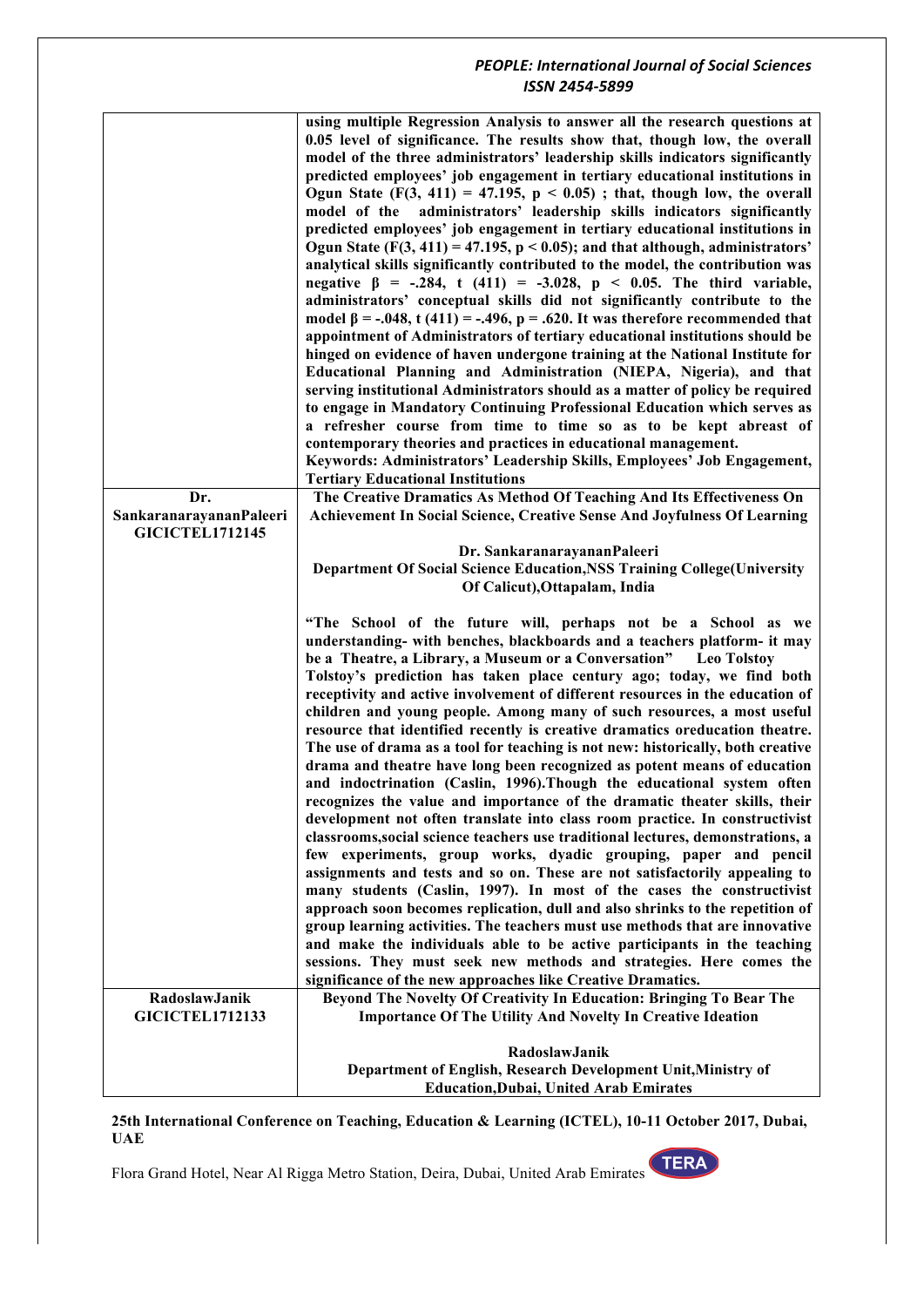|                                                          | Many educators believe creativity is whimsical behavior and should be<br>reserved for the arts and unusually gifted. However, the scientific<br>community provides considerable evidence that answers the question: Why<br>creativity and why now? Real-life examples of leading and teaching for<br>creativity and assessing its outcomes will be presented along with theoretical<br>constructs and definitions of creativity and motivational theory.<br>Keywords: Creativity, Creativity Assessment, Creativity in Education, |
|----------------------------------------------------------|-----------------------------------------------------------------------------------------------------------------------------------------------------------------------------------------------------------------------------------------------------------------------------------------------------------------------------------------------------------------------------------------------------------------------------------------------------------------------------------------------------------------------------------|
| AjayiOyedokun Samuel                                     | <b>Motivation, Motivational Theory</b><br>Prior Knowledge Activation And Academic Performance Of Secondary                                                                                                                                                                                                                                                                                                                                                                                                                        |
| <b>GICICTEL1712143</b>                                   | <b>School Students In English Language</b>                                                                                                                                                                                                                                                                                                                                                                                                                                                                                        |
|                                                          | AjayiOyedokun Samuel<br>Primary Education Studies, College Of Education, Ikere Ekiti, Nigeria                                                                                                                                                                                                                                                                                                                                                                                                                                     |
|                                                          | Abstract                                                                                                                                                                                                                                                                                                                                                                                                                                                                                                                          |
|                                                          | The study investigated the effect of prior knowledge activation and                                                                                                                                                                                                                                                                                                                                                                                                                                                               |
|                                                          | Academic performance of Secondary School Students in English Language                                                                                                                                                                                                                                                                                                                                                                                                                                                             |
|                                                          | .The purpose was to find how different strategies could be used to activate                                                                                                                                                                                                                                                                                                                                                                                                                                                       |
|                                                          | Students' prior knowledge. There hypotheses which were translated to<br>research question were used for the Study. The research design was a quasi                                                                                                                                                                                                                                                                                                                                                                                |
|                                                          | - experimental design with the population of all public Secondary School                                                                                                                                                                                                                                                                                                                                                                                                                                                          |
|                                                          | <b>Students in Ekiti State</b>                                                                                                                                                                                                                                                                                                                                                                                                                                                                                                    |
|                                                          | The sample was 160 with three experimental groups and a control group.                                                                                                                                                                                                                                                                                                                                                                                                                                                            |
|                                                          | The research instrument was a so-question item which was tagged "prior                                                                                                                                                                                                                                                                                                                                                                                                                                                            |
|                                                          | knowledge Actuator Question" (PKAQ). Data were analyzed with both                                                                                                                                                                                                                                                                                                                                                                                                                                                                 |
|                                                          | descriptive and inferential Students of Analysis of covariance (ANCOVA).                                                                                                                                                                                                                                                                                                                                                                                                                                                          |
|                                                          | The findings showed that Students whose prior knowledge were activated<br>performed better than those whose prior knowledge were not. The Study                                                                                                                                                                                                                                                                                                                                                                                   |
|                                                          | recommended the activation of prior knowledge for effective mastery.                                                                                                                                                                                                                                                                                                                                                                                                                                                              |
|                                                          | Key words: Scaffolders, Strategies, Prior Knowledge                                                                                                                                                                                                                                                                                                                                                                                                                                                                               |
|                                                          | The Creative Dramatics As Method Of Teaching And Its Effectiveness On                                                                                                                                                                                                                                                                                                                                                                                                                                                             |
|                                                          | <b>Achievement In Social Science, Creative Sense And Joyfulness Of Learning</b>                                                                                                                                                                                                                                                                                                                                                                                                                                                   |
|                                                          | Dr. SankaranarayananPaleeri                                                                                                                                                                                                                                                                                                                                                                                                                                                                                                       |
|                                                          | <b>Affiliation: Department Of Social Science Education, NSS Training</b>                                                                                                                                                                                                                                                                                                                                                                                                                                                          |
|                                                          | College(University Of Calicut), Ottapalam, India                                                                                                                                                                                                                                                                                                                                                                                                                                                                                  |
|                                                          |                                                                                                                                                                                                                                                                                                                                                                                                                                                                                                                                   |
|                                                          | Abstract<br>"The School of the future will, perhaps not be a School as we                                                                                                                                                                                                                                                                                                                                                                                                                                                         |
| Dr.<br>SankaranarayananPaleeri<br><b>GICICTEL1712145</b> | understanding- with benches, blackboards and a teachers platform- it may                                                                                                                                                                                                                                                                                                                                                                                                                                                          |
|                                                          | be a Theatre, a Library, a Museum or a Conversation"                                                                                                                                                                                                                                                                                                                                                                                                                                                                              |
|                                                          | <b>Leo Tolstoy</b>                                                                                                                                                                                                                                                                                                                                                                                                                                                                                                                |
|                                                          | Tolstoy's prediction has taken place century ago; today, we find both                                                                                                                                                                                                                                                                                                                                                                                                                                                             |
|                                                          | receptivity and active involvement of different resources in the education of<br>children and young people. Among many of such resources, a most useful                                                                                                                                                                                                                                                                                                                                                                           |
|                                                          | resource that identified recently is creative dramatics oreducation theatre.                                                                                                                                                                                                                                                                                                                                                                                                                                                      |
|                                                          | The use of drama as a tool for teaching is not new: historically, both creative                                                                                                                                                                                                                                                                                                                                                                                                                                                   |
|                                                          | drama and theatre have long been recognized as potent means of education                                                                                                                                                                                                                                                                                                                                                                                                                                                          |
|                                                          | and indoctrination (Caslin, 1996). Though the educational system often                                                                                                                                                                                                                                                                                                                                                                                                                                                            |
|                                                          | recognizes the value and importance of the dramatic theater skills, their                                                                                                                                                                                                                                                                                                                                                                                                                                                         |
|                                                          | development not often translate into class room practice.                                                                                                                                                                                                                                                                                                                                                                                                                                                                         |
|                                                          | In constructivist classrooms, social science teachers use traditional lectures,                                                                                                                                                                                                                                                                                                                                                                                                                                                   |
|                                                          | demonstrations, a few experiments, group works, dyadic grouping, paper                                                                                                                                                                                                                                                                                                                                                                                                                                                            |

 $\overline{1}$ 

**25th International Conference on Teaching, Education & Learning (ICTEL), 10-11 October 2017, Dubai, UAE**

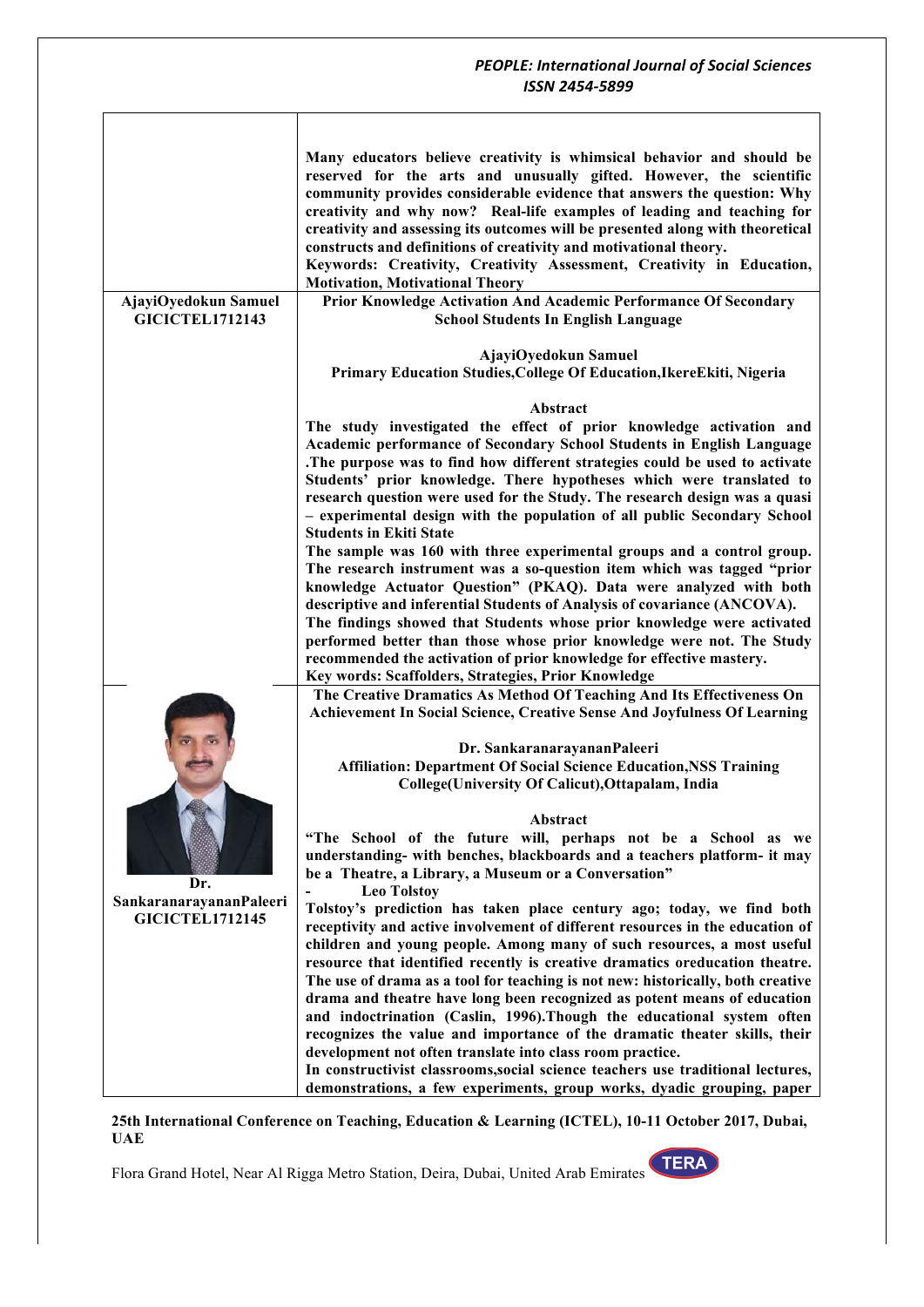|                        | and pencil assignments and tests and so on. These are not satisfactorily                                                                                       |
|------------------------|----------------------------------------------------------------------------------------------------------------------------------------------------------------|
|                        | appealing to many students (Caslin, 1997). In most of the cases the                                                                                            |
|                        | constructivist approach soon becomes replication, dull and also shrinks to                                                                                     |
|                        | the repetition of group learning activities. The teachers must use methods                                                                                     |
|                        | that are innovative and make the individuals able to be active participants                                                                                    |
|                        | in the teaching sessions. They must seek new methods and strategies. Here                                                                                      |
|                        | comes the significance of the new approaches like Creative Dramatics.                                                                                          |
| <b>Ahmed Mudi</b>      | <b>Impact Of Instructional Materials In Teaching Social Studies Education</b>                                                                                  |
| <b>GICICTEL1712153</b> | Among Junior Secondary Schools Student's In Jigawa State, Nigeria                                                                                              |
|                        |                                                                                                                                                                |
|                        | <b>BalaZakar</b>                                                                                                                                               |
|                        | Department Of Social StudiesSchool Of Arts And Social SciencesJigawa                                                                                           |
|                        | <b>State College Of Education P.M.B 1002, Gumel</b>                                                                                                            |
|                        |                                                                                                                                                                |
|                        | <b>Ahmed Mudi</b>                                                                                                                                              |
|                        | Department Of Social StudiesSchool Of Arts And Social SciencesJigawa                                                                                           |
|                        | <b>State College Of Education P.M.B 1002, Gumel</b>                                                                                                            |
|                        |                                                                                                                                                                |
|                        | Abstract                                                                                                                                                       |
|                        | This study focused on the impact of instructional materials in teaching                                                                                        |
|                        | social studies among junior secondary school students in Jigawa state. To                                                                                      |
|                        | achieve this, one research question and a hypothesis were formulated. The                                                                                      |
|                        | research also adopted quasi experimental design; were pre-test and post-                                                                                       |
|                        | test groups were used., after the administration of the instrument, an                                                                                         |
|                        | achievement test was conducted to get the results of the instruction .The                                                                                      |
|                        | population of the study is 79243 junior secondary school students Simple                                                                                       |
|                        | random sampling technique was adopted in drawing the sample for the                                                                                            |
|                        | study. The sample size was 382 students. The data collected was presented in                                                                                   |
|                        | frequency and percentage and later subjected to t - test analysis .Based on                                                                                    |
|                        | the findings of the research some recommendations were made i.e.                                                                                               |
|                        |                                                                                                                                                                |
|                        | educational visit inform of fieldtrip and excursions or inviting a resource                                                                                    |
|                        | person need to be given more priority in social studies classes, the deliberate<br>gap created in the provision of social studies education in our educational |
|                        |                                                                                                                                                                |
|                        |                                                                                                                                                                |
|                        | system in Nigeria need to be bridged etc.                                                                                                                      |
|                        | Keywords: Social Studies, Instructional Materials, Academic performance,<br>Jigawa Stat.                                                                       |

# **LISTENERS**

| RimawatiPutriBakti Pertiwi                                                                        |
|---------------------------------------------------------------------------------------------------|
| SekolahMenengahAtas (Sma), Sman 8 Depok, Depok, Indonesia                                         |
| <b>GICICTEL1712061</b>                                                                            |
| Amos Adeyemi                                                                                      |
| Science Department, Al Zuhour Private School, Sharjah, UAE                                        |
| <b>GICICTEL1712066</b>                                                                            |
| Williams BrefoGyima                                                                               |
| Fast track institute Ghana. Agona Ashanti, Fast track financial services, Ghana                   |
| <b>GICICTEL1712067</b>                                                                            |
| Usman Mustapha Biu                                                                                |
| Department Of Social Studies, School Of Arts And Social Sciences, College Of Education, Waka-Biu, |
| Borno, Nigeria                                                                                    |
|                                                                                                   |

**25th International Conference on Teaching, Education & Learning (ICTEL), 10-11 October 2017, Dubai, UAE**

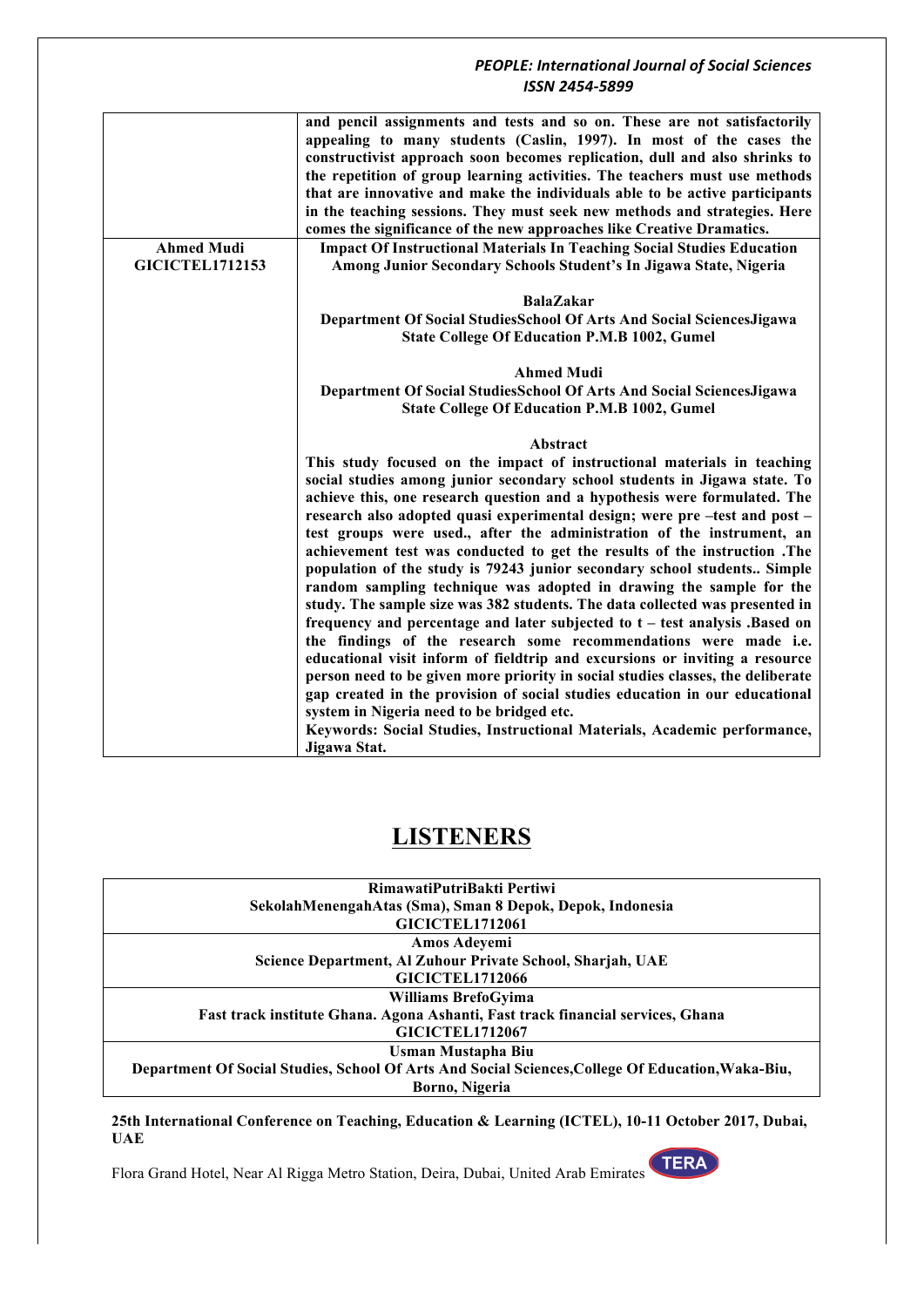| <b>GICICTEL1712085</b>                                                                          |
|-------------------------------------------------------------------------------------------------|
| <b>Godwin Nfah</b>                                                                              |
| Primary Education, Nfahwill Nursery and Primary School, Limbe, Cameroon                         |
| <b>GICICTEL1712094</b>                                                                          |
| Elena Motsovkina                                                                                |
| Department Of Socio-Educational Technologies And Pedagogy Of Deviant Behavior, Humanities And   |
| EducationScience Academy (Branch) Of V.I. Vernadsky Crimean Federal University, Yalta, Russia   |
|                                                                                                 |
| <b>Registration ID: GICICTEL1712102</b>                                                         |
| <b>Philip Boateng</b>                                                                           |
| Department Of Sociology, University Of Ghana, Legon , Ghana, West Africa                        |
| <b>GICICTEL1712107</b>                                                                          |
| <b>Molly Aikins</b>                                                                             |
| <b>Executive Secretary, Glorious Children foundation, Accra</b>                                 |
| <b>GICICTEL1712112</b>                                                                          |
| <b>Maria Gregoria Concepcion</b>                                                                |
| <b>Basic Education, Our Lady of Fatima University, Philippines</b>                              |
| <b>GICICTEL1712119</b>                                                                          |
| MonisolaKayode                                                                                  |
| Establishments unit Registry, University of Ibadan, Ibadan, Nigeria                             |
| <b>GICICTEL1712120</b>                                                                          |
| <b>Hassan Osman</b>                                                                             |
| Education FacultSceince Maths and Physics, Somali Education Development, Hargeisa Somaliya      |
| <b>GICICTEL1712127</b>                                                                          |
| Dr Zohraida Karim                                                                               |
| Curriculum Coordinator, The Educationalists, Dar es Salaam - Tanzania                           |
| <b>GICICTEL1712130</b>                                                                          |
|                                                                                                 |
| SaimaAnwer Raja                                                                                 |
| Department Of English, Pakturk International School, Islamabad, Pakistan                        |
| <b>GICICTEL1712134</b>                                                                          |
| Roselyn Gora Dalhatu                                                                            |
| Private School, La pearl Delight International School, Kaduna, Nigeria                          |
| <b>GICICTEL1712135</b>                                                                          |
| Saira Ahmad                                                                                     |
| LACAS, Lahore College Of Arts And Science, Lahore, Pakistan                                     |
| <b>GICICTEL1712136</b>                                                                          |
| Sajid Rana                                                                                      |
| Education, Help4help, Lahore-Pakistan                                                           |
| <b>GICICTEL1712137</b>                                                                          |
| <b>Maureen Awulonuh</b>                                                                         |
| Training And Development, Tchinasah Limited, Lagos, Nigeria                                     |
| <b>GICICTEL1712138</b>                                                                          |
| Georgina Enereba                                                                                |
| Clara Oshiomhole Hospital, Edo State Hospitals Management Board, Benin City, Nigeria            |
| <b>GICICTEL1712142</b>                                                                          |
| Sadia Maqsood                                                                                   |
| Department Of English, Lahore Grammar School, Sheikhupura, Pakistan                             |
| <b>GICICTEL1712149</b>                                                                          |
|                                                                                                 |
| <b>Okafor Francis Ugochukwu</b>                                                                 |
| Programmes, Shepherd Cares Family Health And Education Initiatives, Nigeria                     |
| <b>GICICTEL1712150</b>                                                                          |
| <b>Anene Anthony Ebuka</b>                                                                      |
| Data Analyse, Shepherd Cares Family Health And Education Initiative, Nigeria                    |
| <b>GICICTEL1712151</b>                                                                          |
| <b>Chinenye Jerry-Amah</b>                                                                      |
| Department of School and Family Consultancy, LEXHALE SERVICES, Nigeria                          |
| 25th International Conference on Teaching Education & Learning (ICTEL) 10.11 October 2017 Dubai |

**25th International Conference on Teaching, Education & Learning (ICTEL), 10-11 October 2017, Dubai, UAE**